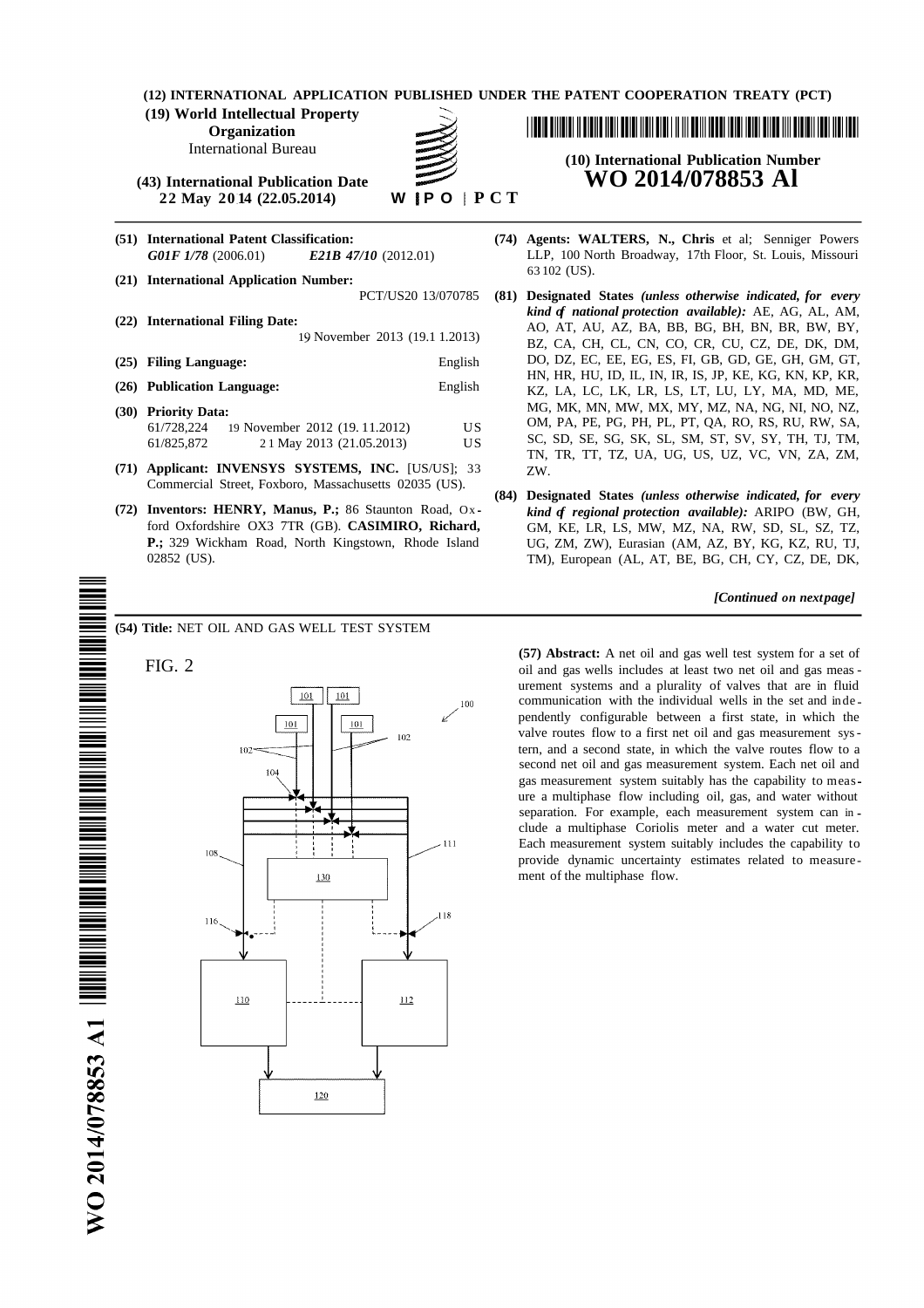EE, ES, FI, FR, GB, GR, HR, HU, IE, IS, IT, LT, LU,  $\longrightarrow$  before the expiration of the time limit for amending the LV, MC, MK, MT, NL, NO, PL, PT, RO, RS, SE, SI, SK,  $\longrightarrow$  alging and to be apprehished in the worth of possi SM, TR), OAPI (BF, BJ, CF, CG, CI, CM, GA, GN, GQ, GW, KM, ML, MR, NE, SN, TD, TG).

#### **Published:**

- $\hspace{1.6cm}$  with international search report (Art. 21(3))
- claims and to be republished in the event of receipt of amendments (Rule  $48.2(h)$ )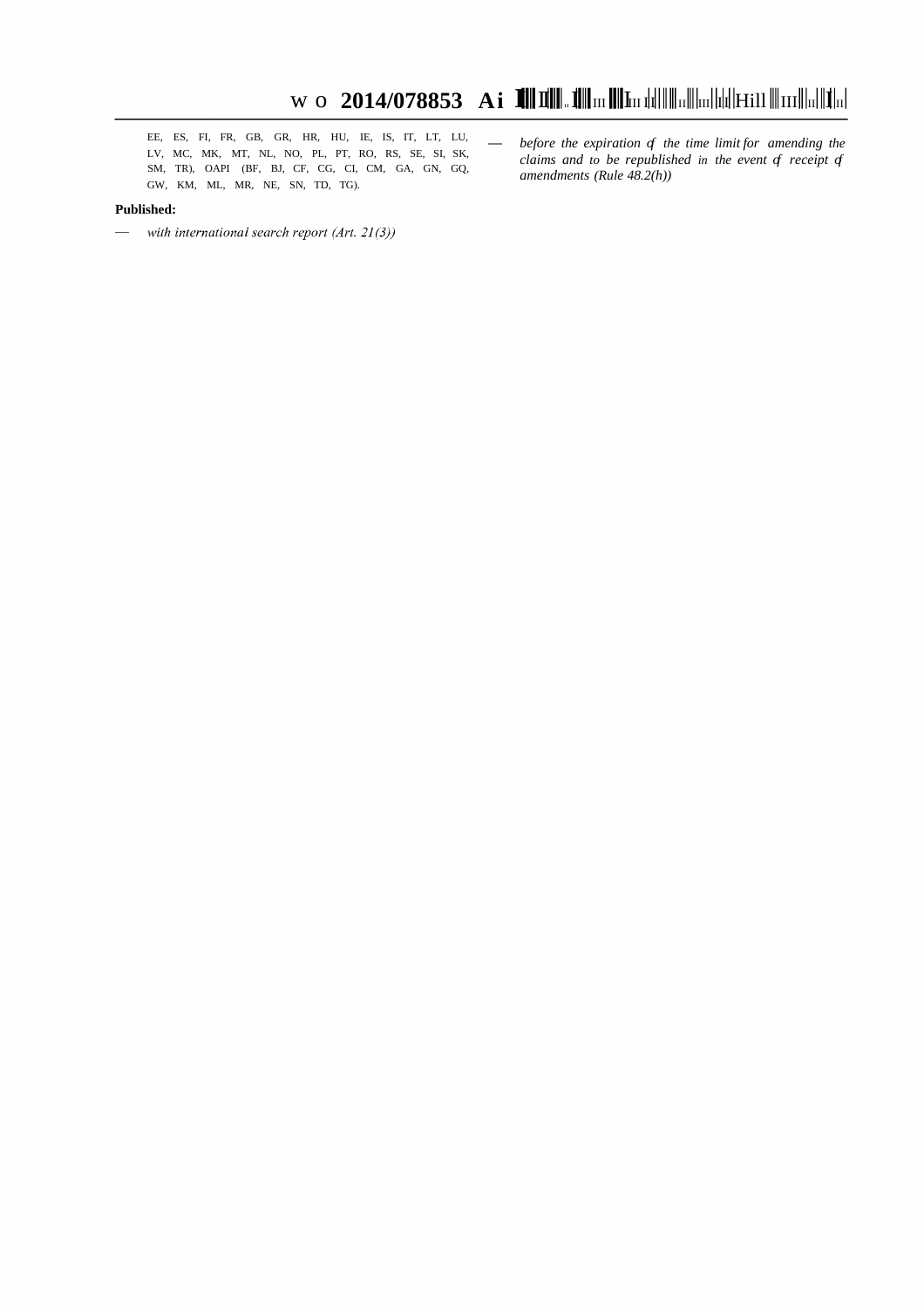#### NET OIL AND GAS WELL TEST SYSTEM

### FIELD OF THE INVENTION

**[0001]** The present invention generally relates to systems and methods for measuring fluids produced from oil and gas wells and more particularly to such systems and methods that use multiphase flow meters, such as multiphase Coriolis meters, to measure flow of oil, gas, and water from oil and gas wells. Some aspects of the invention relate more generally to measurement of multiphase fluid flow and also have applications outside the oil and gas industry.

### BACKGROUND

**[0002]** Various different flowmeters are used in the oil and gas industry to provide information about the fluids produced by oil and gas wells. One such flowmeter is a Coriolis flowmeter. As is known to those skilled in the art, a Coriolis flowmeter includes a vibrating flowtube through which the process fluid passes and an electronic transmitter. The transmitter maintains flowtube vibration by sending a drive signal to one or more drivers and performs measurement calculations based on signals from two sensors. The physics of the device dictates that Coriolis forces act along the measurement section between sensors, resulting in a phase difference between the sinusoidal sensor signals. This phase difference is essentially proportional to the mass flow rate of the fluid passing through the measurement section. Thus, the phase difference provides a basis for a mass flow measurement of fluid flowing through the flowtube. The frequency of oscillation of the flowtube of a Coriolis meter varies with the density of the process fluid in the flowtube. The frequency value can be extracted from the sensor signals (for example by calculating the time delay between consecutive zero crossings) so that the density of the fluid can be obtained. The flowtube temperature is also monitored to enable compensation for variations in flowtube stiffness that may affect the oscillation frequency.

**[0003]** Coriolis meters are widely used throughout various different industries. The direct measurement of mass flow is frequently preferred over volumetric -based metering, for whereas the density and/or volume of a material may vary with temperature and/or pressure, mass remains unaffected. This is particularly important in the oil and gas industry, where energy content and hence product value is a function of mass.

 $\mathbf{1}$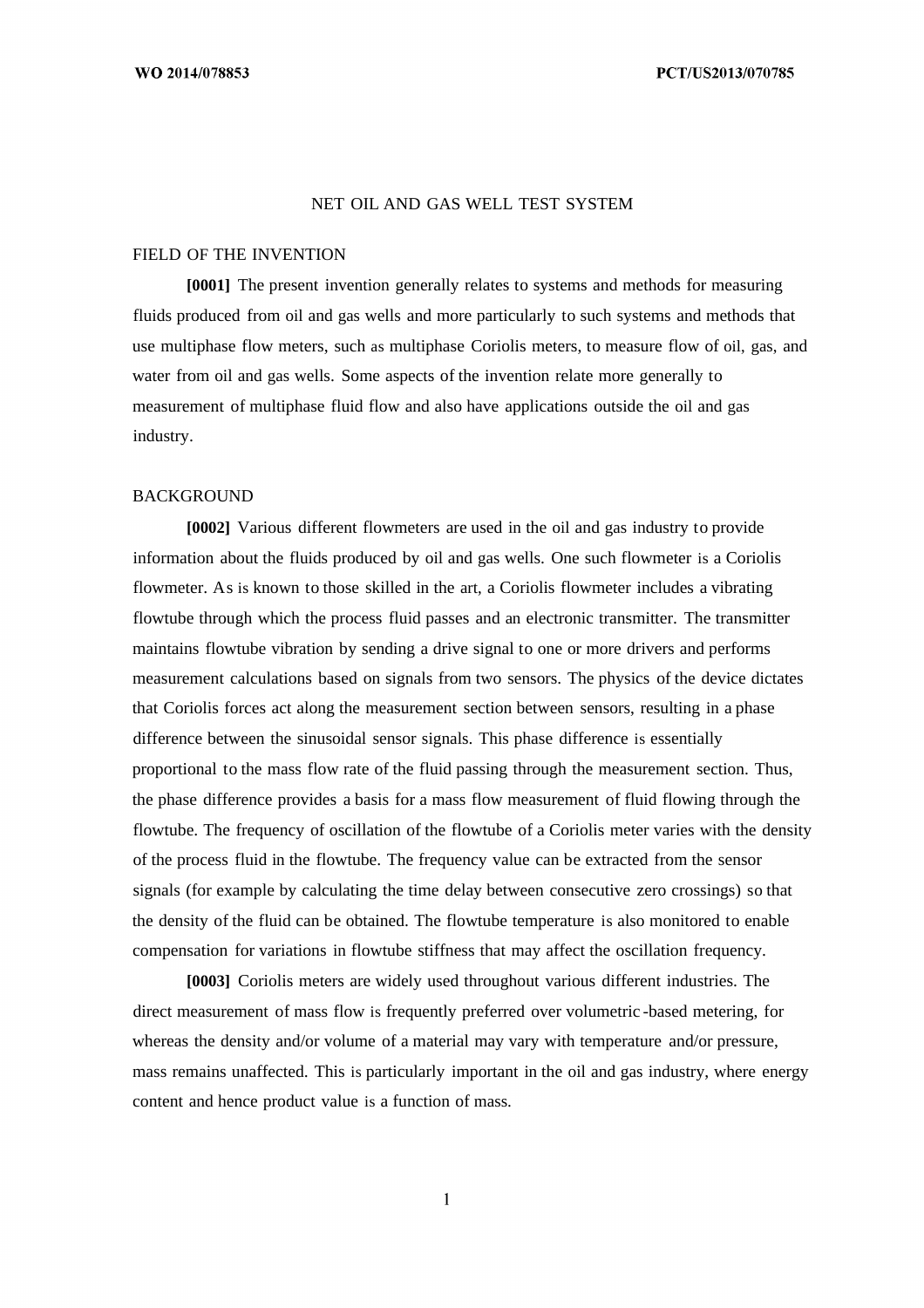PCT/US2013/070785

**[0004]** A Coriolis meter measuring two parameters - mass flow and density - is theoretically able to resolve a two-phase (liquid/gas) mixture. However, unless simplifying assumptions are made, a Coriolis meter cannot on its own resolve the general three-phase oil/water/gas mixture that characterizes most oil well production. Including a third measurement of the fluid flow, such as water cut, (the proportion of water in the liquid mixture, typically scaled between 0% and 100%), enables true three-phase metering to be achieved. The term 'Net Oil' is used in the upstream oil and gas industry to describe the oil flow rate within a three-phase or a liquid (oil/water) stream. A common objective in the oil and gas industry is to determine the net oil produced by each well in a plurality of wells because this information can be important when making decisions affecting production from an oil and gas field and/or for optimizing production from an oil and gas field.

**[0005]** A conventional oil and gas well test system is shown in FIG. 1. In this well test system, one well from a plurality of wells (i.e., a cluster of N wells) is introduced into a test separator at any one time, while the remaining wells (i.e., N-l) are combined for transport to the production facility. The output of the selected well is separated in order to derive volumetric flow rates of the oil and gas being outputted from the selected well. The gas-liquid test separator flow path may be substantially different from that of the same well using the "bypass" route. Therefore, the well production in the test separator flow path may not be truly representative of its production the majority of the time when it is following the bypass route.

**[0006]** The present inventors have made various improvements, which will be described in detail below, applicable to the field of Coriolis flowmeters and applicable to the field of net oil and gas testing.

### **SUMMARY**

**[0007]** An oil and gas well test system includes first and second measurement systems (e.g., a Coriolis-based measurement system) and a plurality of valves for connecting each of a plurality of wells of a cluster to one of the first and second measurement systems. The state of the valves can be switched to selectively change which of the measurement systems is in fluid communication with a selected well. A controller of the system is configured to calculate a parameter (e.g., volume or mass flow) of an output of the well that is associated with a valve that has been switched, based on the received default and switched data from the first and second measurement systems. A method of calculating the parameter is also disclosed.

 $\overline{2}$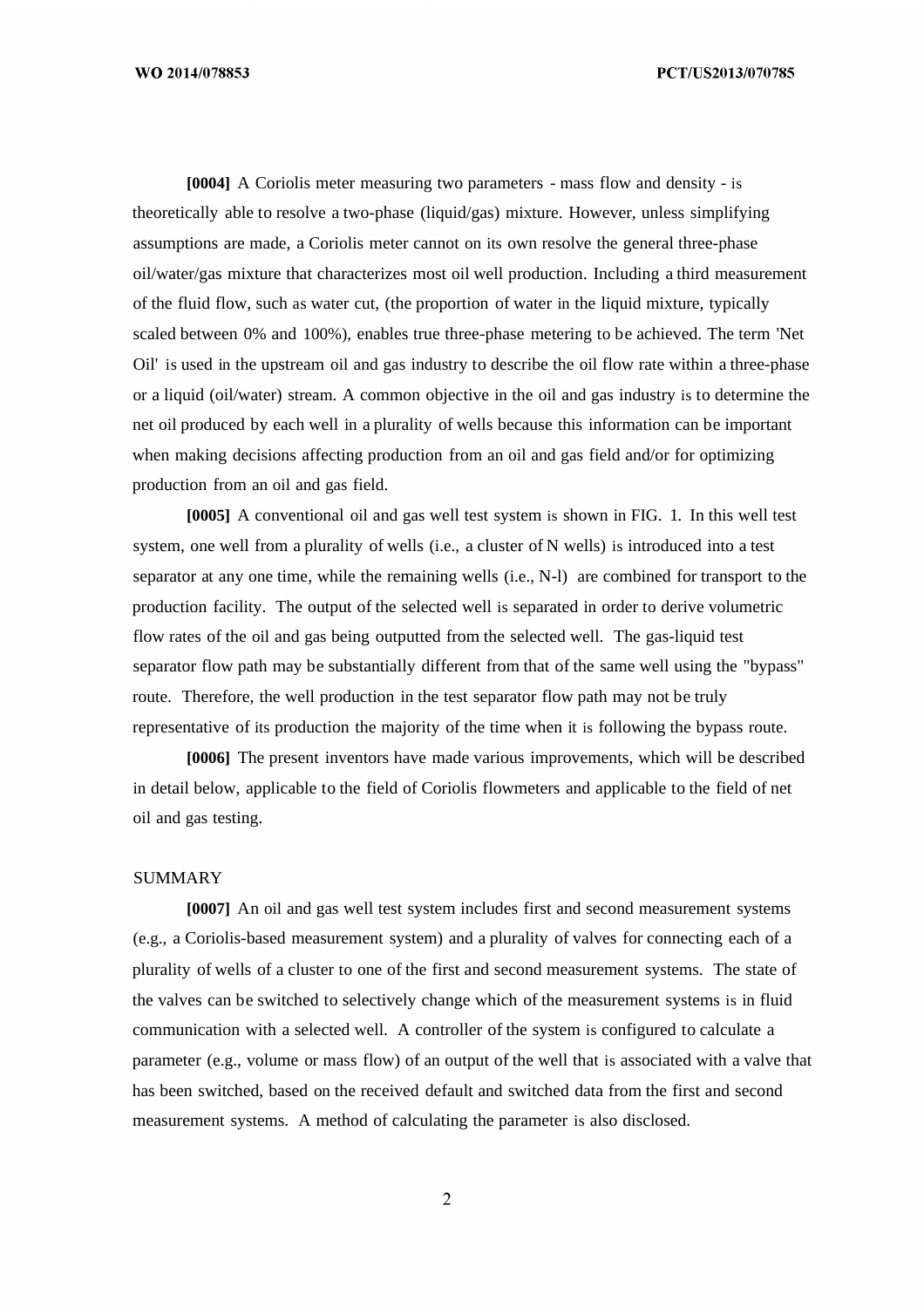PCT/US2013/070785

**[0008]** Another aspect of the invention is a measurement controller for determining a parameter of an output from each individual well in a set of wells. The measurement controller includes a measurement controller including a processor and a memory. The measurement controller is adapted for communication with a plurality of valves, each of which is configured for fluid communication with one of the individual wells, and first and second net oil and gas measurement systems. The measurement controller is configured to: (i) receive default data from the first and second net oil gas measurement systems when a first valve of the plurality of valves is in a first state and fluidly connects the corresponding well to the first net oil and gas measurement system, and a second valve of the plurality of valves is in a second state and fluidly connects the corresponding well to the second net oil and gas measurement system; (ii) switch the first valve from the first state to the second state so that the first valve fluidly connects the corresponding well to the second net oil and gas measurement system; (iii) receive switched data from the first and second net oil gas measurement systems after switching the first valve from the first state to the second state; and (iv) calculate a parameter of an output of the well that is associated with the first valve based on the received default and switched data.

**[0009]** Another aspect of the invention is a method of assessing flow from a set of oil and gas wells. The method includes flowing output from a first subset of the wells collectively to a first flow measurement system through a first conduit while flowing output from a second subset of the wells collectively to a second flow measurement system through a second conduit different from the first conduit. Total flow through the first flow measurement system and total flow through the second measurement system are measured. Output from said individual well is re-routed from one of said first and second measurement systems to the other of said first and second measurement systems. Total flow through at least one of the first and second measurement systems is measured after the re-routing. A difference between the total flow rate before the re-routing and after the re-routing is used to assess flow rate from said individual well.

**[0010]** Still another aspect of the invention is a multi-phase flow metering system for measuring a multi-phase fluid including oil, water, and gas. The system includes a Coriolis mass flow meter adapted to measure mass flow rate and density of the multi-phase fluid. The system has a water cut meter adapted to measure the water cut of the multi-phase fluid. A processor is configured to determine the oil mass flow rate of the oil, water mass flow rate of the water, and gas mass flow rate of the gas using the mass flow rate and density from the Coriolis meter and the water cut from the water cut meter. The processor is further configured to determine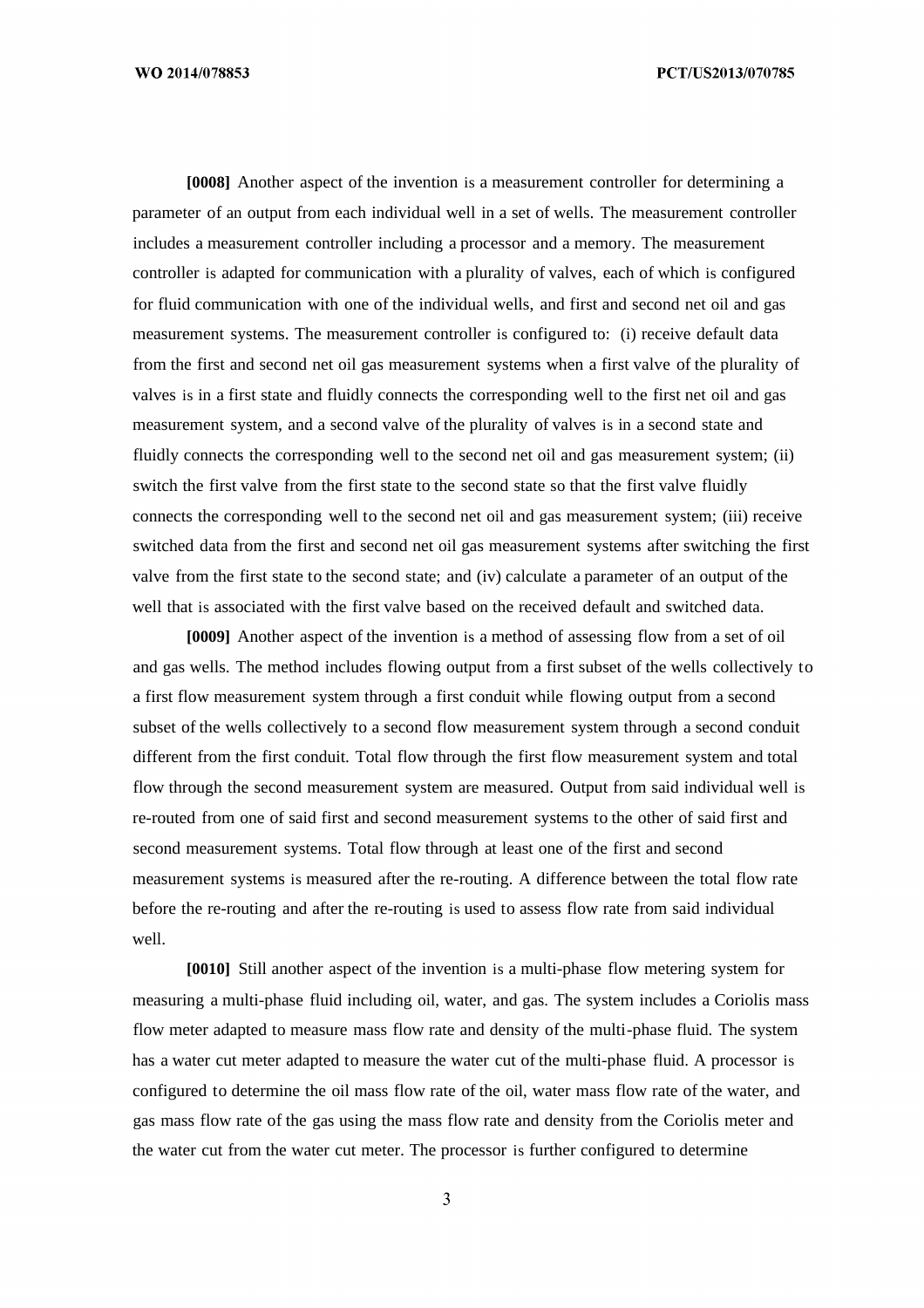dynamic estimates of the uncertainty of each of the oil mass flow rate, water mass flow rate, and gas mass flow rate.

**[0011]** Other objects and features will be in part apparent and in part pointed out hereinafter.

### BRIEF DESCRIPTION OF THE DRAWINGS

**[0012]** FIG. 1 is schematic diagram illustrating a conventional oil and gas well test system;

**[0013]** FIG. 2 is a schematic diagram of one embodiment of an oil and gas well test system;

**[0014]** FIG. 3 is a side elevation of one embodiment of a net oil skid suitable for use in the oil and gas well test system of Fig. 2;

**[0015]** FIG. 4 is a perspective of one embodiment of a Coriolis meter suitable for use in the net oil skid of Fig. 3 and for use in the oil and gas test system illustrated in Fig. 2;

**[0016]** FIG.5 is a side elevation of the Coriolis meter shown in Fig. 4;

**[0017]** FIG. 6 is a schematic diagram illustrating some of the electronic architecture of the net oil skid of Fig. 3;

**[0018]** FIG. 7 is a graph illustrating one example of a relationship between observed mass flow rate, observed density drop, and a density drop error that can be used to provide improved measurements using the Coriolis meter of Figs. 4 and 5;

**[0019]** FIG. 8 is a graph illustrating low liquid mass flow error as the water cut of a multiphase flow is varied across a wide range of values between 0 and 100 percent;

**[0020]** FIG. 9 is a display showing a time-varying void fraction for each of the constituents of a multiphase flow in the upper portion of the display and a corresponding time varying flow rate of gas, oil, and water measured from the multiphase flow;

**[0021]** FIG. 10 is a schematic diagram illustrating one embodiment of a self-validating sensor; and

**[0022]** FIG. 11 is a schematic flow diagram of a system for providing uncertainty estimates for the constituents of a multiphase flow.

**[0023]** Corresponding reference characters indicate corresponding parts throughout the drawings.

 $\overline{4}$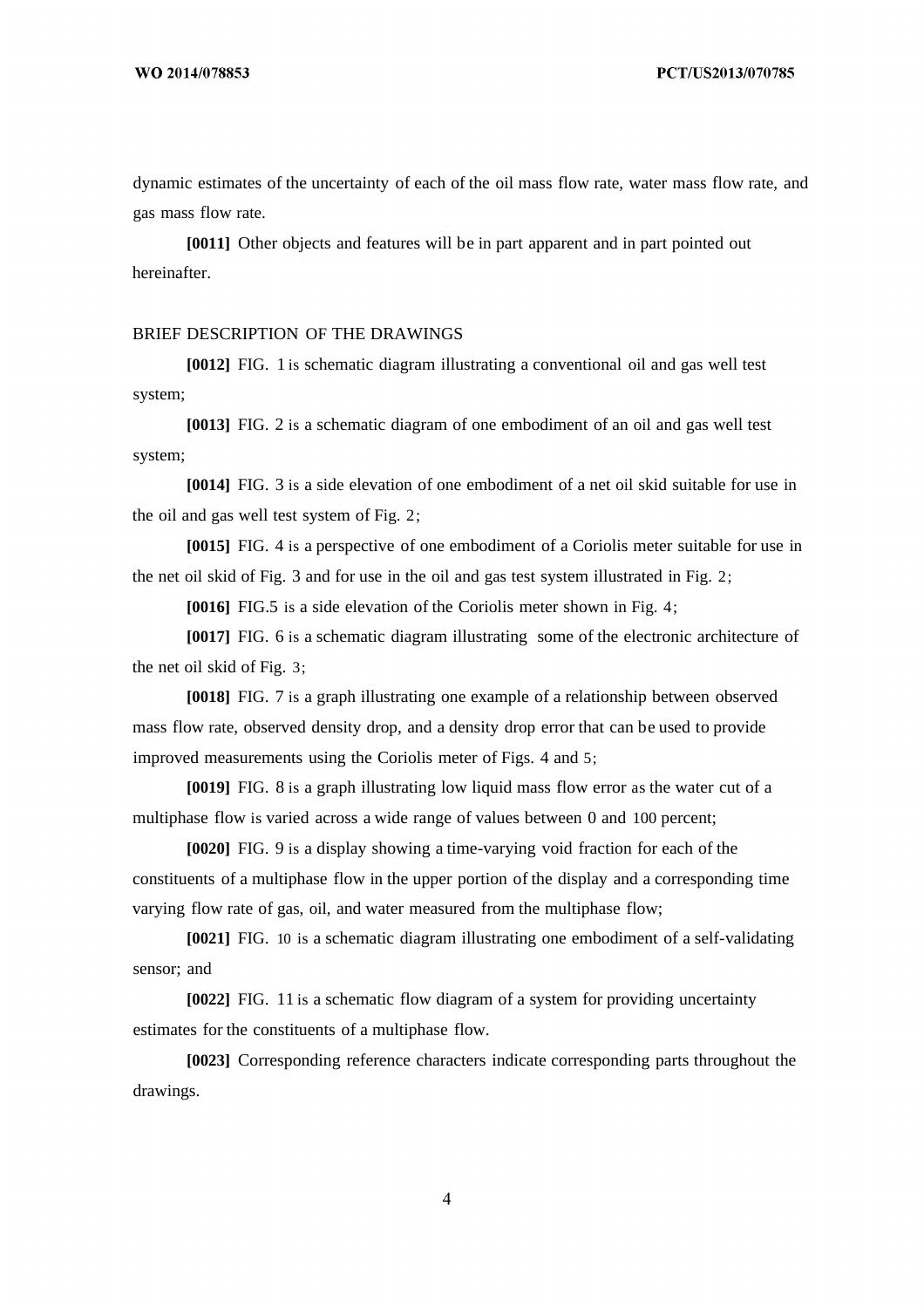PCT/US2013/070785

### DEATILED DESCRIPTION

**[0024]** Referring to FIG. 2, one embodiment of an oil and gas well test system is generally indicated at 100. The oil and gas well test system 100 includes a plurality of welloutput conduits 102 (e.g., pipes) fluidly connected to a set of N wells 101. Although there are 4 wells 101 illustrated in Fig. 2, the number of wells N in a set can vary. The wells 101 are typically a cluster of wells producing from the same oil and gas reservoir and/or sharing a common production facility 120. Each well output conduit 102 is suitably connected to a single well 101 so the fluids produced by each individual well are isolated in the corresponding conduit 102. Each well-output conduit 102 is in fluid communication with one of a plurality of valves 104 (e.g., a plurality of 3-way valves). For reasons explained below, each valve 104 is independently configurable between a first state, in which the valve fluidly connects the corresponding well-output conduit 102 to a first inlet conduit 108 to direct fluid flow to a first net oil and gas measurement system 110, and a second state, in which the valve fluidly connects the corresponding well-output conduit to a second inlet conduit 111 to direct well flow to a second net oil and gas measurement system 112. The output from each well 101 in the set can be selectively routed to either of the oil and gas measurement systems 110, 112, independently of the output from the other wells. After flowing through the first and second net oil and gas measurement systems 110, 112, the well flow may be delivered to the production facility 120. The sum of the flow through the first and second net oil and gas measurement systems 110, 112 is essentially the combined flow of fluids produced from all N wells. The oil and gas well test system 100 may also include a first pressure regulation valve 116 fluidly connecting the first inlet conduit 108 to the first net oil and gas measurement system 110, and a second pressure regulation valve 118 fluidly connecting the second inlet conduit 112 to the second net oil and gas measurement system 114.

**[0025]** Each of the first and second net oil and gas measurement systems 110, 112, respectively, may include a Coriolis flowmeter system (also referred to as a "Coriolis-based net oil metering skid") that allows the measurement of gas, oil and water directly from the wellhead without first separating the components using the conventional gas-liquid separator. This Coriolis-based metering skid can provide several advantages over the separator-based oil and gas well test system, including, but not limited to 1) not requiring separation of the output, so that natural flow pattern of the well is more readily captured, 2) accurate flow rates can be captured in minutes, rather than hours, and 3) it facilitates a smaller footprint and reduced maintenance compared to conventional well test systems. It is understood that each of the first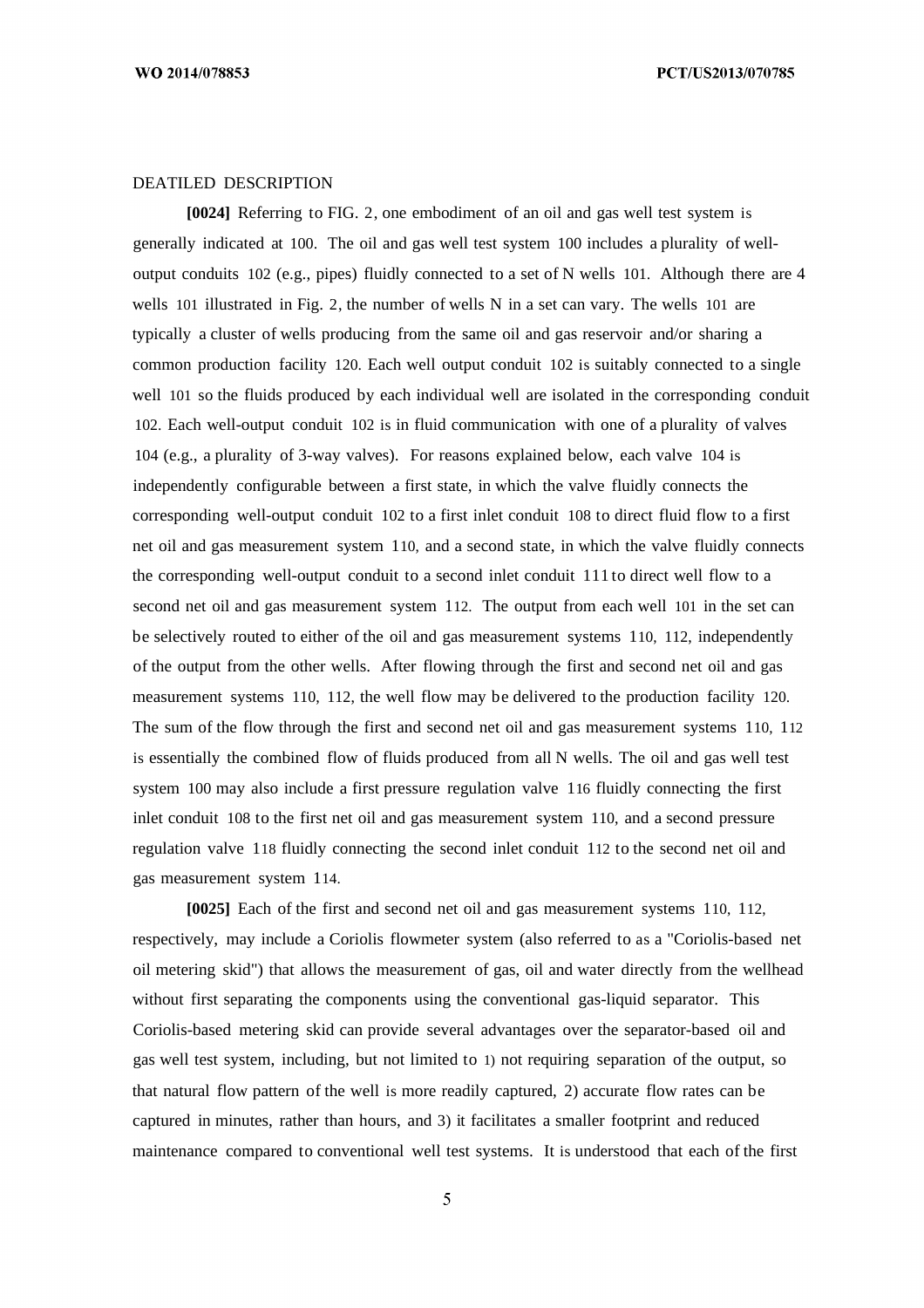PCT/US2013/070785

and second net oil and gas measurement systems 110, 112 may include a different type of flowmeter system, including a flowmeter system having a gas-liquid separator within the scope of the invention. The first and second net oil and gas measurement systems can be identical, as is the case in the illustrated embodiment, but it is also recognized that this is not required within the broad scope of the invention.

**[0026]** An example of one embodiment of a Coriolis-based metering skid for use in the well test systems 110, 112 is the Foxboro® multiphase measurement net oil and gas solution available from Invensys Systems, Inc. A detailed description of a Coriolis net oil skid is also provided in U.S. Pre-grant Patent Application Publication No. 201201 18077, the contents of which are hereby incorporated by reference. In general, the net oil skid includes a conduit through which the fluid from the well flows; a Coriolis flowmeter for measuring mixture density and mass flow rate of liquid and gas; a water cut meter for measuring the percentage of water in the liquid; and a multi-variable pressure and temperature sensor for measuring pressure and temperature for gas density reference are in fluid communication with the conduit.

**[0027]** One embodiment of a suitable net oil skid that can be used as a measurement system is illustrated in Fig. 3. The skid 600 is mechanically designed to condition the process fluid flow to minimize slip between gas and liquid via the rise and fall of the pipework, and by an integrated flow straightener in the horizontal top section. In this embodiment, a liquid fraction probe 230 is plumbed in series with a multiphase Coriolis flowmeter 215 between the system inlet 602 and outlet 608. The liquid fraction probe 230 is suitably a watercut meter (or watercut probe) that measures and provides an estimate of the fraction of water in the fluid that flows through it. The fraction of water may be referred to as the water cut. The system 600 also includes an interface module 609, which may include an electronic processor, an electronic storage (such as a memory), and one or more input/output modules (such as a display, a communications interface for connection to a transmitter in communication with the Coriolis flowmeter 215 and/or connection with the liquid fraction probe 230, and/or for connection to a remote terminal (not shown), and a tactile manual input, such as a keyboard and a mouse). Together, the multiphase Coriolis meter 215 and liquid fraction probe 230 are able to measure flow rate of water, oil, and gas in a mixture containing all three of these constituents as they are received in a multiphase flow from one or more of the wells 101.

**[0028]** In the system 600, the Coriolis flowmeter 215 is positioned and arranged such that the fluid flows through the Coriolis flowmeter in a downward direction that corresponds to the direction of gravity. In the example shown in FIG. 3, the liquid fraction probe 230 and the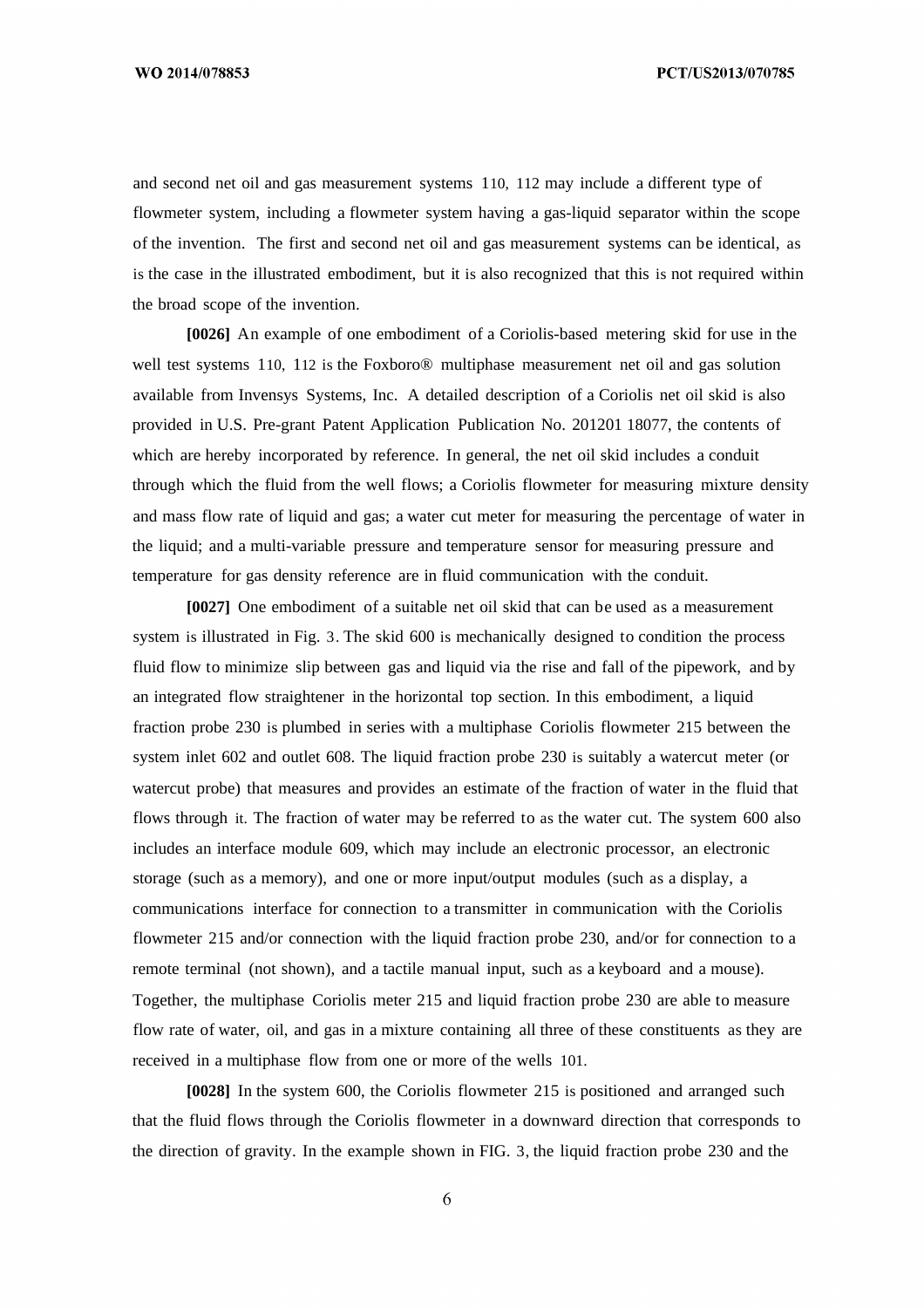Coriolis flowmeter 215 are in a downward orientation on a downward leg of the skid 600. Placement of the liquid fraction probe 230 and the Coriolis flowmeter 215 in a downward orientation on the downward leg of the skid 600 may be beneficial in low pressure, high GVF applications, such as may be encountered in some oil and gas wells, especially mature wells producing from depleted reservoirs. For example, as compared to a system in which the Coriolis flowmeter is oriented such that fluid flows in the upward direction, arranging the system so fluid flows downward through the Coriolis flowmeter 215 may result in the Coriolis flowmeter draining more effectively. Additionally, separation of gas and liquid phases of the multi-phase fluid may occur naturally on the upward leg 610 of the skid 600 because gas passes through the flowtube 215 at any time, whereas liquid tends to collect in the upward leg 610 until a sufficiently large slug of liquid is capable of passing through a top section 6 11 of the skid 600 to the downward leg 608. Once the liquid has passed through the Coriolis flowmeter 215, gravity acts to minimize, or eliminate, liquid flow back into the flowtube 215. In some implementations, a device to further minimize backwash into the flowtube 215, such as a non-return valve (not shown), may be included in the skid 600.

**[0029]** Additionally, an arrangement such as shown in FIG. 3 may reduce the possibility of the Coriolis flowmeter 215 being in a partially filled state (or partially filled condition). For example, when liquid flow completely or nearly stops, as may occur for extended periods of time for a low-producing oil and gas well, unless the Coriolis flowmeter 215 drains completely, the flowtube 215 may enter a partially filled state. While in a partially filled state, the flowtube 215 may produce a spurious (inaccurate), non-zero mass flow reading, which in turn may lead to false readings of oil and water flows through the system 600. However, the arrangement shown in FIG. 3 reduces or eliminates the possibility of liquid being trapped within the flowtube of the Coriolis meter 215, thus reducing or eliminating the occurrence of a partially filled state and the effects of a partially filled state.

**[0030]** One embodiment of a Coriolis flowmeter, generally designated 10, is illustrated in FIGS. 4 and 5. The flowmeter 10 includes one or more conduits 18, 20 (also referred to as a flowtube), one or more drivers 46a, 46b for driving oscillation of the conduit(s), and a pair of motion sensors 48a, 48b that generate signals indicative of the oscillation of the conduit(s). In the illustrated embodiment, there are two conduits 18, 20 two drivers 46a, 46b and two motion sensors 48a, 48b and the drivers and motions sensors are positioned between the conduits so each driver and motion sensor is operable for both of the conduits. It is understood by those skilled in the art that a Coriolis flowmeter may have only a single conduit and/or may have a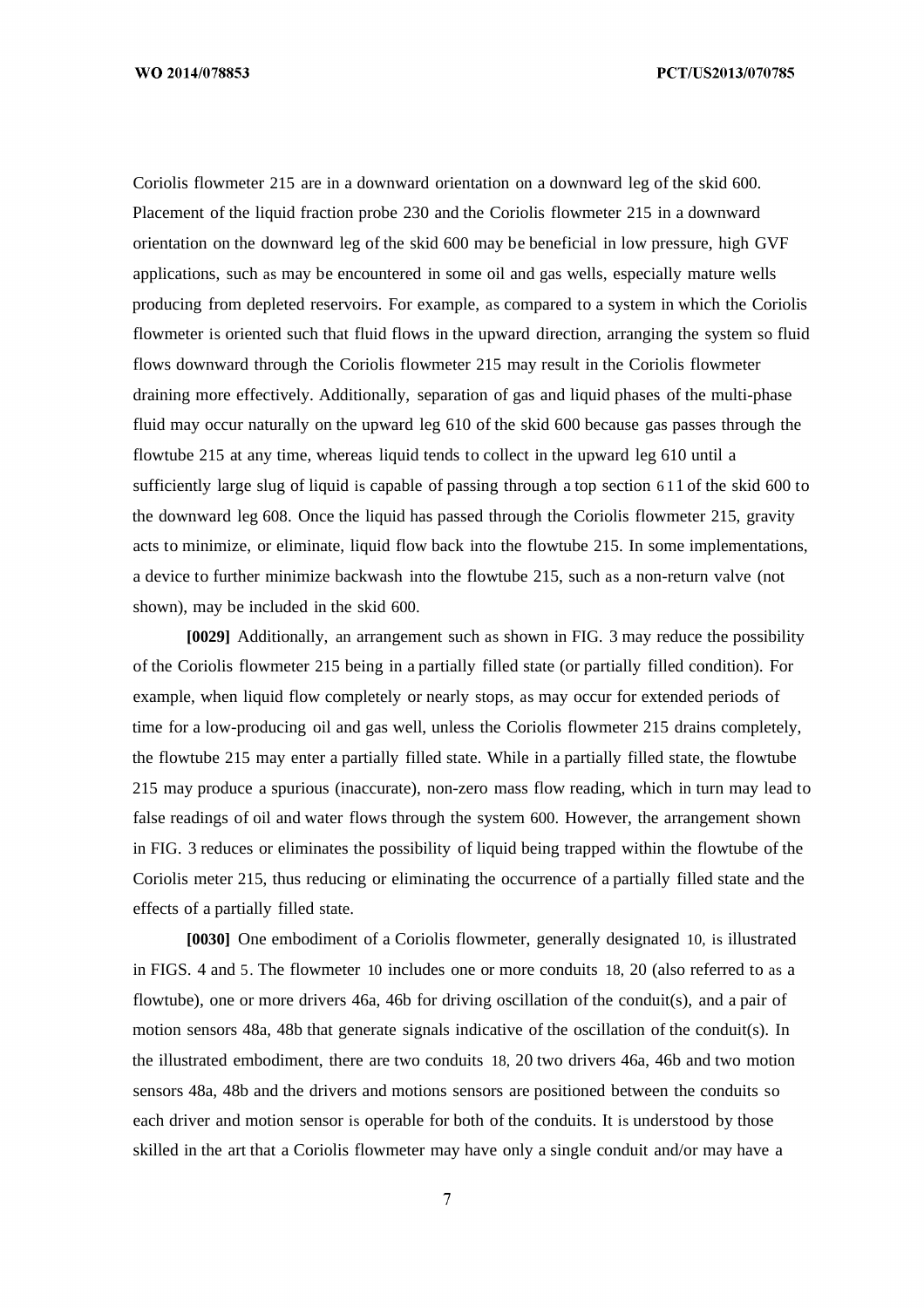PCT/US2013/070785

single driver. It is also understood the conduit(s) may have different configurations than the conduits 18, 20 in the illustrated embodiment.

**[0031]** As illustrated in FIGS. 4 and 5, the flowmeter 215 is designed to be inserted in a pipeline (not shown) having a small section removed or reserved to make room for the flowmeter. The flowmeter 215 includes mounting flanges 12 for connection to the pipeline, and a central manifold block 16 supporting the two parallel planar loops 18 and 20 which are oriented perpendicularly to the pipeline. The drivers 46a, 46b and sensors 48a, 48b are attached between each end of loops 18 and 20. The drivers 46a, 46b on opposite ends of the loops 18, 20 are energized by a digital controller (not shown) with current of equal magnitude but opposite sign (i.e., currents that are 180° out-of-phase) to cause straight sections 26 of the loops 18, 20 to rotate about their co-planar perpendicular bisector 56 (FIG. 5). Repeatedly reversing (e.g., controlling sinusoidally) the energizing current supplied to the drivers 46a, 46b causes each straight section 26 to undergo oscillatory motion that sweeps out a bow tie shape in the horizontal plane about the axis 56 of symmetry of the loops. The entire lateral excursion of the loops at the lower rounded turns 38 and 40 is small, on the order of 1/16 of an inch for a two foot long straight section 26 of a pipe having a one inch diameter. The frequency of oscillation is typically about 80 to 90 Hertz, although this can vary depending on the size and configuration of the flowtube(s).

**[0032]** As will be understood by those skilled in the art, the Coriolis effect induces a phase difference between the two sensors 48a, 48b that is generally proportional to mass flow rate. Also, the resonant frequency of the loops 18, 20 will vary as a function of density of the fluid flowing therethrough. Thus, the mass flow rate and density can be measured. The exploitation of new technology, such as audio quality analog-to-digital converters and digital-toanalog converters (ADCs and DACs) and Field Programmable Gate Arrays (FPGAs), has facilitated the development of new capabilities for Coriolis meters, such as the ability to deal with multiphase flows. Various corrections can be applied to the basic measurement resulting from the phase difference between the sensors. For example, multiphase flow introduces highly variable damping on the flowtube, up to three orders of magnitude higher than in single phase conditions, requiring agile and precise drive control. In addition, the mass flow and density measurements generated under multiphase flow conditions are subject to large systematic and random errors, for which correction algorithms can be defined and implemented. Further details concerning operation of Coriolis flowmeters is provided in U.S. Patent Nos.: 6,3 11,136;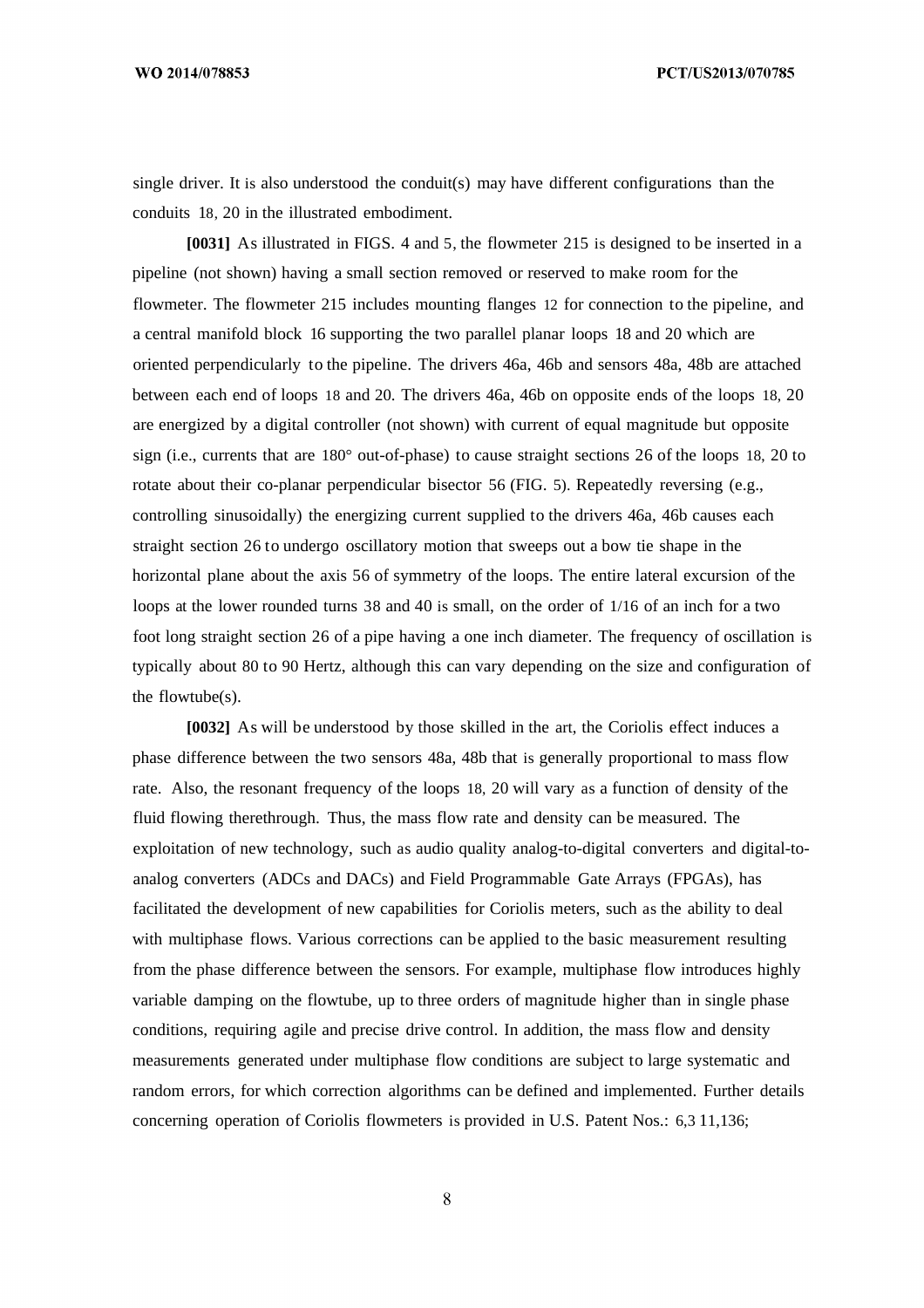PCT/US2013/070785

6,505,519; 6,950,760; 7,059,199; 7,188,534; 7,614,312; 7,660,681; and 7,617,055, the contents of which are hereby incorporated by reference.

**[0033]** The Coriolis meter 215 and liquid faction probe 230 communicate with a net oil computer, such as the interface module 609 of the skid 600, that calculates a totalized net oil flow rate, water flow rate, and gas flow rate in mixed liquid/gas calculated in standard volume. The metrology of three-phase flow is complex, and in reality the uncertainty of each measurement varies dynamically with the operating point, as well as the metering technology, and other aspects. A dynamic uncertainty analysis of the three-phase measurements would facilitate extending the range of operating conditions under which guaranteed measurement performance could be provided. One way to achieve a three-phase flow uncertainty analysis is through the use of Monte-Carlo Modeling. The following will explain how to provide an on-line assessment of the uncertainty of the three-phase measurements, conforming to the SEVA concept, as specified in the British Standard BS-7986, as well as the international standard known as the GUM - the Guide to the Expression of Uncertainty in Measurement.

**[0034]** Multiphase flow regimes of oil, water and gas can present challenges for accurately measuring the flow rates of the liquid and gas components with a Coriolis mass flow meter 215 and Water-Cut meter 230 based multiphase metering system. Specifically, variations in the flow regime can create a slip condition where the flowing velocity of the compressed gas phase can vary significantly from that of the oil and water liquid phase, rendering accurate metering more difficult. As noted above, the skid 600 is designed to minimize this slip condition but there can still be slip between the gas and liquid phases.

**[0035]** Further challenges are presented as the Water-Cut meter 230 necessitates a wellmixed oil and water flow stream to achieve desired measurement accuracy of the water cut or percent of water in the oil and water flow stream. Where the flow regime result in significant slugging, it is important to preventing the meter from being subject to positive and then negative flow conditions, as would occur if the meter 230 were positioned on the inlet side of the skid 600. It is further important to ensure that the meter 230 is properly drained, as it can be difficult to distinguish between true multi-phase flow and the potentially large flow and density errors induced by the partially filled conditions when there is no genuine flow passing through the meter. This can be alleviated by using a multiphase metering system design and implementation in which the potential slip condition between gas and liquid phases is minimized to maintain a conditioned flow profile, where the Coriolis mass flow meter 215 measures liquid and gas phases at normalized flow velocities. It is also helpful to facilitate good mixing of oil and water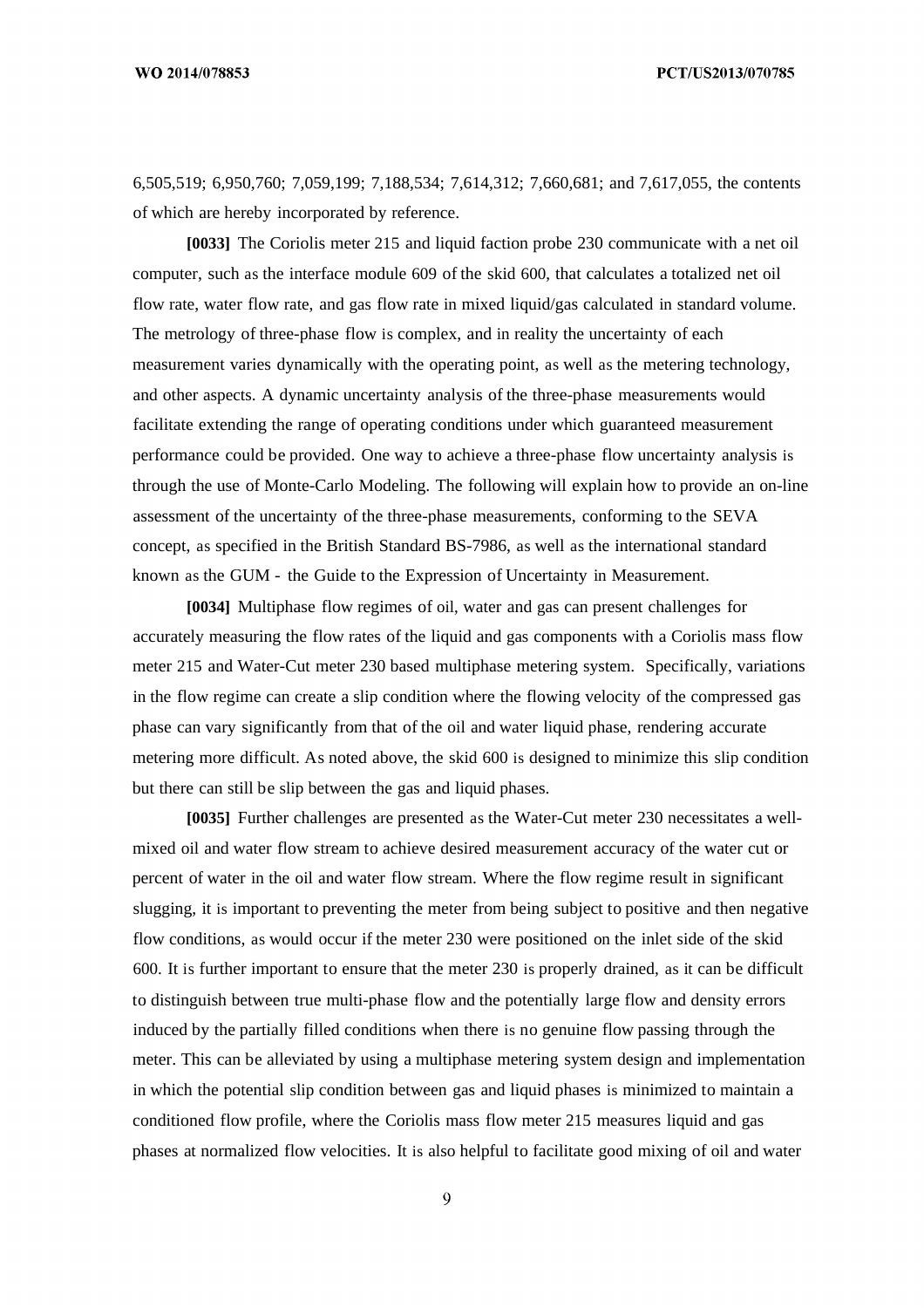liquid phases to maintain a homogeneous flow regime at the point of Water-Cut meter measurement.

**[0036]** Other instrumentation on the skid 600 consists of the water cut meter and a pressure and temperature transmitter (not shown). The latter reads the pressure at the inlet to the Coriolis meter 215 and the temperature of an RTD (resistance temperature detector) sensor in a thermal well, positioned at the top of the skid 600. The Hardware/Software architecture of the skid 600 is shown in Figure 6. As illustrated the Communications / Compute Unit (e.g., unit 609 on Fig. 3) acts as a communication master for all the devices, using the Modbus RTU industrial communications protocol, commonly used in the oil and gas industry. The compute unit 609 performs three-phase flow measurement calculations based on the data received, provides a user interface (for providing, for example, gas and fluids density information) and also carries out data archiving. Real-time data is provided to the user's data acquisition system via a Modbus interface, with an update rate of 1 second.

**[0037]** As illustrated there are three communication interfaces: an internal Modbus for the skid 600 instrumentation, an external Modbus interface to provide measurement values to the user, and an Ethernet interface to enable remote configuration, monitoring and archival data retrieval. The Display Computer further provides a user interface to enable local configuration, data display, etc.

**[0038]** Figure 6 further shows an overview of one embodiment of a flow calculation algorithm. The uncorrected data from the instruments is gathered via the internal Modbus interface. Here, 'uncorrected' refers to the effects of multi-phase flow: the mass flow, density and water cut readings are calculated based on their single-phase calibration characteristics. The liquid and gas densities are calculated based on the temperature, pressure and water cut readings and configuration parameters, based on data provided by the user. Corrections are applied to the Coriolis meter mass flow and density readings based on the three-phase flow measurement models. Finally, the oil, water and gas measurements are calculated from the corrected mass flow, density and water cut.

**[0039]** The corrections to the mass flow and density readings are implemented using neural networks, based on internally observed parameters. One important parameter is the density drop, i.e. the difference between the pure liquid density (for a particular water cut value) and the observed density of the gas/liquid mixture. For example, Fig. 7 shows a 3-D visualization of the observed density drop error against the observed mass flow and density drop, keeping other parameter values constant (e.g. the water cut is 45%). Here zero density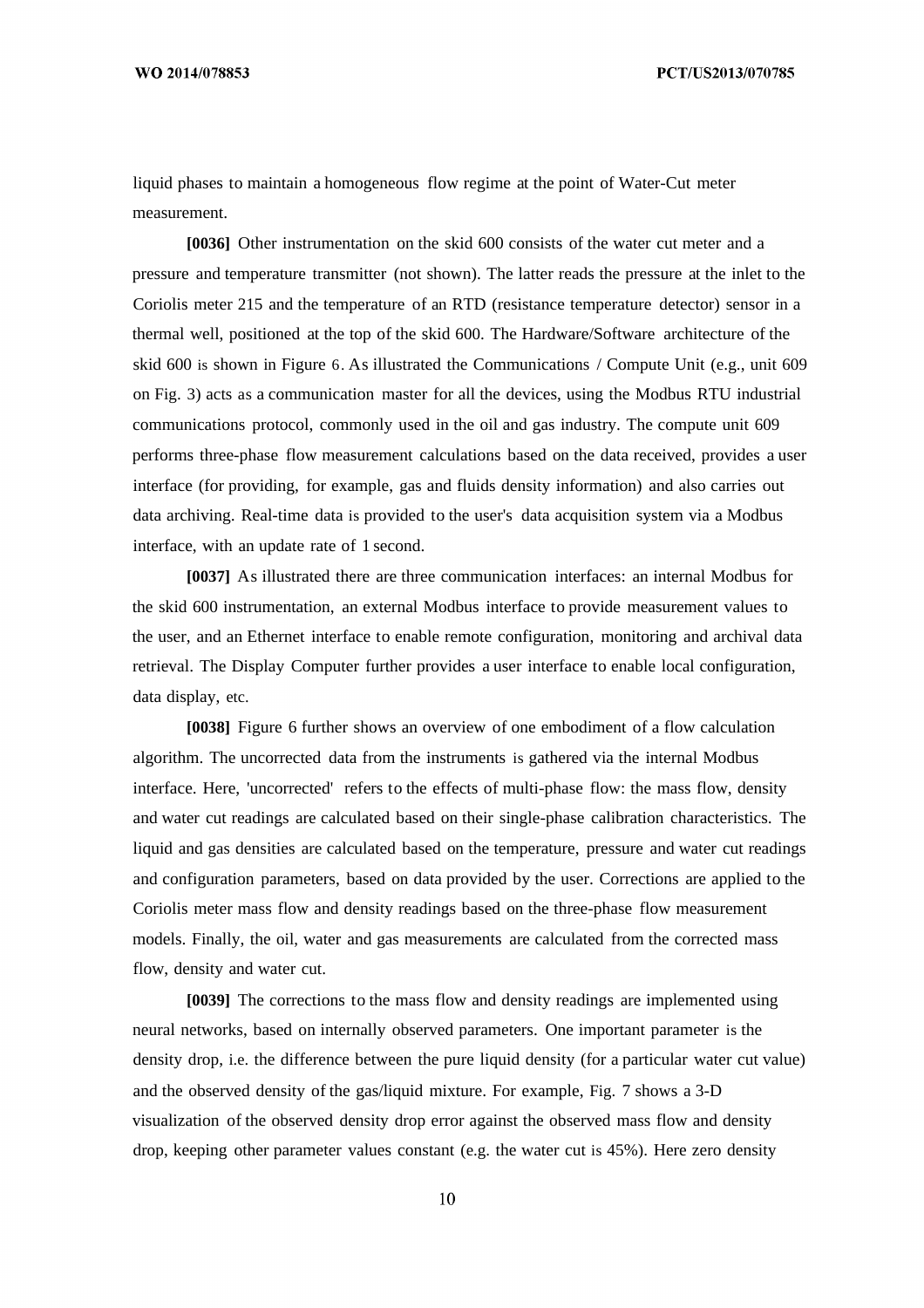drop indicates no gas present and, as would be expected, results in no density error. Models based on laboratory experimental data are used to provide on-line corrections for the mass flow and density readings.

**[0040]** Such models can be used to achieve compliance with oil industry standards over a wider range of flow conditions. For example, the Russian Standard GOST 8.165 [2] has the following key specifications:

- Total liquid flow accuracy requirement  $\pm 2.5\%$
- Total gas flow accuracy requirement  $\pm$  5.0%
- Total oil flow accuracy requirement dependent upon water cut:
	- o For water cuts  $< 70\%$ , oil accuracy requirement  $\pm 6.0\%$
	- o For water cuts  $> 70\%$  and  $< 95\%$ , oil accuracy requirement  $\pm 15.0\%$
	- o For water cuts > 95%, no oil accuracy requirement is specified, but an indication of performance may be given

**[0041]** Trials have taken place on the skid 600 at the UK national flow laboratory, NEL, in Glasgow, and at the Russian national flow laboratory, VNIIR in Kazan. The resulting performance matches the GOST requirements, and the skid 600 has been certified for use in Russia. For example, Fig. 8 shows the liquid mass flow errors from 75 formal trials at NEL, over the full range of water cuts, where the specified accuracy requirement is  $\pm 2.5\%$ . Typically, formal trials at laboratories are carried out at steady state conditions. For example, in Fig. 8, each test result is based on a five minute trial where all reference conditions are kept constant. The advantage of testing at steady state is that it reduces the uncertainty of the reference flow rates so that the performance of the skid 600 can be accurately assessed at specific operating points.

**[0042]** In practice, a desired accuracy (uncertainty) performance can only be achieved over a limited range of conditions. For example the maximum total liquid flowrate achievable through the skid 600 is likely to be determined by pressure drop considerations; conversely the minimum total liquid flowrate is likely to be constrained by the accuracy performance of the skid 600 at low flow. With three-phase flow, there are many dimensions to consider in specifying the operating envelope for acceptable measurement uncertainty. For example, as the water cut increases towards 100%, it becomes increasingly difficult to measure the absolute oil flow rate to within  $\pm$  6.0%; in this case the GOST standard varies the oil flow rate accuracy requirement with the water cut, as discussed above. But no such provision is made for the gas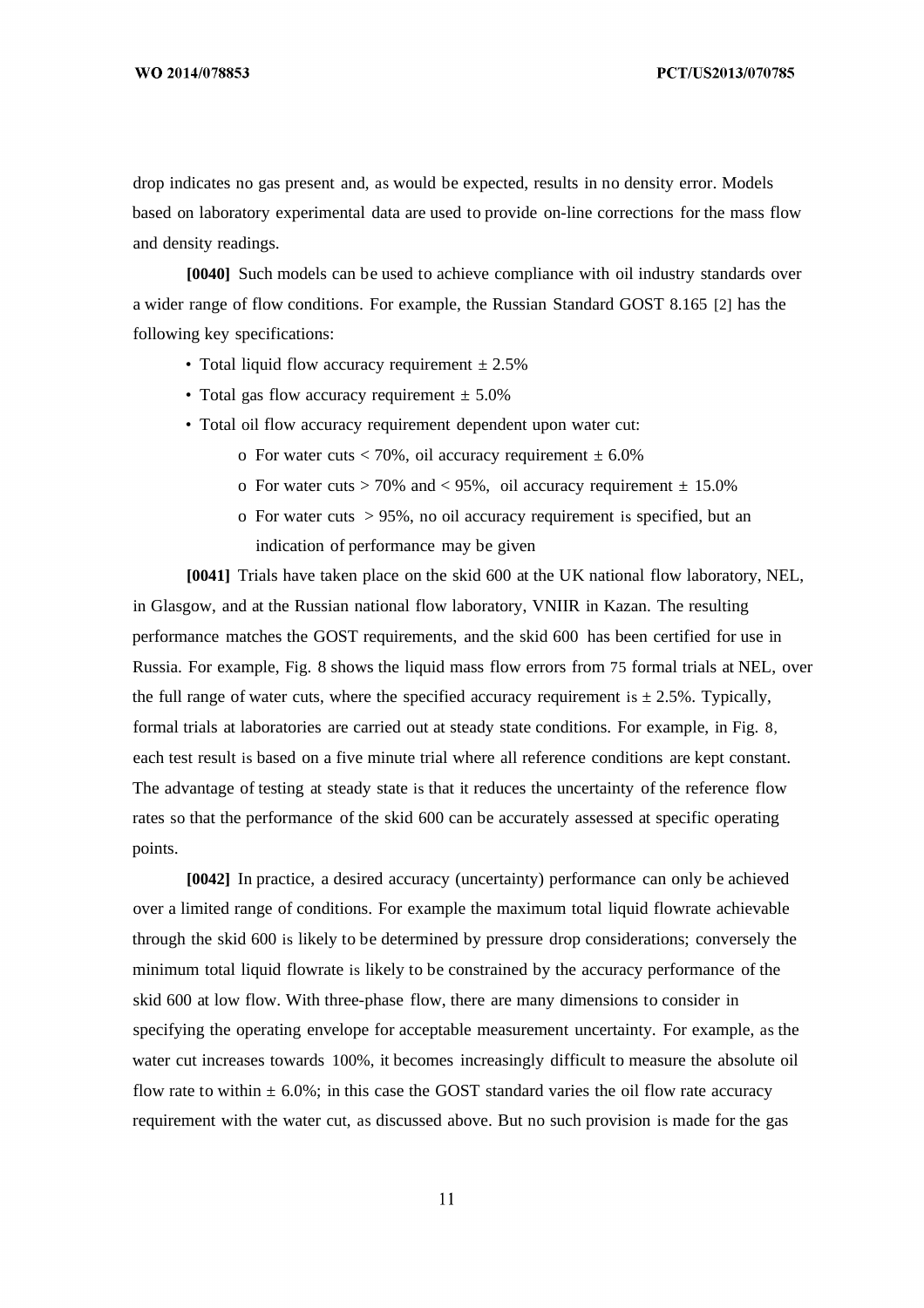flow measurement, which is required to be accurate to within 5% in all cases. As the gas volume fraction (GVF) tends to zero, it becomes increasingly difficult to meet this requirement.

**[0043]** For example, consider a mixture of pure water and gas, where the water density is taken as  $1000\text{kg/m}$ 3, the gas density at line temperature and pressure is  $5\text{kg/m}$ 3, and the GVF is 5%. Then in every cubic meter of gas/liquid mixture, there are 950kg of water, and only 250g of gas; the GOST standard requires the latter is to be measured to within  $\pm$  12.5g. To achieve this resolution for gas dispersed within 950kg of water is extremely challenging, although this performance was successfully achieved by the skid 600 in trials at NEL.

**[0044]** Testing performance with static flow conditions in laboratories can thus be used to set limits on the range of parameters over which the skid 600 can deliver the required accuracy performance. In practice, the accuracy of each of the oil, water and gas flow measurements may vary dynamically with the operating point (e.g. water cut, GVF and liquid mass flow rate) as well as other conditions (e.g. process noise).

**[0045]** Furthermore, real oil and gas wells often exhibit dynamic behavior. For example, Fig. 9 shows data from a field trial of the skid 600 over the course of a three hour test. The upper graph shows the proportion by volume of free gas, oil and water in the produced fluid, while the lower graph shows the absolute volumetric flow rates. Here the well flow rate and composition shows significant dynamic variation in water cut, GVF, and liquid flow rate.

**[0046]** One major advantage of the skid 600 over conventional separator technology is that it provides dynamic measurements, as opposed to simple totalized flows over a period several hours. Data on the dynamics of flow are potentially useful to reservoir engineers for understanding the evolving state of the oilfield.

**[0047]** Conventionally, it is assumed that as long as the operating conditions fall within the specification of the certification (e.g., GOST) throughout the entire well test period, then the measurement accuracy can be considered to be within the specified limits (e.g., 5% for gas flow). A more pragmatic and flexible approach is to assert that, for a particular well test, as long as the operating conditions averaged over the duration of the test fall within the specification of the certification standard, then nominal accuracy can be assumed.

**[0048]** An alternative approach is to provide a dynamic uncertainty analysis for each measurement value, as a function of the operating conditions, process noise and other influencing factors. With this approach, the overall uncertainty of each measurement is estimated, based upon its dynamic behavior over the course of the well test period. In particular, this approach can facilitate the demonstration of acceptable levels of uncertainty over wider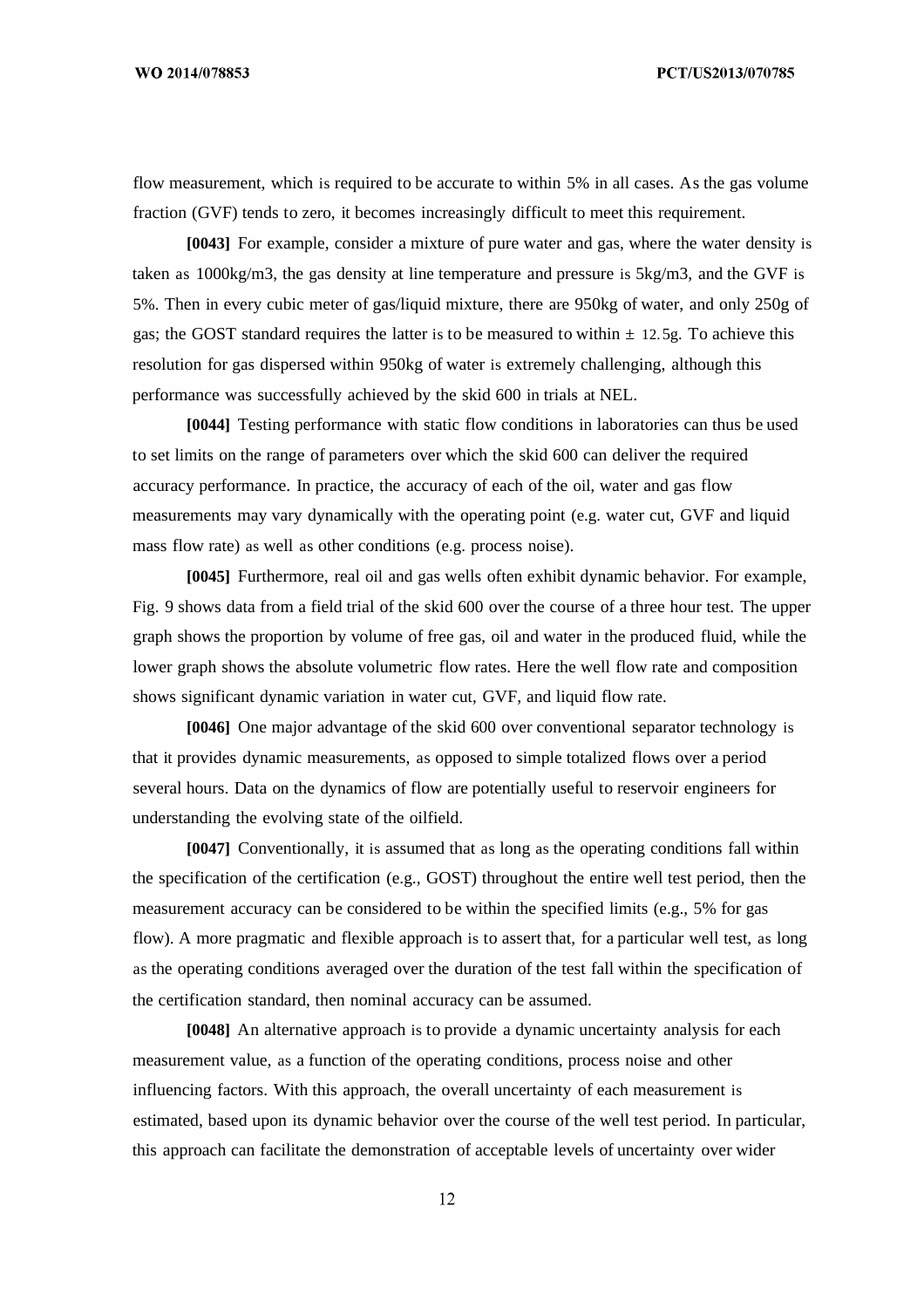PCT/US2013/070785

ranges of operating conditions than for a purely static analysis. For example, if the liquid flowrate drops below the threshold for acceptable accuracy based on a static analysis, a dynamic uncertainty analysis can demonstrate that the contribution of this low flow to the overall uncertainty of entire test period may be small, and that the overall well test total flow remains within specification. Thus developing a dynamic uncertainty analysis for the skid 600 can result in acceptable uncertainty performance over a wider range of operating conditions than is possible using static, laboratory-based verification.

**[0049]** The Sensor Validation (SEVA) concept proposes a model of how a 'selfvalidating' or SEVA sensor should behave, assuming the availability of internal computing power for self-diagnostics, and of digital communications to convey measurement and diagnostic data. This model has been incorporated into the British Standard BS-7986 [6]. A generic set of metrics are proposed for describing measurement quality. For each measurement, three parameters are generated:

• The Validated Measurement Value (VMV). This is the conventional measurement value, but if a fault occurs, the VMV is a corrected best estimate of the true value of the measurand;

• The Validated Uncertainty (VU). This is the metrological uncertainty, or probably error, of the VMV. For example, if the VMV is 4.3 1 kg/s, and the VU is 0.05  $kg/s$ , then the sensor is claiming that the true measurement value lies between  $4.26 \text{ kg/s}$ and 4.36 g/hour with the stated level of coverage (typically  $k = 2$ , 95% probability); and

• The Measurement Value Status (MV Status). Given the requirement to provide a measurement, even when a fault has occurred, the MV Status indicates the generic fault state under which the current measurement value has been calculated.

**[0050]** One important aspect of the SEVA scheme is the generation of the Validated Uncertainty, a dynamic assessment of the uncertainty associated with each measurement value provided by the sensor. In the case of a complex instrument such as a Coriolis meter, the uncertainty of each measurement (e.g. the mass flow and density) is calculated separately within the instrument, and will vary dynamically with operating point, process noise and other parameters. On-line uncertainty can be used for a variety of purposes, such as deciding on control system behavior (e.g. whether to accept or reject the quality of the measurement value for the purposes of taking control decisions). Where measurements are combined (for example in forming mass balances or other higher level calculations), the SEVA scheme proposes the provision of a higher-level uncertainty analysis, where the dynamic uncertainty of the input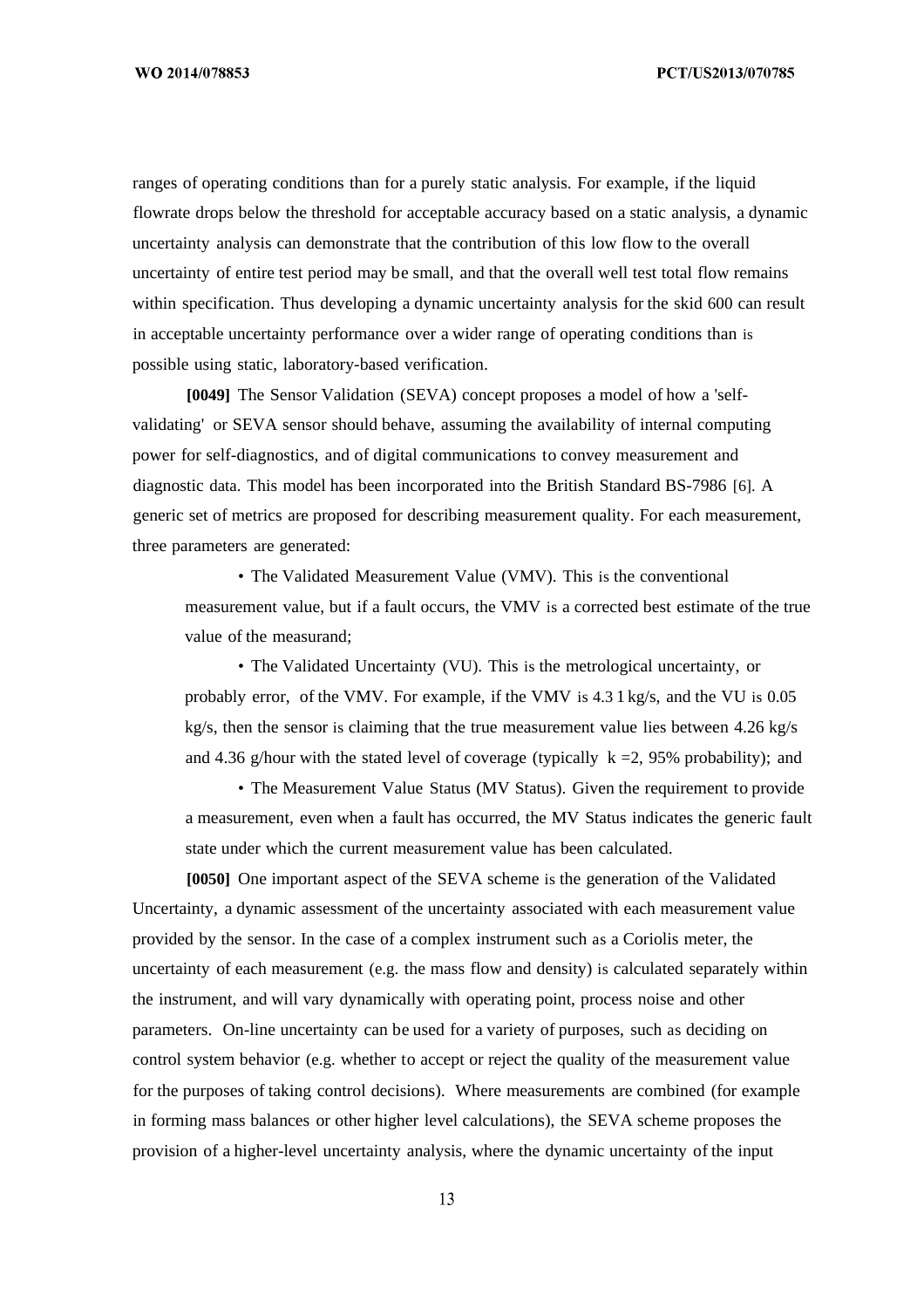PCT/US2013/070785

measurements are used in the calculation of the uncertainty of the resulting measurement. Consistency checking between redundant SEVA measurements has also been developed.

**[0051]** Dynamic assessments of the uncertainty of each measurement from the Coriolis meter, water cut meter and other sensors can be used to generate a corresponding on-line uncertainty assessment of the three-phase measurements of gas, water and oil flow, as indicated in Fig. 11.

**[0052]** In the Guide to the Expression of Uncertainty in Measurement or GUM, a number of techniques are described for calculating the uncertainty of an output variable from the values and uncertainties of input variables. In the case of a simple analytical relationship between inputs and output, formulaic expressions can be used. In more complex cases, where for example there may be correlation between input variables and/or the functional relationship is not readily expressed algebraically, Monte Carlo Modeling (MCM) can suitably be used. Monte Carlo Modeling is described in more detail JCGM. "JCGM 101:2008. Evaluation of measurement data — Supplement 1 to the "Guide to the expression of uncertainty in measurement" - Propagation of distributions using a Monte Carlo method", www.bipm.org, 2008, the contents of which are incorporated by reference. Given the complexity of the threephase flow calculations, which includes neural net models, MCM is a suitable means of assessing output uncertainty for the skid 600. Figure 11 illustrates this process, in which uncertainty from the mass flow and density measurements from the Coriolis meter 215 and uncertainty from the water cut measurement from the liquid fraction probe 230 are fed into a Monte Carlo algorithm along with the corresponding measurements to yield uncertainty for the flow rates of oil, gas, and water.

**[0053]** To briefly summarize the Monte Carlo method the measurement calculation is carried out multiple times, where in each case the input variables (e.g., mass flow rate, density, and water cut) are randomly selected based on their respective probability distributions. With a sufficient number of repeat calculations, it is possible to estimate the probability distribution of each output variable, and thereby to calculate a mean and coverage interval or uncertainty.

**[0054]** The GUM is primarily intended for static, off-line analyses. In section 7 of the GUM, where the number of Monte Carlo trials M is discussed, it is suggested that one million simulations might be appropriate to ensure a good approximation of the distribution of the output variable Y. This is clearly unlikely to be feasible in an on-line skid with a Is update rate. Accordingly, one embodiment of a method of providing dynamic uncertainty analysis for the skid 600 includes: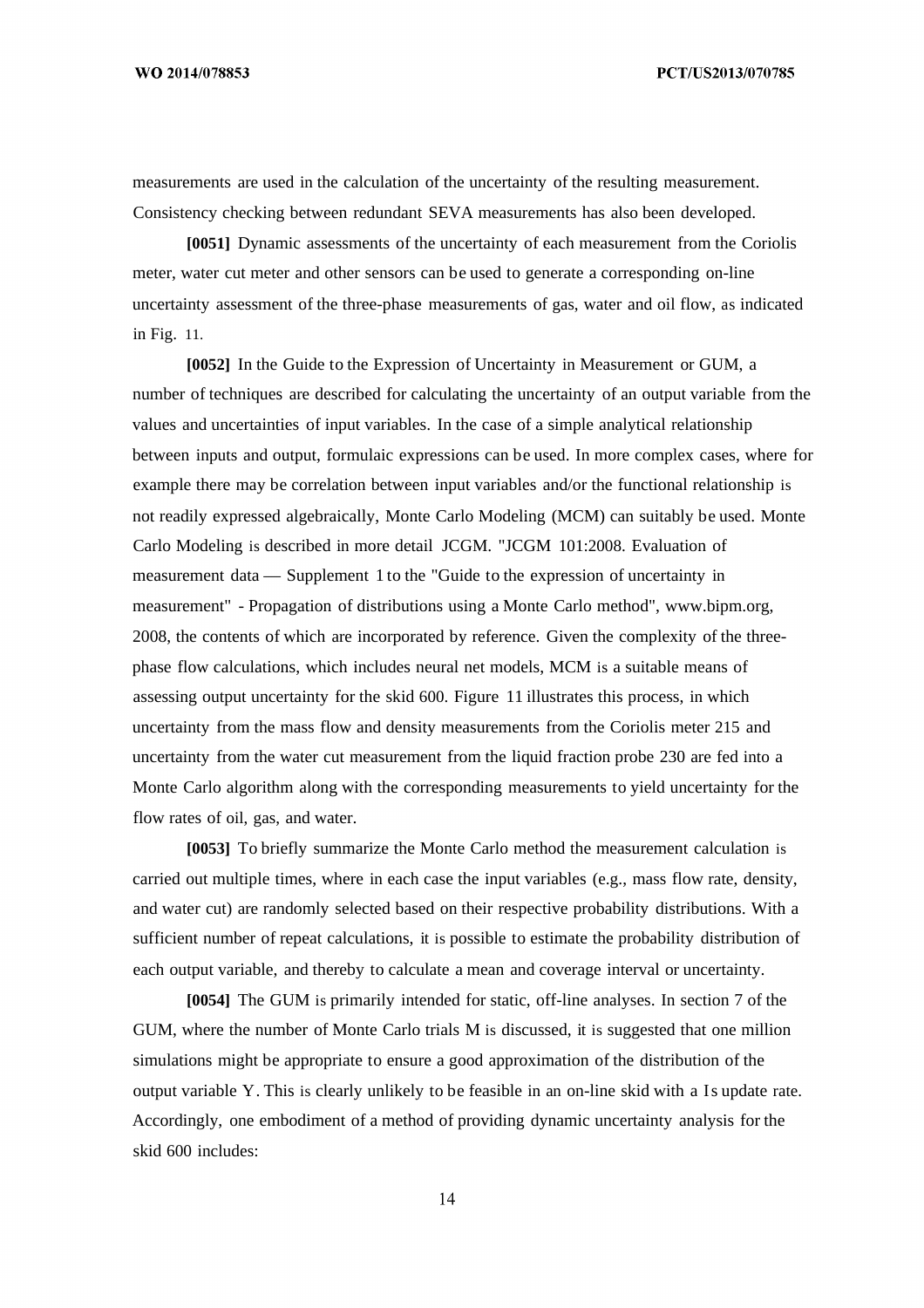• At the start of each new calculation period, mass flow, density, water cut,

pressure, and temperature measurements are collected from the skid 600 instrumentation;

• Estimates of the uncertainties of each of these measurements are obtained either from the instruments themselves, or in the interface module 609 of the skid 600;

• Simple Gaussian distributions are assumed for the probability density functions. The only likely correlations are between the mass flow and density measurements - all others can be assumed to be independent;

• Monte-Carlo modeling simulation is done by performing between about 50 and about 100 three-phase measurement calculations where the input parameters for each calculation are randomly selected from their assumed Gaussian distributions;

• The resulting oil, water, and gas mass flow rates are assumed Gaussian, so that the best estimate and uncertainty of each flow rate can be calculated from the results of the Monte Carlo modeling simulation; and

• The totalized flow and its uncertainty are updated for each fluid type.

**[0055]** Even with only 50-100 MCM calculations per measurement update, this approach requires a substantial increase in the computing power resources for the skid 600 if it is to be implemented in real-time. However, the benefit is that the dynamic uncertainty analysis may enable assurances to be given that the overall measurement output of the skid 600 and the net oil and gas measurement systems based on the skid, such as systems 110 and 112 on Fig. 2 is within prescribed tolerances for error under one or more specific standards when such assurances could not be made without the dynamic uncertainty analysis.

**[0056]** Referring again to FIG. 2, in a first exemplary method of testing a well, the selection of wells between the first and second net oil and gas measurement systems 110, 112 is generally balanced so that the measurement systems receive approximately the same combined flowrate. One method of balancing the flow rate from the wells 101 includes the use of approximate, long-term production rates which are usually known for established wells. Using this information, the wells are listed in order of flow production from highest to lowest, assigning each an index number beginning with 1 for the highest flow rate, 2 for the next, and so on. Thus, as a non-limiting example, Table 1 (below) shows a cluster including 10 wells 101. Each of the 10 wells 101 includes a liquid flow rate (kg/s) determined from historical, longterms production rates. The uncertainty (abbreviated "unc") is determined or estimated based on the accuracy of the measurement systems 110, 112.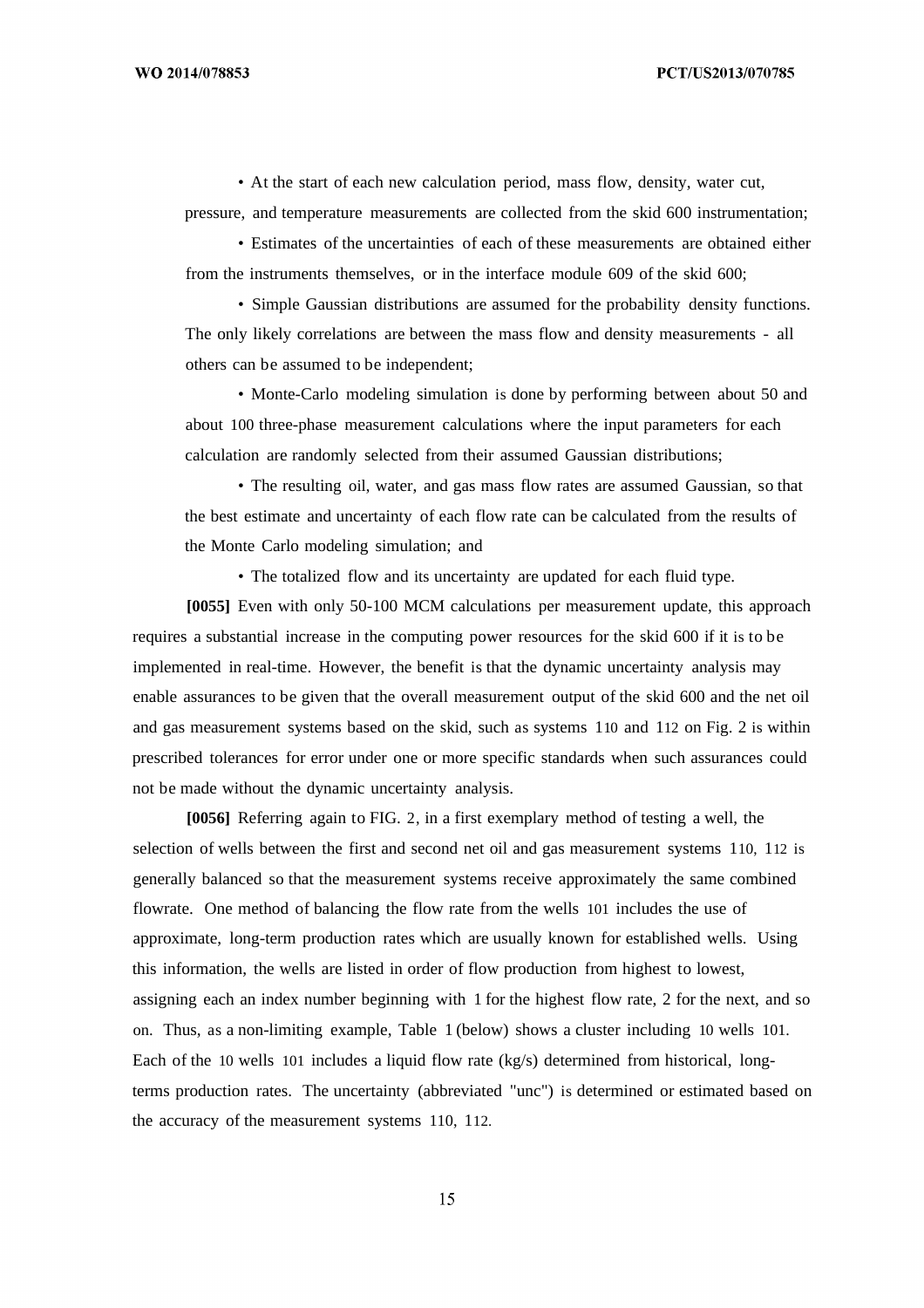| <b>Liquid Flows Rates of each Well</b> |                         |  |  |
|----------------------------------------|-------------------------|--|--|
| Well No.                               | <b>Flow Rate (kg/s)</b> |  |  |
| 1                                      | 1.00                    |  |  |
| $\overline{2}$                         | 0.85                    |  |  |
| 3                                      | 0.70                    |  |  |
| 4                                      | 0.65                    |  |  |
| 5                                      | 0.50                    |  |  |
| 6                                      | 0.50                    |  |  |
| 7                                      | 0.40                    |  |  |
| 8                                      | 0.30                    |  |  |
| 9                                      | 0.20                    |  |  |
| 10                                     | 0.10                    |  |  |
| <b>Total Flow Rate</b>                 | 5.20 $(kg/s)$           |  |  |
| Uncertainty %                          | 1.00%                   |  |  |

TABLE 1

**[0057]** After ranking the wells 101 from highest flow rate to lowest flow rate, the wells are grouped based on the first and second net oil and gas measurement systems 110, 112. For example, using the ranking set forth in Table 1, the wells are grouped as set forth in Tables 2 and 3 (below), where Table 2 relates to the first net oil and gas measurement system 110 and Table 3 relates to the second net oil and gas measurement system 112, and where a number 1 in the On/Off column means the well is in fluid communication with that measurement system via the respective valve 104, and a number 0 means the well is not in fluid communication with the measurement system. This ranking may be performed using software executed on a processor (e.g., controller 130, discussed below) or may be inputted manually by a user. In general the ranking and assigning of the wells to the measurement systems 110, 112 is done in a manner that results in some of the higher producing wells being assigned to each system 110, 112 and some of the lower producing wells being assigned to each system.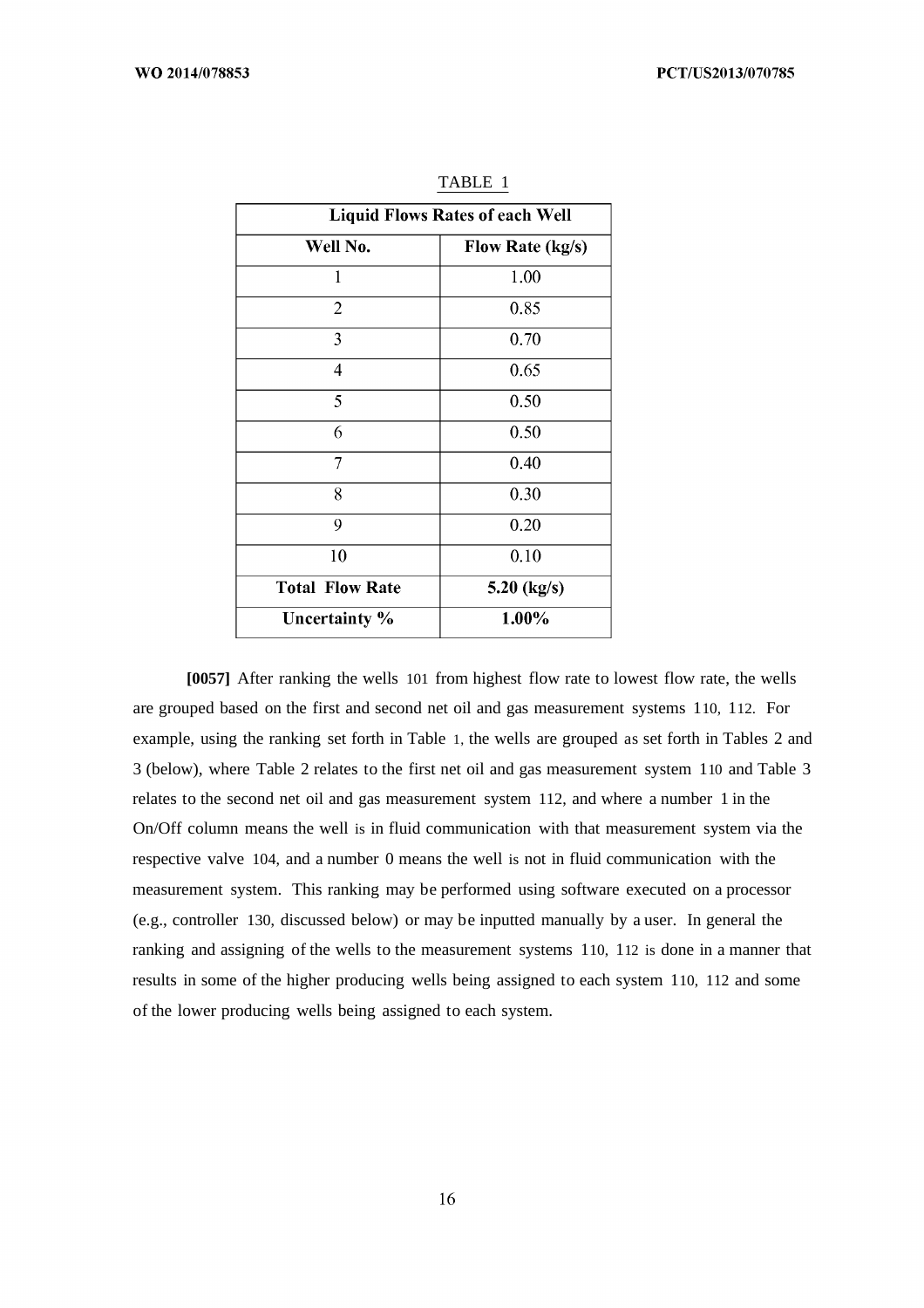| Well No        | Flow Rate (kg/s)           | On/Off       | <b>Contribution (kg/s)</b> |
|----------------|----------------------------|--------------|----------------------------|
| 1              | 1.00                       | 1            | 1.00                       |
| $\overline{2}$ | 0.85                       | $\mathbf{0}$ | 0.00                       |
| 3              | 0.70                       | $\mathbf{1}$ | 0.70                       |
| $\overline{4}$ | 0.65                       | $\mathbf{0}$ | 0.00                       |
| 5              | 0.50                       | $\mathbf{1}$ | 0.50                       |
| 6              | 0.50                       | $\theta$     | 0.00                       |
| $\overline{7}$ | 0.40                       | $\mathbf{1}$ | 0.40                       |
| 8              | 0.30                       | $\theta$     | 0.00                       |
| 9              | 0.20                       | $\mathbf{1}$ | 0.20                       |
| 10             | 0.10                       | $\mathbf{0}$ | 0.00                       |
|                | <b>Total Flow Rate</b>     |              | $2.80$ kg/s                |
|                | <b>Total Uncertainty %</b> |              | $1.00\%$                   |
|                | <b>Total Uncertainty</b>   |              | $0.028$ kg/s               |

TABLE 2 (First Net Oil and Gas Measurement System)

TABLE 3 (Second Net Oil and Gas Measurement System)

| Well No                    | Flow Rate (kg/s)       | On/Off           | <b>Contribution (kg/s)</b> |
|----------------------------|------------------------|------------------|----------------------------|
| 1                          | 1.00                   | $\mathbf{0}$     | 0.00                       |
| $\overline{2}$             | 0.85                   | 1                | 0.85                       |
| 3                          | 0.70                   | $\mathbf{0}$     | 0.00                       |
| 4                          | 0.65                   | 1                | 0.65                       |
| 5                          | 0.50                   | $\boldsymbol{0}$ | 0.00                       |
| 6                          | 0.50                   | 1                | 0.50                       |
| $\overline{7}$             | 0.40                   | $\boldsymbol{0}$ | 0.00                       |
| 8                          | 0.30                   | 1                | 0.30                       |
| 9                          | 0.20                   | $\mathbf{0}$     | 0.00                       |
| 10                         | 0.10                   | $\mathbf{1}$     | 0.10                       |
|                            | <b>Total Flow Rate</b> |                  | $2.40$ kg/s                |
| <b>Total Uncertainty %</b> |                        |                  | 1.00 %                     |
| <b>Total Uncertainty</b>   |                        |                  | $0.024 \text{ kg/s}$       |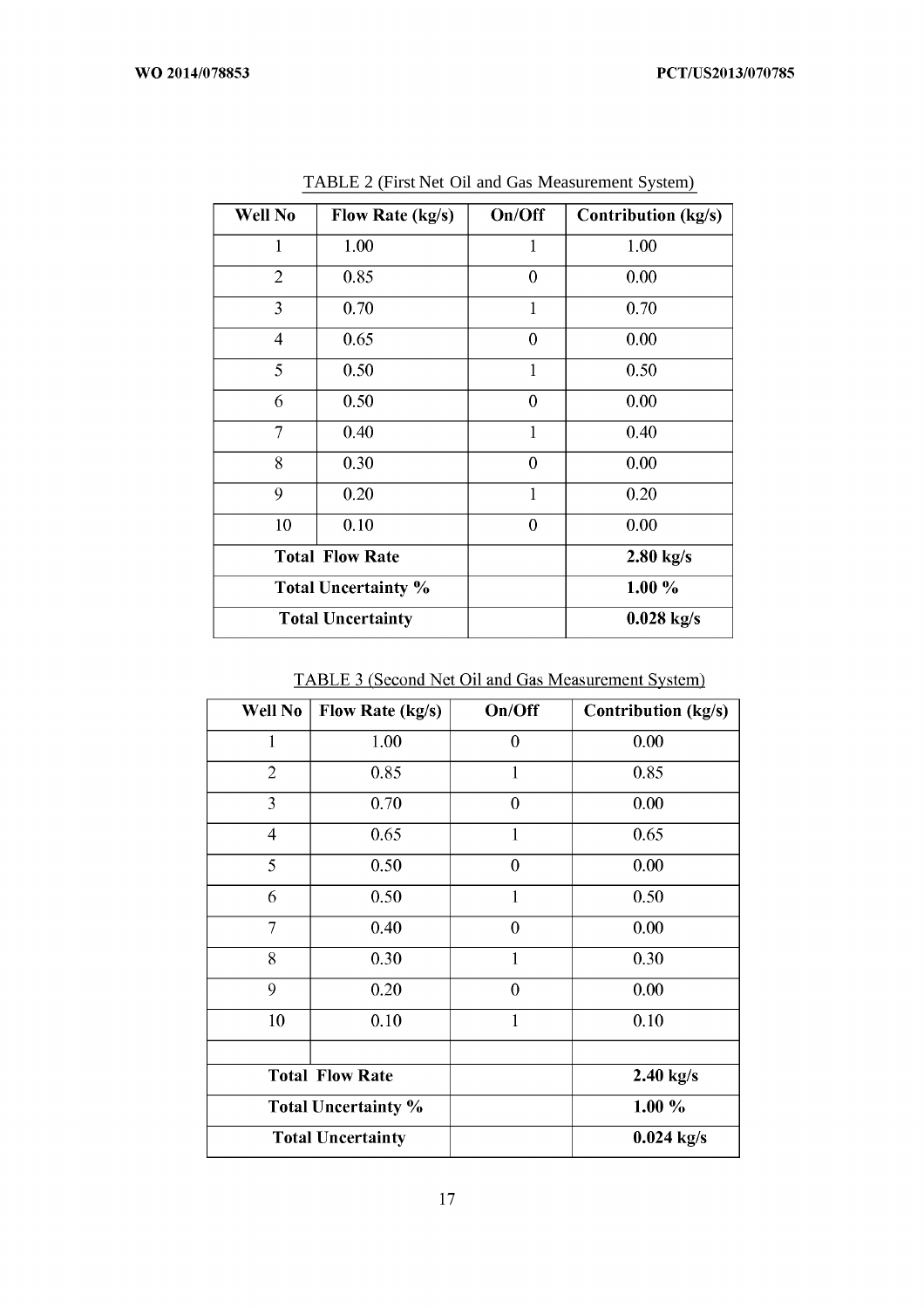**[0058]** In one embodiment, the default or initial configuration of the system 100 may be controlled by a controller 130 (i.e., a device including a processor and a memory). It is understood that the term "controller" is not limited to a single device, but may include a plurality of control circuits or other hardware, which may or may not be packaged as a single unit, and may or may not being communication with one another. For example, each of the first and second measurement systems 110, 112 may include individual control circuits, and another control circuit may be in communication with the valves 104; however, together each of these control circuits or controllers constitutes the controller 130 (Fig. 2). The controller 130 may include software that is executed on the processor for using data to determine the rankings of the wells and for grouping the wells. Based on the determined groupings, the controller 130 communicates with valves 104 to configure the valves in accordance with the groupings. The connections between the controller 130 and various other components in Fig. 2 are illustrated with dashed lines. These connections may involve physical connections with electrical wires or may involve wireless communication components.

**[0059]** After determining and instituting the default configuration of the test system 100, the controller 130 determines the flow rate of each individual well by switching its flow from the default measurement system (e.g., measurement system 110) to the other measurement system (e.g., measurement system 112). In one example, to determine the flow rate of well 1 in Tables 1-3, the following steps are carried out by the controller 130 in one embodiment of the method:

• (i) the current flow rates from the first and second measurement systems 110, 112 are recorded with all the wells in their default groups, averaged over a suitable duration (anything from 5 minutes to 24 hours depending upon application requirements); these flow rates can be taken for each of oil, water and gas; the flow rates are denoted below as 1A and 2A, with the understanding that each of oil, water, and gas are separately measured and calculated along with corresponding uncertainty estimates if desired;

• (ii) the valves 104 are used to change the path of well 1 so that is now sent to the second measurement system instead of the first measurement system;

• (iii) wait for a suitable settling time to allow the new flow pattern to become established (as discussed below);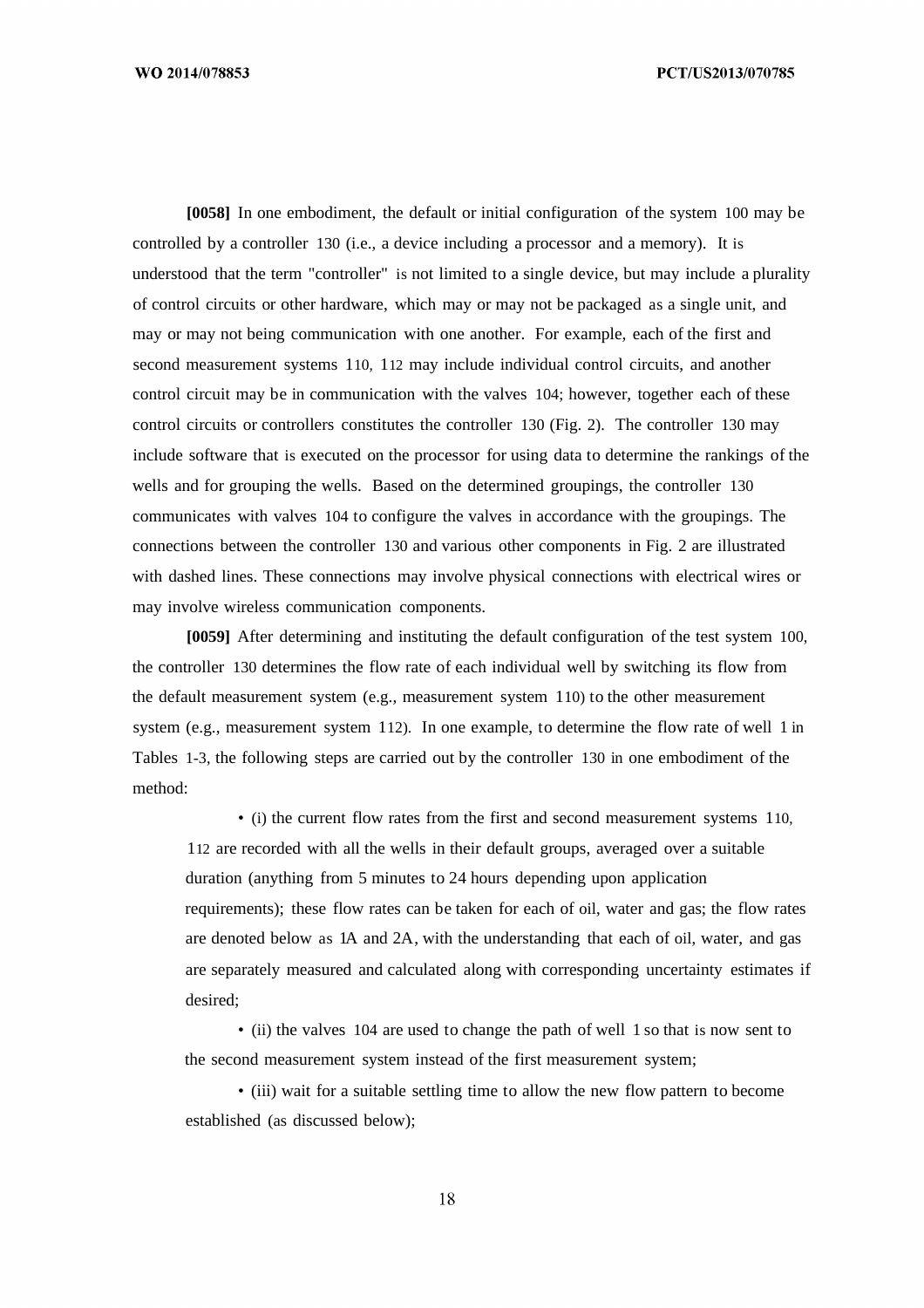• (iv) the flow rates and uncertainty estimates from the first and second measurement systems 110, 112 in the new configuration are recorded and averaged over a suitable duration - denoted as IB and 2B for the measurement systems 110, 112, respectively;

• (v) the total flows  $((1A + 2A)$  and  $(IB + 2B))$  for each of the two periods are compared to see whether the total flow was stable, and therefore whether a good estimate of the Well 1 flow can be made (e.g., if  $(1A + 2A)$ ) is sufficiently close to  $(IB + 2B)$  then a good estimate of Well 1 flow can be made);

• (vi) estimates of the flow of Well 1, using  $(1A - IB) = 1<sup>st</sup>$  estimate of flow, and  $(2B - 2A) = 2<sup>nd</sup>$  estimate of flow are calculated; and

• (vii) the mean/average of the 1<sup>st</sup> and 2nd estimates is calculated, using {(1A  $lB) + (2B - 2A)$  $/2$ .

**[0060]** Tables 4 and 5 (below) show the flow rates using the corresponding valve 104 to switch well 1 from the first measurement system 110 to the second measurement system 112.

| Well No                    | Flow Rate (kg/s) | On/Off         | <b>Contribution</b> (kg/s) |
|----------------------------|------------------|----------------|----------------------------|
|                            | 1.00             | 0              | 0.00                       |
| $\overline{2}$             | 0.85             | 0              | 0.00                       |
| 3                          | 0.70             | $\mathbf{1}$   | 0.70                       |
| $\overline{\mathcal{A}}$   | 0.65             | $\mathbf{0}$   | 0.00                       |
| 5                          | 0.50             | 1              | 0.50                       |
| 6                          | 0.50             | $\overline{0}$ | 0.00                       |
| 7                          | 0.40             | 1              | 0.40                       |
| 8                          | 0.30             | $\theta$       | 0.00                       |
| 9                          | 0.20             | $\mathbf{1}$   | 0.20                       |
| 10                         | 0.10             | $\overline{0}$ | 0.00                       |
| <b>Total Flow Rate</b>     |                  |                | $1.80$ kg/s                |
| <b>Total Uncertainty %</b> |                  |                | $1.00\%$                   |
| <b>Total Uncertainty</b>   |                  |                | $0.018$ kg/s               |

TABLE 4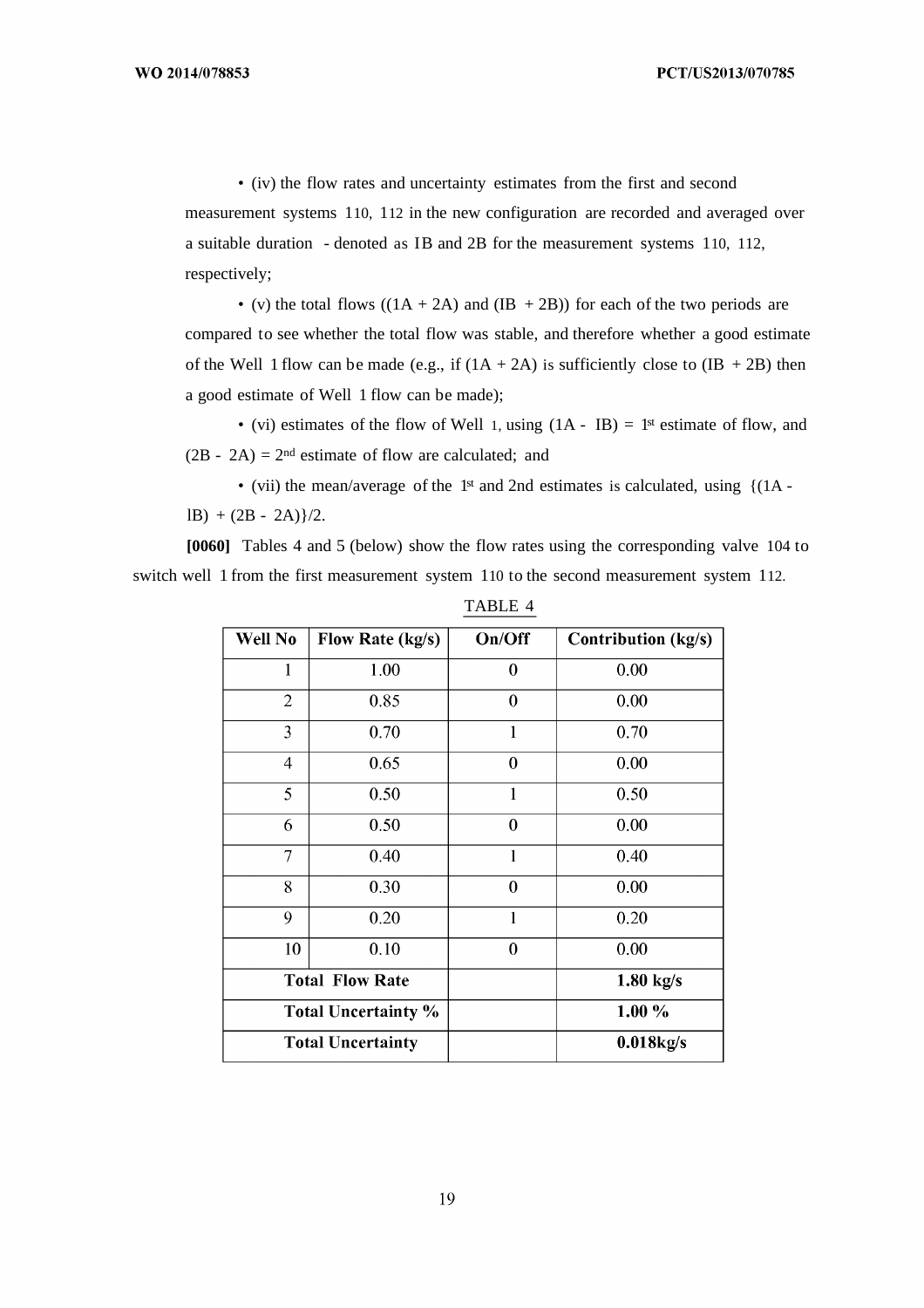| Well No                    | <b>Flow Rate(kg/s)</b> | On/Off           | Contribution (kg/s) |
|----------------------------|------------------------|------------------|---------------------|
| 1                          | 1.00                   | 1                | 1.00                |
| $\overline{2}$             | 0.85                   | 1                | 0.85                |
| 3                          | 0.70                   | $\boldsymbol{0}$ | 0.00                |
| $\overline{4}$             | 0.65                   | $\mathbf{1}$     | 0.65                |
| 5                          | 0.50                   | $\boldsymbol{0}$ | 0.00                |
| 6                          | 0.50                   | $\mathbf{1}$     | 0.50                |
| 7                          | 0.40                   | $\boldsymbol{0}$ | 0.00                |
| 8                          | 0.30                   | 1                | 0.30                |
| 9                          | 0.20                   | $\boldsymbol{0}$ | 0.00                |
| 10                         | 0.10                   | 1                | 0.10                |
|                            | <b>Total Flow Rate</b> |                  | $3.40$ kg/s         |
| <b>Total Uncertainty %</b> |                        |                  | $1.00\%$            |
| <b>Total Uncertainty</b>   |                        |                  | $0.034$ kg/s        |

TABLE 5

**[0061]** Table 6 (below) shows the totals for 1A, IB, 2A, and 2B, as set forth above. Table 7 (below) shows the calculations (1A - IB) and (2B - 2A), and Table 8 shows the calculations  $\{(1A - IB) + (2B - 2A)\}/2$ , including an uncertainty percentage.

|  | ABL |  |  |
|--|-----|--|--|
|--|-----|--|--|

|                    | Step 1       |              | Step 2       |              |
|--------------------|--------------|--------------|--------------|--------------|
|                    | Total (kg/s) | Unc $(kg/s)$ | Total (kg/s) | Unc $(kg/s)$ |
| <b>First</b>       | $1A = 2.80$  | 0.028        | $1B = 1.80$  | 0.018        |
| <b>Measurement</b> |              |              |              |              |
| System $(110)$     |              |              |              |              |
| Second             | $2A = 2.40$  | 0.024        | $2B = 3.40$  | 0.034        |
| <b>Measurement</b> |              |              |              |              |
| System $(112)$     |              |              |              |              |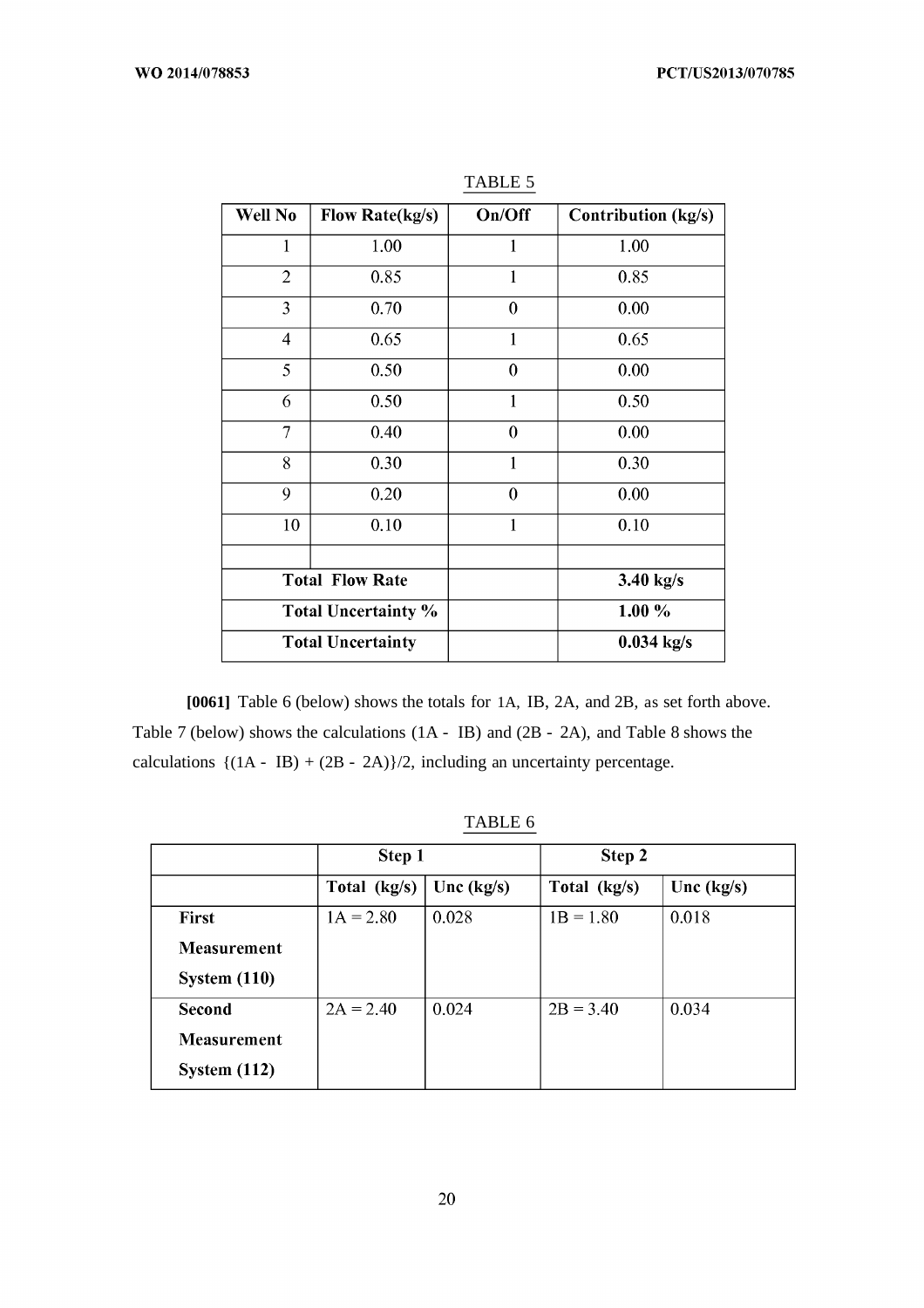| <b>Differences</b> | Total (kg/s) | Unc $(kg/s)$ |
|--------------------|--------------|--------------|
| $(AA-B)$           | 1.00         | 0.033        |
| $(2B-2A)$          | 1.00         | 0.042        |

| ABL. |  |
|------|--|
|      |  |

TABLE 7

|                           | Total (kg/s) | $\text{Unc}(\text{kg/s})$ | Unc $(\% )$ |
|---------------------------|--------------|---------------------------|-------------|
| <b>Well Flow Estimate</b> | 1.00         | 0.027                     | 2.66        |

**[0062]** In one example, after calculating the estimate of well 1 flow, the default path of well 1 can be restored. If desired, another well flow estimate for well 1 can be computed in the same way comparing change in flow rates as well 1 is re-routed from its non-default flow path back to its default flow path. For example, the first and second well flow estimates can be averaged to provide a well flow estimate based on more data. After waiting a sufficient time for the default flow to reestablish, flow estimates for the other wells can be sequentially determined in the same manner as set forth above for well 1.

**[0063]** The basic flow rate (e.g., total mass flow from each well) can be computed in the manner set forth above using a wide range of well test systems. However, it is understood that more sophisticated well test systems, such as the well test systems 110, 112 which each include a net oil skid 600 performing Monte Carlo simulated uncertainty analysis can provide well test estimates for each well that includes a more detailed breakout of flow rate and uncertainty for each constituent (e.g., gas, oil, and water) of the multiphase flow from each well 101.

**[0064]** In another example, systematic tests of all the wells 101 could also be carried out by allowing more complex moves away from the default configuration. Thus, as with the example set forth above, the wells 101 can be ranked in order of flow rate, and all odd numbered wells can be grouped into one group which is associated with the first measurement system 110 and all even numbered wells can be grouped in another group associated with the second measurement system 112. The following steps may be executed by the controller:

• Well 1 is fluidicly re-routed using its respective valve 104 from the first measurement system 110 to the second measurement system 112, and the flow rate is estimated and recorded for Well 1 in the manner described above;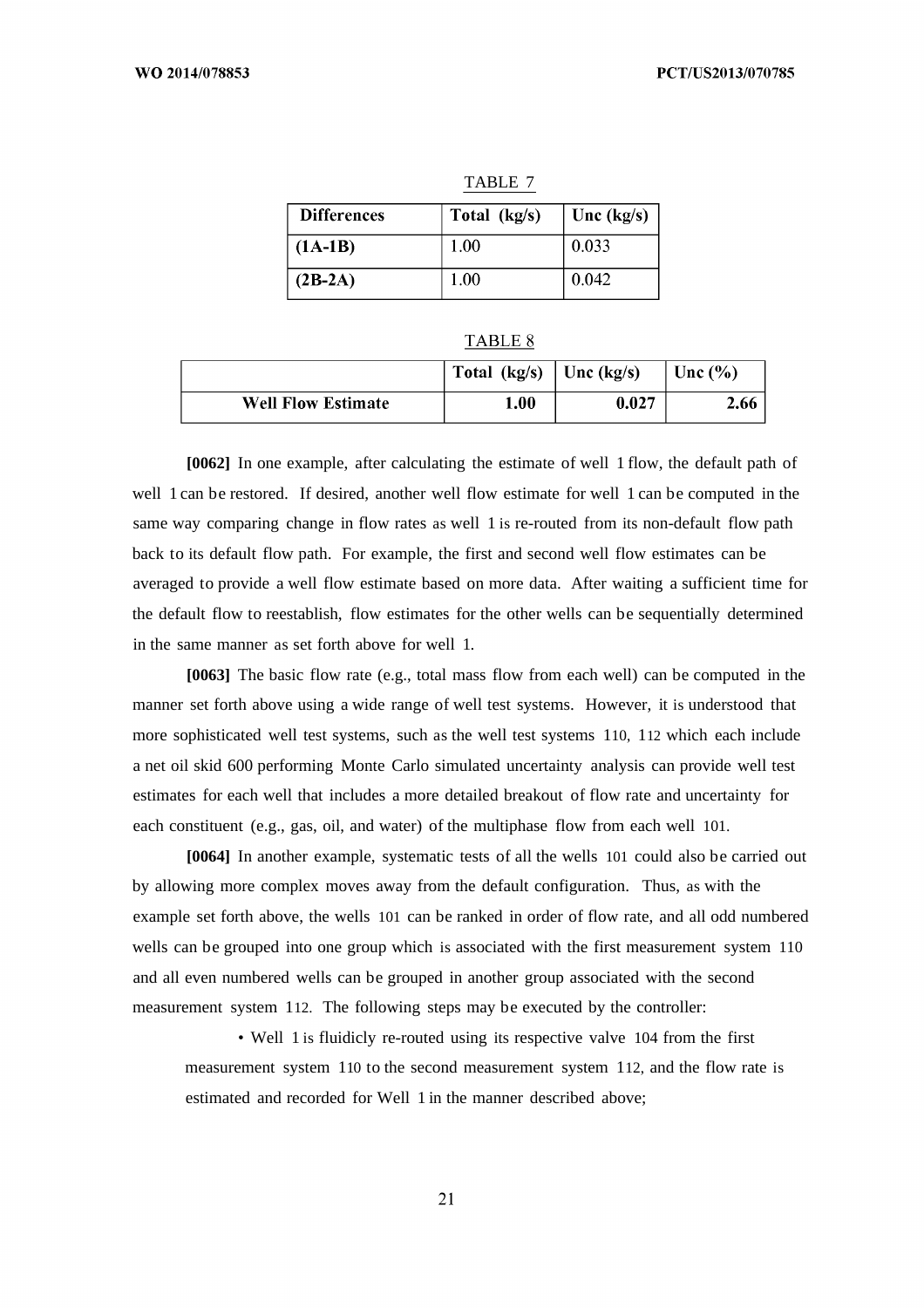• Well 2 is fluidicly re-routed using its respective valve 104 from the second measurement system 112 to the first measurement system 110, and the flow rate is estimated and recorded for Well 2 in the manner described above;

• Well 3 is fluidicly re-routed using its respective valve 104 from the first measurement system 110 to the second measurement system 112, and the flow rate is estimated and recorded for Well 3 in the manner described above;

• the valves 104 are used to continue re-routing wells 4 through N one at a time, alternating between (i) re-routing a well from the first measurement system 110 to the second measurement system 112 and (ii) re-routing a well from the second measurement system 112 to the first measurement system 110, with the flow rate for each of wells 4 through N being estimated and recorded in the manner described above after that particular well was re-routed.

**[0065]** Continuing in this way, all N wells can be measured using only N+l recording periods, where each well is estimated from the difference in flows between consecutive averages. At the end of this process, the odd numbered group originally in fluid communication with the first measurement system 110 is in fluid communication with the second measurement system 112, and vice versa for the even numbered group. Each flow step can be taken to minimize the change in flow rate observed by each measurement system 110, 112 (i.e., no more than one well moving from one side to the other, and always restoring the balance at the next move with the next largest well moving in the other direction), therefore ensuring the least process disruption by the process of measuring wells on an individual basis. Thus in this scenario, there are effectively two 'default positions', with say the first group of wells all in fluid communication with the first measurement system 110, or all in fluid communication with the second measurement system 112, and the second group all on the other measurement system. An efficient means of testing all the wells entails moving from one default position to the other in a succession of steps with a settling period between steps.

**[0066]** Testing can take place on a scheduled basis, or might occur in response to an observed change in the behavior of the whole set of wells 101. For example, if a change in one or more flow parameters (oil, gas, or water flows, for example, water cut, gas/oil ratio) is observed among the whole set of wells 101, then a set of well tests could be commenced to identify which well(s) are responsible for the change. With the Coriolis-based net oil metering skid 600 able to give accurate readings within 5 minutes, it might be possible to identify within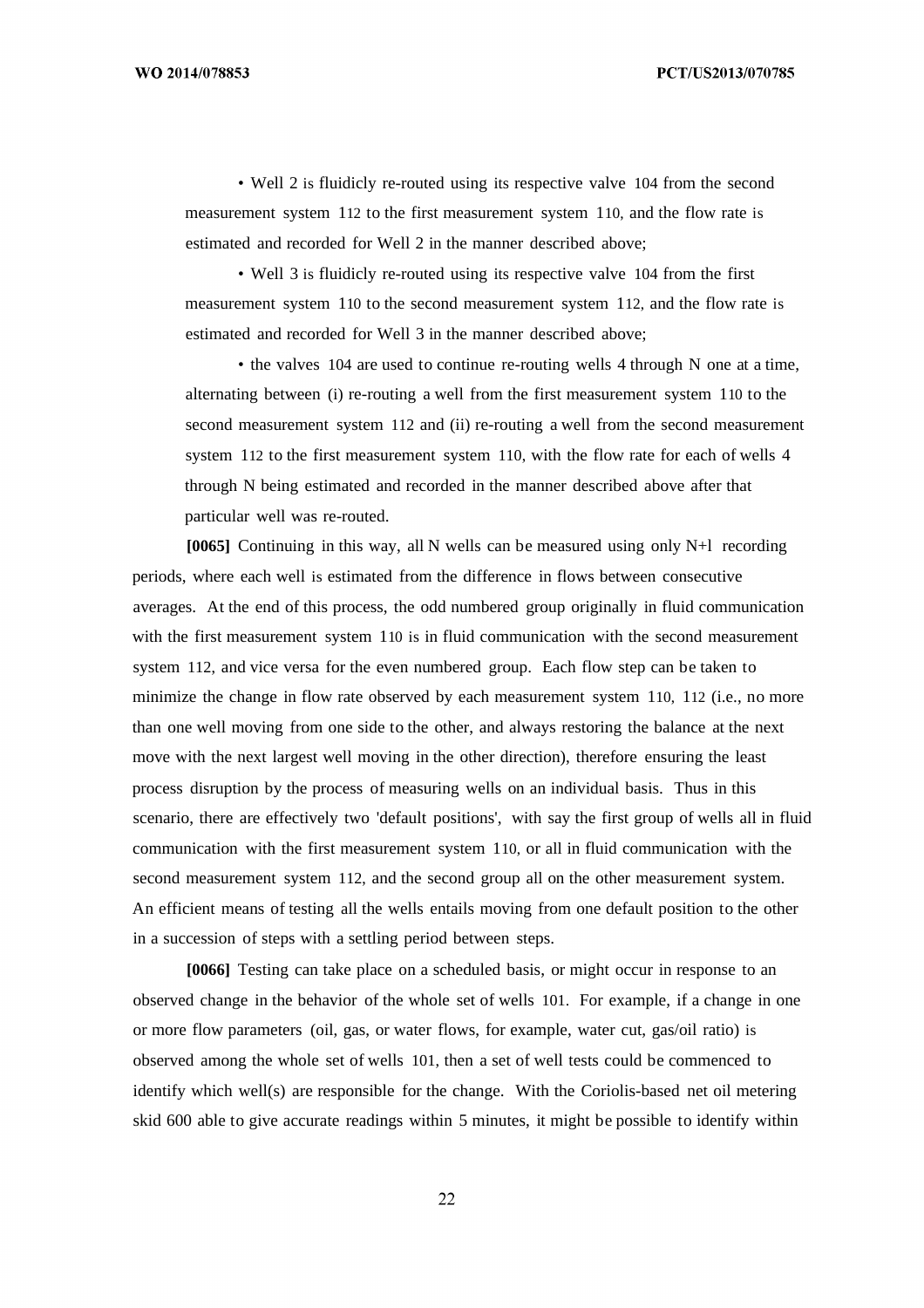an hour or two which well 101 or wells is responsible for any significant change in the productivity of the entire set of wells.

**[0067]** As set forth above, the system 100 may include pressure regulation valves 116, 118. These valves 116, 118 can be used to ensure consistent inlet pressure even as changes in the configuration of wells takes place, to ensure the best possible basis for comparing flow rates. For example, the well test procedure, could be modified accordingly as follows:

• (i) record the current flow rates using the first and second measurement system 110, 112, averaged over a suitable duration; record the average pressure at the inlets of the first and second measurement systems;

• (ii) using the valves 104, change the path of Well 1 so that is now sent to the second measurement system 112 instead of the first measurement system 110;

• (iii) adjust the inlet pressure regulation at the inlets to the first measurement system 110 and the second measurement system 112 to maintain pressure at the previously recorded levels, despite the adjustment in respective flowrates; allow a suitable settling time for the new flow pattern to become established;

• (iv) record the flow rates using the first and second measurement system 110, 112 in the new configuration, averaged over a suitable duration; and

• (v) repeat for the other wells 101 .

**[0068]** Regulating the pressure at the inlet to the measurement systems 110, 112 using valve 116, 118 further minimizes the disruption caused to the wells by testing them, and thus helps to maintain consistent flow from the wells at all times.

**[0069]** Having described the invention in detail, it will be apparent that variations are possible without departing from the scope of the invention defined in the appended claims.

**[0070]** For instance, the system 100 described above could be modified to include additional measurement systems adapted to work in parallel with the first and second measurement systems 110, 112. Each time an individual well is to be tested, flow from that individual well is re-routed from one of the multiple measurement systems to a different one of the multiple measurement systems. One or more of the differences in total flow at the two measurement systems involved in the switch can be used in the same manner described above to assess flow from the well under test. Each of the multiple measurement systems can be configured to provide uncertainty estimates, as described above. If one or more of the uncertainty estimates fails to meet pre-defined criteria during testing of a particular well, the test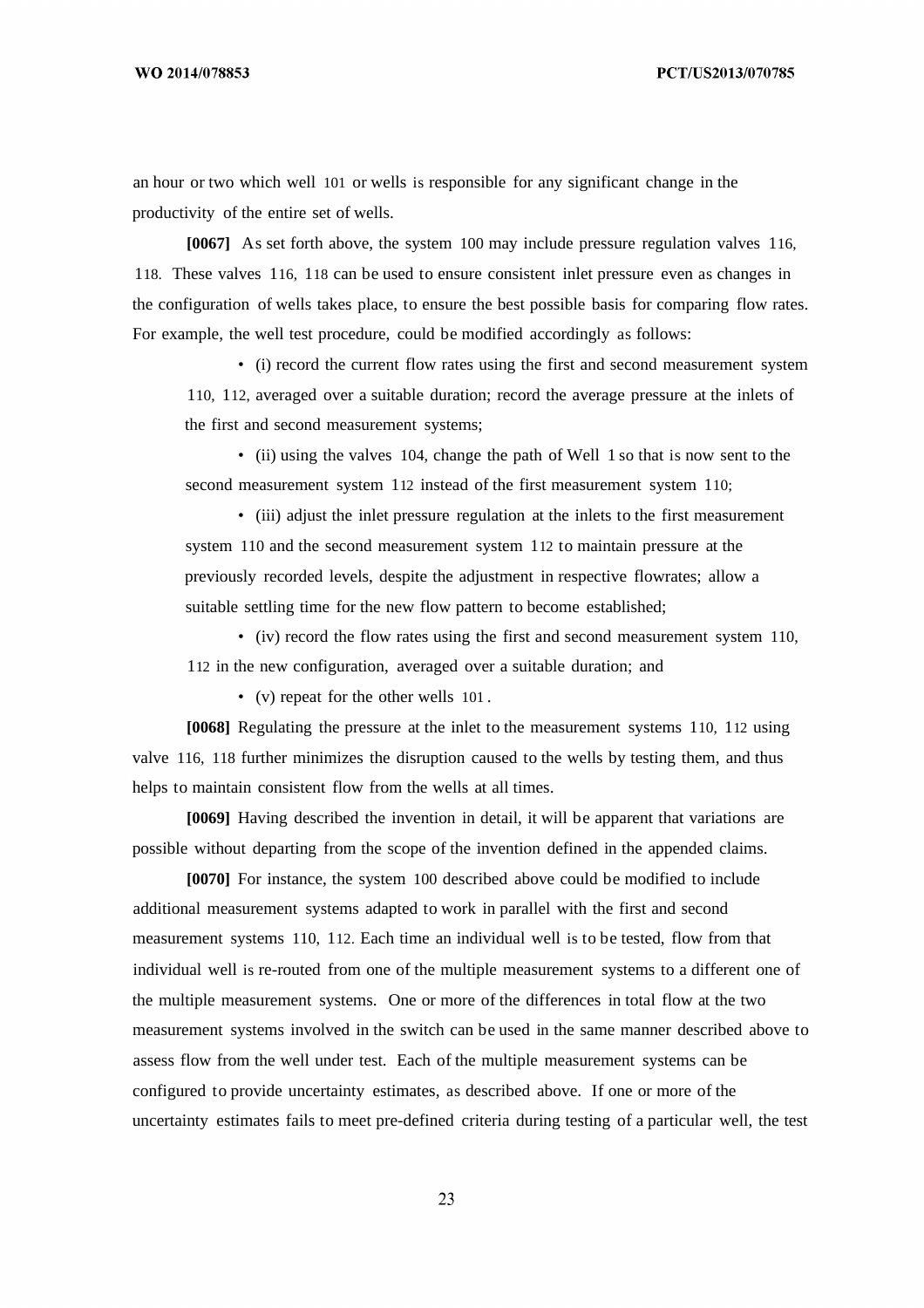PCT/US2013/070785

of that well may be rejected as being unreliable and the test may be repeated later in an effort to obtain a more reliable test.

**[0071]** Embodiments of the invention may be implemented with computer-executable instructions. Computer-executable instructions may be organized into one or more computerexecutable components or modules. Aspects of the invention may be implemented with any number and organization of such components or modules. For example, aspects of the invention are not limited to any specific computer-executable instructions or the specific components or modules illustrated or suggested in the figures and described herein. Other embodiments of the invention may include different computer-executable instructions or components having more or less functionality than illustrated and described herein.

**[0072]** For purposes of illustration, processors, programs and other executable program components, such as the controller 130, the interface module 609, and other components are sometimes illustrated herein as discrete blocks. It is recognized, however, that such programs and components related to the systems described herein may reside in different storage components and may be executed by data processor(s) of different devices, and different combinations of devices, than those illustrated.

**[0073]** The order of execution or performance of the operations in embodiments of the invention illustrated and described herein is not essential, unless otherwise specified. That is, the operations may be performed in any order, unless otherwise specified, and embodiments of the invention may include additional or fewer operations than those disclosed herein. For example, it is contemplated that executing or performing a particular operation before, contemporaneously with, or after another operation is within the scope of aspects of the invention.

**[0074]** When introducing elements of the present invention or the preferred embodiments(s) thereof, the articles "a", "an", "the" and "said" are intended to mean that there are one or more of the elements. The terms "comprising", "including" and "having" are intended to be inclusive and mean that there may be additional elements other than the listed elements.

**[0075]** In view of the above, it will be seen that the several objects of the invention are achieved and other advantageous results attained.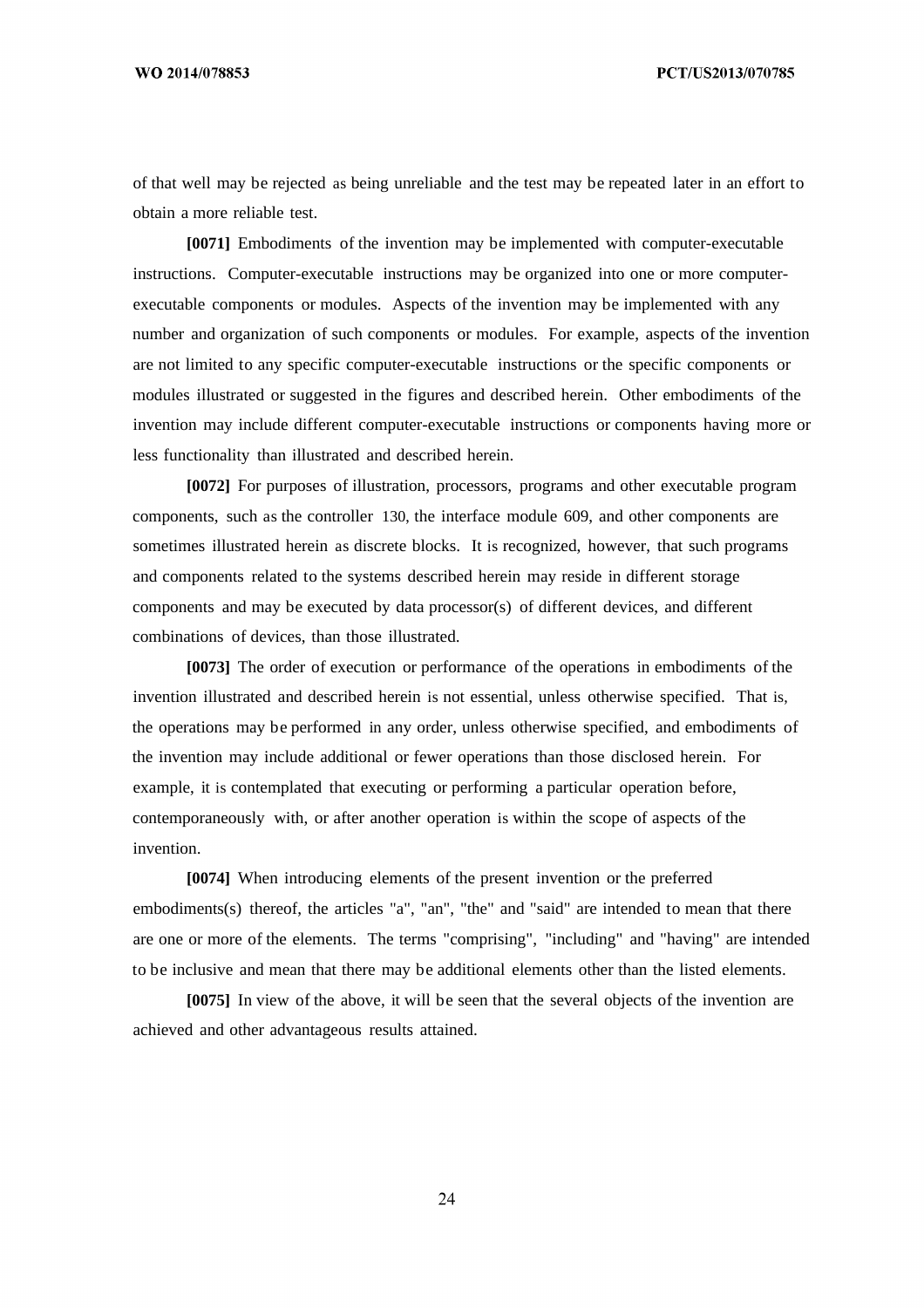[0076] As various changes could be made in the above constructions, products, and methods without departing from the scope of the invention, it is intended that all matter contained in the above description and shown in the accompanying drawings shall be interpreted as illustrative and not in a limiting sense.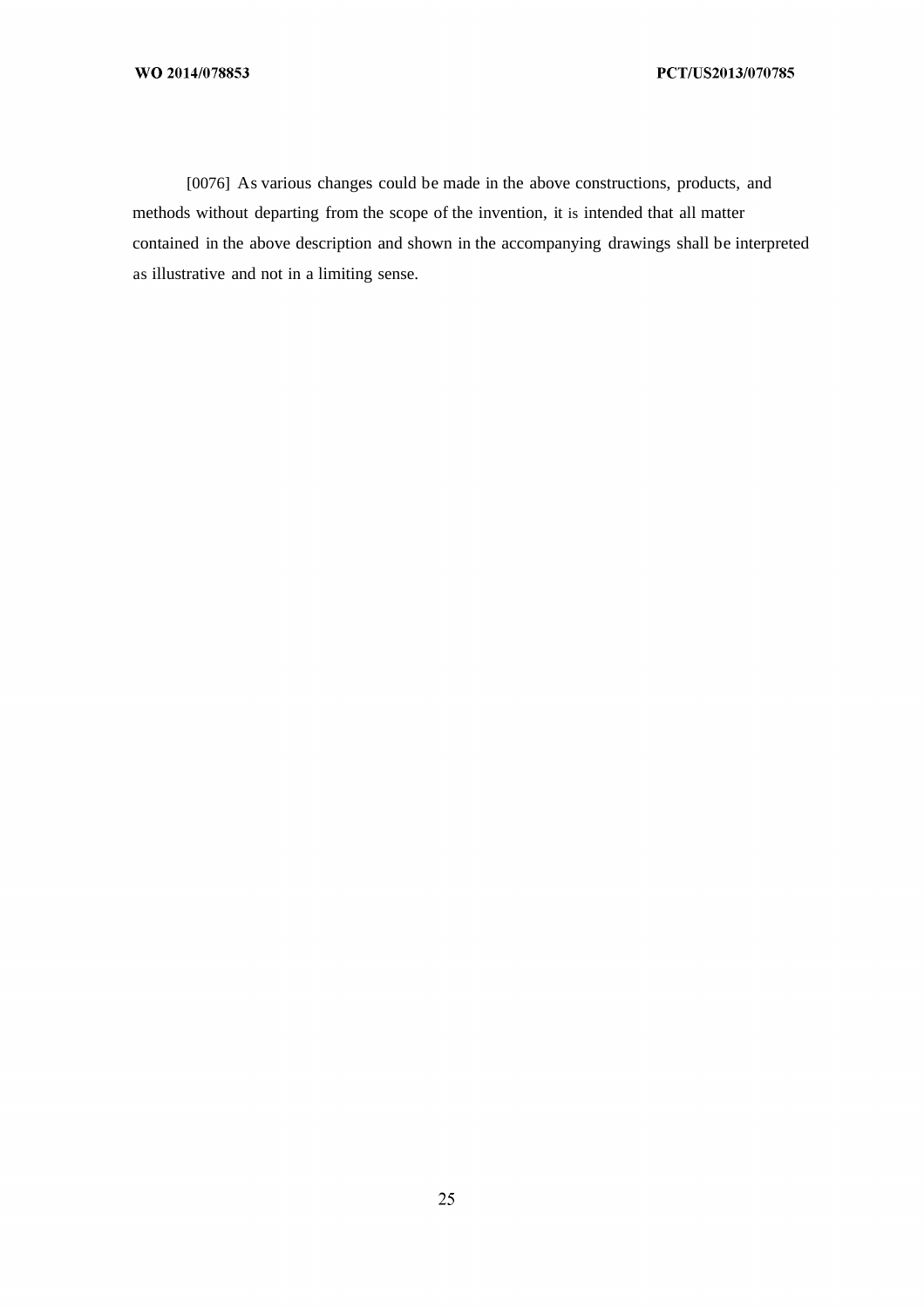### WHAT IS CLAIMED IS:

1. A net oil and gas well test system for testing a set of oil and gas wells, the set including a plurality of individual wells, the test system comprising:

first and second net oil and gas measurement systems;

a plurality of valves including at least a first and second valve, each valve configured for fluid communication with one of the individual wells, wherein each valve is independently configurable between a first state, in which the valve fluidly connects the corresponding well to the first net oil and gas measurement system, and a second state, in which the valve fluidly connects the corresponding well to the second net oil and gas measurement system.

2. The net oil and gas well test system set forth in claim 1 further comprising:

a measurement controller including a processor and a memory, the measurement controller being in communication with the plurality of valves and the first and second net oil and gas measurement systems, the measurement controller being configured to:

receive data from the first and second net oil gas measurement systems when the first valve is in the first state, and the second valve is in the second state;

switch the first of said plurality of valves from the first state to the second state;

receive switched data from the first and second net oil gas measurement systems after switching the first valve from the first state to the second state; and

calculate a parameter of an output of the well that is associated with the first valve based on the received data and switched data.

3. The net oil and gas well test system set forth in claim 1 further comprising a measurement controller including a processor and a memory, the measurement controller being in communication with the plurality of valves and the first and second net oil and gas measurement systems,

wherein the measurement controller is configured to perform a well test on a selected one of the wells, the well test comprising:

operating the valves to switch fluid flow from the selected well from one of the first and second measurement systems to the other of the first and second measurement systems; and

calculating a difference resulting from the switch in the total fluid flow rate to at least one of the first and second measurement systems.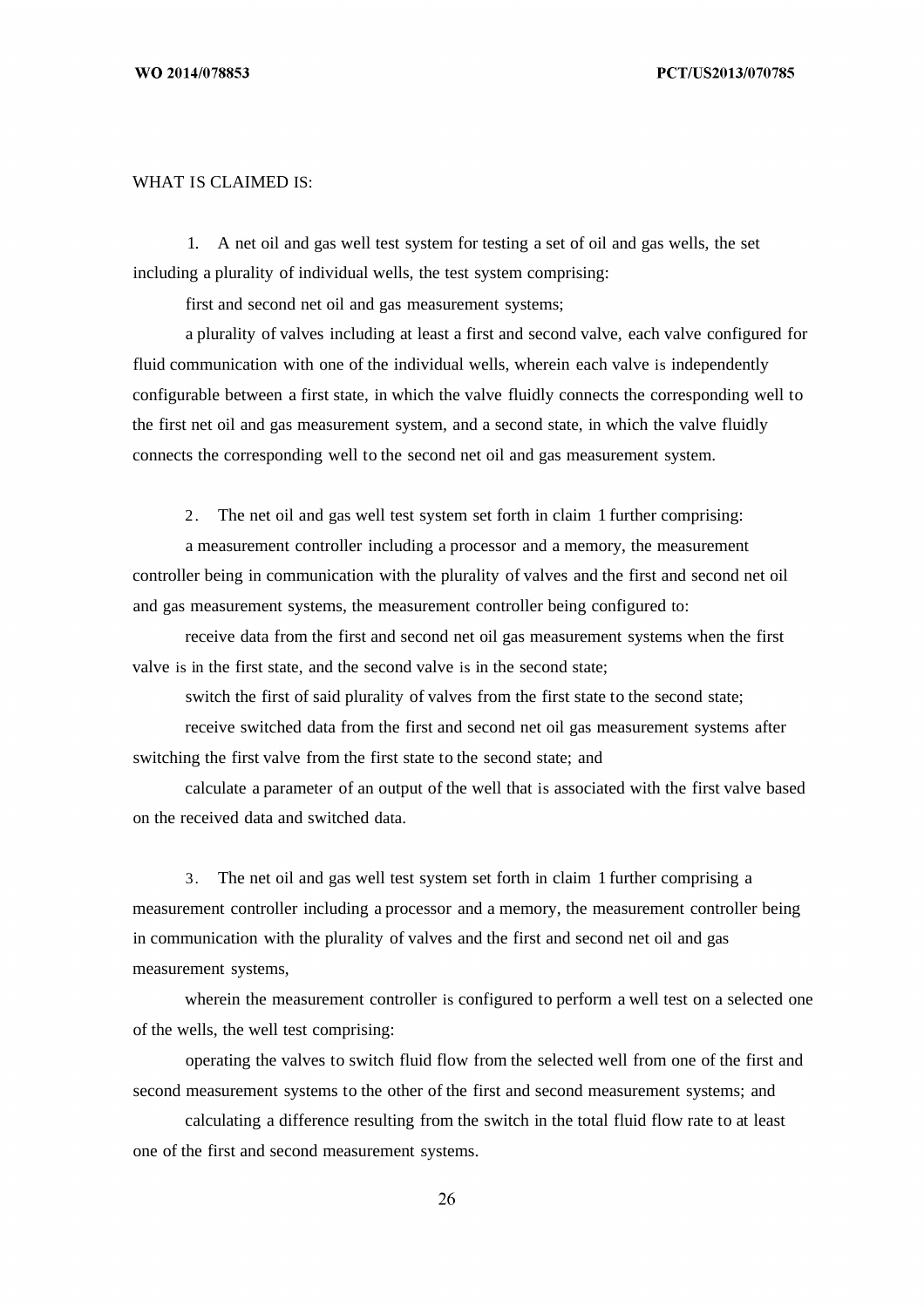4. The net oil and gas well test system set forth in claim 3 wherein said test further comprises calculating a difference resulting from the switch in the total fluid flow rate to each of said first and second net oil and gas measurement systems.

5. The net oil and gas well test system set forth in claim 4 wherein the well test further comprises calculating an average of the differences resulting from the switch in total fluid flow rate for the first and second net oil and gas measurement systems.

6. The net oil and gas well test system set forth in claim 5 wherein the measurement controller is configured to calculate an output of a parameter associated with the selected well as a function of said average.

7. The net oil and gas well test system set forth in claim 3 wherein the measurement controller is configured to perform said well test on a plurality of wells in the set, wherein the measurement controller:

operates the valves to switch fluid flow from each well in said plurality, one at a time, from one of the first and second measurement systems to the other of the first and second measurement systems; and

calculates a difference resulting from the switch for each well in said plurality in the total fluid flow rate to at least one of the first and second measurement system.

8. The net oil and gas well test system set forth in claim 7 wherein the number of wells in said plurality of wells is N and the measurement controller is configured to complete the tests on all N wells by switching fluid flow between the first and second net oil and gas measurement systems no more than N+l times.

9. The net oil and gas well test system set forth in any one of claims 7 and 8 wherein the measurement controller is configured to select the wells in an order that results in alternating between; (i) switching fluid flow of one of the wells from the first net oil and gas measurement system to the second net oil and gas measurement system; and (ii) switching fluid flow of another of the wells from the second net oil and gas measurement system to the first net oil and gas measurement system.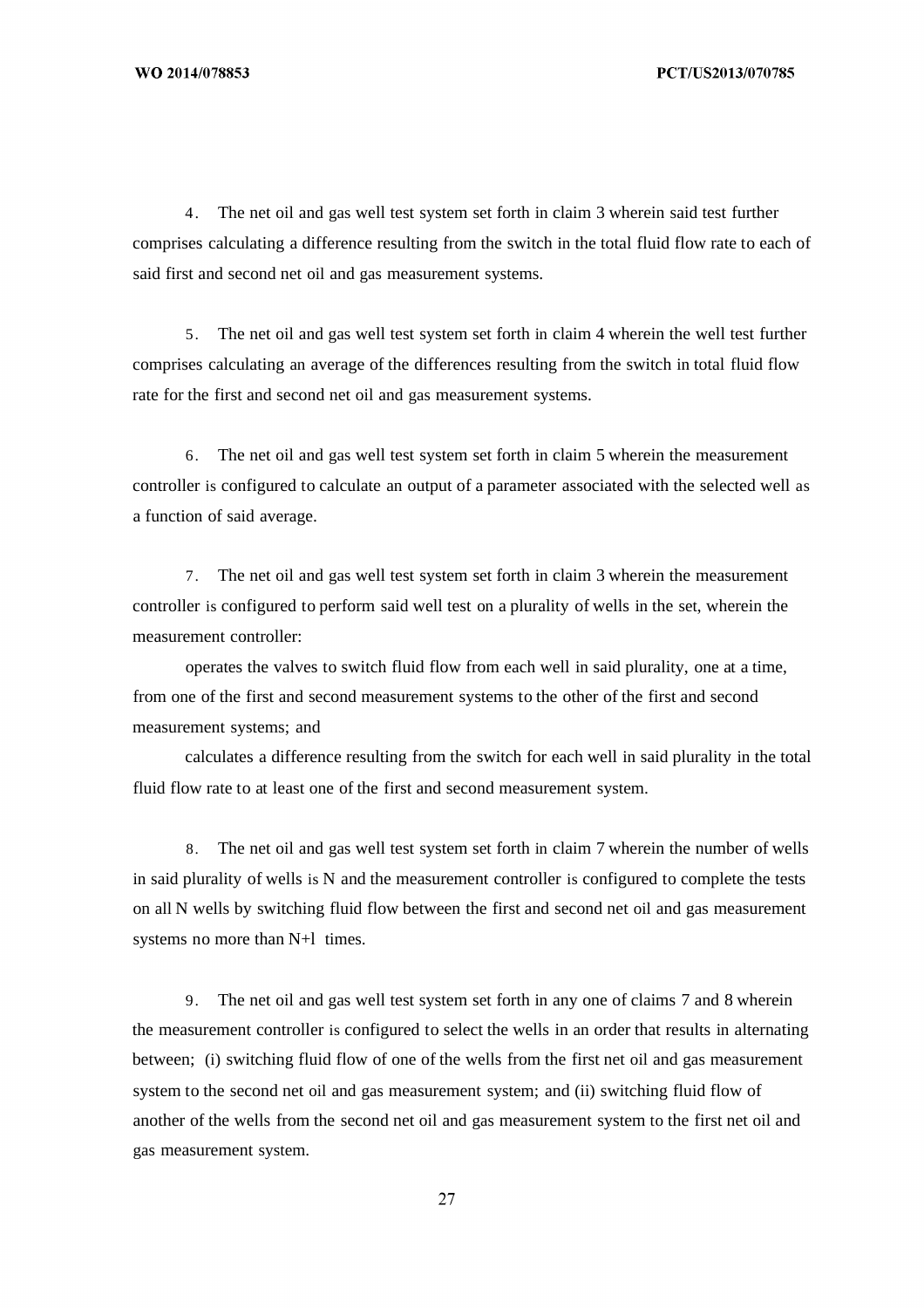10. The net oil and gas well test system set forth in any one of claims 7-9 wherein the measurement controller is configured to select the wells in an order arranged so that sequential pairs of tests include a fluid flow switch that increases the difference in the total flow rate between the first and second net oil measurement systems and a fluid flow switch that decreases the difference in the total flow rate between the first and second net oil measurement systems.

11. The net oil and gas well test system set forth in any one of claims 7-10 wherein the measurement controller selects the wells in an order determined by a ranking of the production volume of the individual wells.

12. The net oil and gas well test system set forth in any one of claims 1-11 wherein at least one of the first and second net oil and gas measurement systems comprises a Coriolis flowmeter and a water cut meter.

13. The net oil and gas well test system set forth in any one of claims 1-12 wherein neither of the first and second net oil and gas measurement systems includes any separator.

14. The net oil and gas well test system set forth in any one of claims 1-13 wherein the first and second net oil and gas measurement systems are substantially identical.

15. The net oil and gas well test system set forth in any one of claims 1-14 further comprising a pressure regulating valve for each of the first and second net oil and gas measurement systems, the pressure regulating valves being adapted to maintain constant pressure at the inlets of the first and second net oil and gas measurement systems notwithstanding changes in the fluid flow rate to the first and second net oil and gas measurement systems resulting from the switches.

16. The net oil and gas well test system set forth in any one of claims 1-15 wherein each of the first and second net oil and gas measurement systems is configured to determine dynamic estimates of the uncertainty of each of the oil mass flow rate, water mass flow rate, and gas mass flow rate.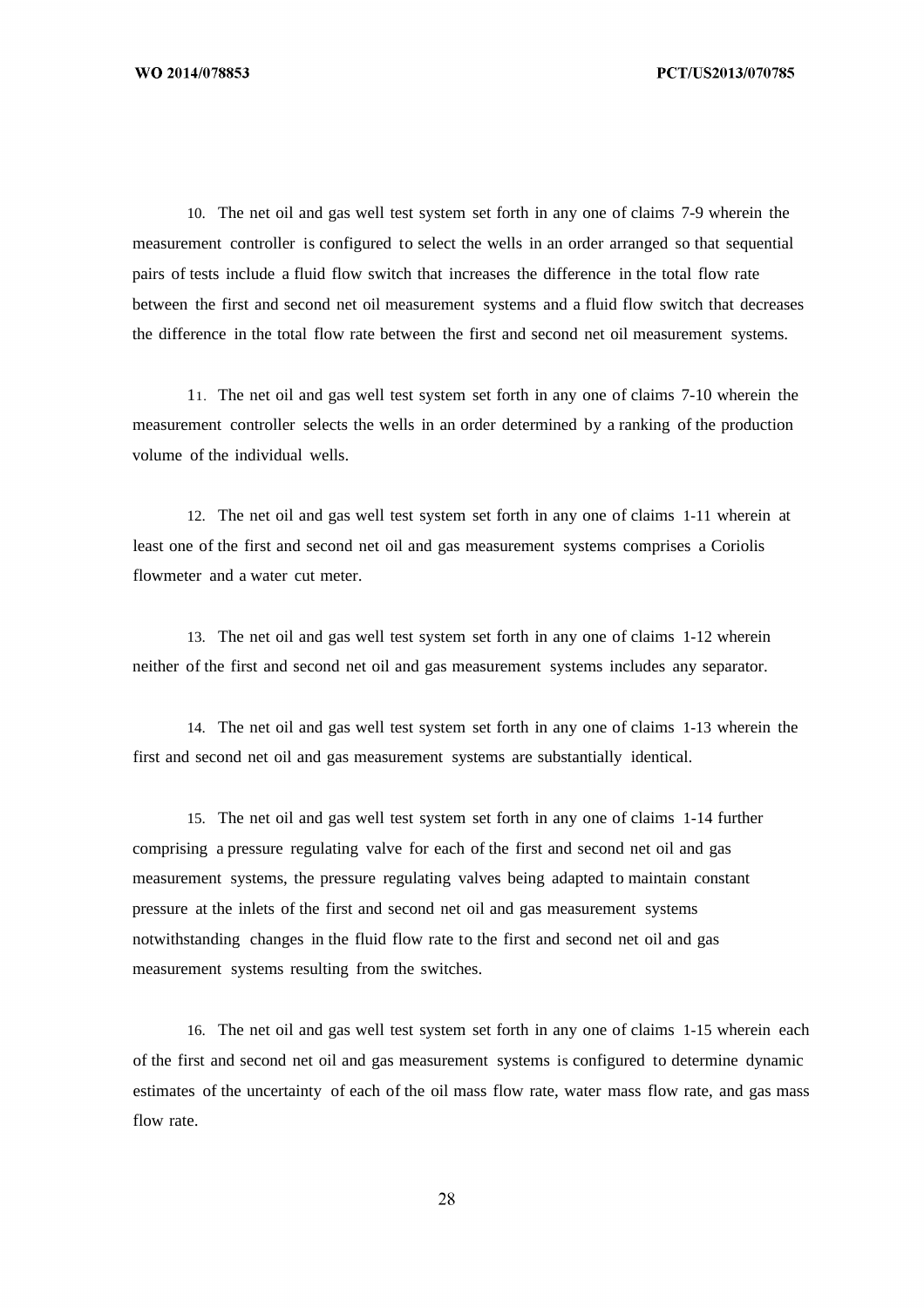17. The net oil and gas well test system as set forth in claim 16 wherein each of the first and second net oil and gas measurement systems is further configured to determine dynamic estimates of the uncertainty of each of the oil mass flow rate, water mass flow rate, and gas mass flow rate based on Monte Carlo Modeling.

18. The net oil and gas well test system as set forth in claims 16 or 17 further comprising a measurement controller including a processor and a memory, the measurement controller being in communication with the plurality of valves and the first and second net oil and gas measurement systems, wherein the measurement controller is configured to:

operate the valves to switch fluid flow from the selected well from one of the first and second measurement systems to the other of the first and second measurement systems;

calculate a difference resulting from the switch in the total fluid flow rate to at least one of the first and second measurement systems;

compare one or more dynamic uncertainty estimates associated with the well test to one or more threshold values; and

repeat the operating and calculating steps at a later time in response to a determination that one or more of the dynamic uncertainty estimates exceeds a threshold value.

19. A measurement controller for determining a parameter of an output from each individual well in a set of wells, the measurement controller comprising:

a measurement controller including a processor and a memory, the measurement controller being adapted for communication with a plurality of valves, each of which is configured for fluid communication with one of the individual wells, and first and second net oil and gas measurement systems, wherein the measurement controller is configured to:

receive default data from the first and second net oil gas measurement systems when a first valve of the plurality of valves is in a first state and fluidly connects the corresponding well to the first net oil and gas measurement system, and a second valve of the plurality of valves is in a second state and fluidly connects the corresponding well to the second net oil and gas measurement system;

switch the first valve from the first state to the second state so that the first valve fluidly connects the corresponding well to the second net oil and gas measurement system;

receive switched data from the first and second net oil gas measurement systems after switching the first valve from the first state to the second state; and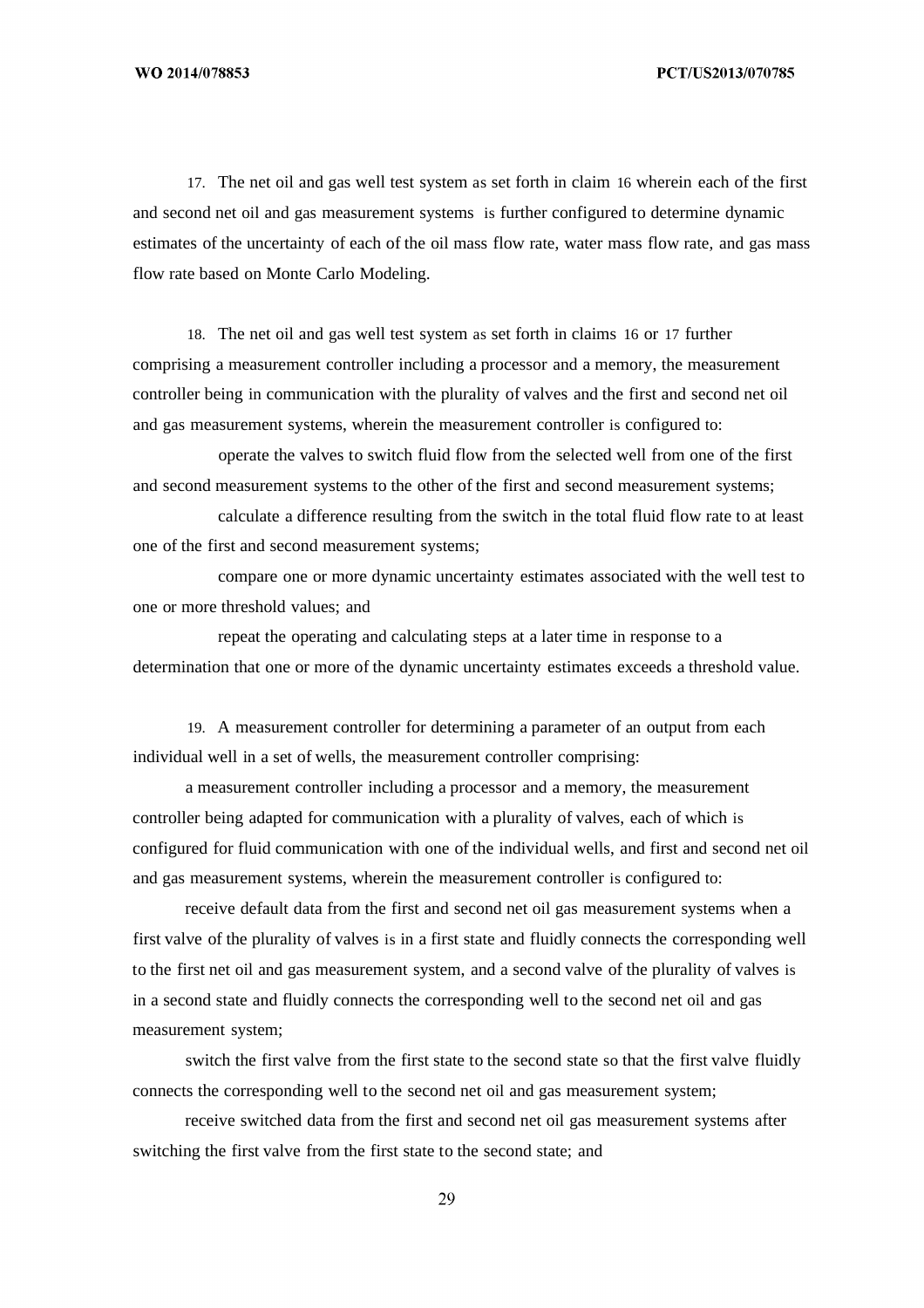calculate a parameter of an output of the well that is associated with the first valve based on the received default and switched data.

20. A method of assessing flow from a set of oil and gas wells, the method comprising:

flowing output from a first subset of the wells collectively to a first flow measurement system through a first conduit while flowing output from a second subset of the wells collectively to a second flow measurement system through a second conduit different from the first conduit;

measuring total flow through the first flow measurement system and total flow through the second measurement system;

re-routing output from said individual well from one of said first and second measurement systems to the other of said first and second measurement systems;

measuring total flow through at least one of the first and second measurement systems after the re-routing and using a difference of the total flow rate before the re-routing and after the re-routing to assess flow rate from said individual well.

21. A method as set forth in claim 20 wherein assessing flow comprises assessing the mass flow rate of at least one of gas, oil, water, and any combinations thereof.

22. A method as set forth in any one of claims 20-21 wherein assessing flow comprises assessing the volumetric flow rate of at least one of gas, oil, water, and any combinations thereof.

23. A method as set forth in any one of claims 20-22 wherein assessing flow from said individual well comprises assessing net oil flow from said individual well.

24. A method as set forth in any one of claims 20-23 wherein all wells in said set of wells are included in one of the first and second subsets of wells.

25. A method as set forth in any one of claims 20-23 further comprising:

flowing output from a third subset of the wells collectively to a third flow measurement system through a third conduit;

measuring total flow through the third flow measurement system;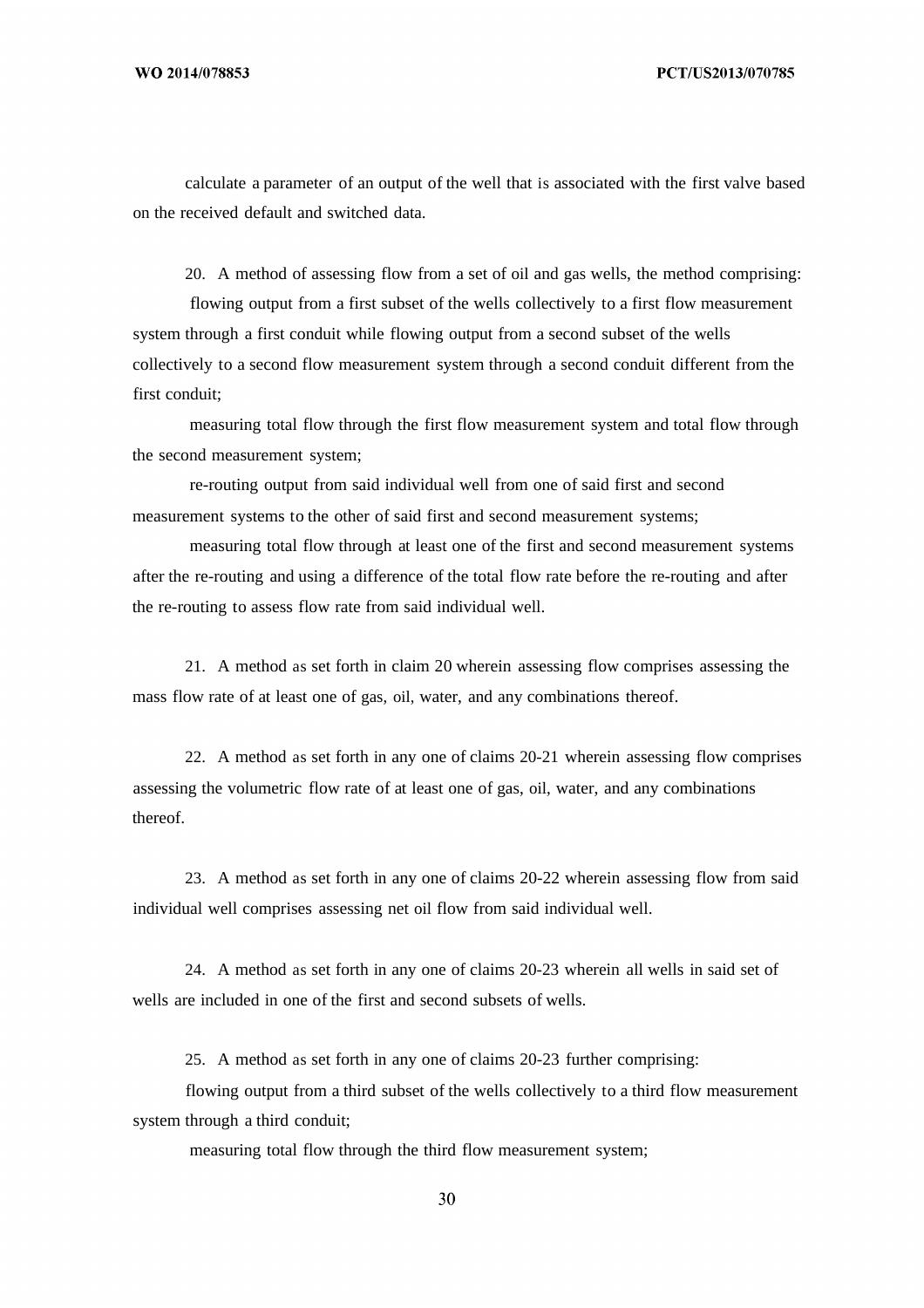re-routing output from an individual wells in said third subset from the third measurement system to one of said first and second measurement systems;

measuring total flow through the third measurement system after the re-routing and using a difference of the total flow rate before the re-routing and after the re-routing to assess flow rate from said individual well in said third subset.

26. A method as set forth in any one of claims 20-24 further comprising:

re-routing output from another of said individual wells from one of said first and second measurement systems to the other of said first and second measurement systems;

measuring total flow through at least one of the first and second measurement systems after the re-routing; and

using a difference of the total flow rate before the re-routing and after the re-routing to assess flow rate from said another individual well.

27. A method set forth in claims 20-24 further comprising calculating a difference resulting from the switch in the total fluid flow rate to each of said first and second net oil and gas measurement systems.

28. A method as set forth in claim 27 further comprising calculating an average of the differences resulting from the switch in total fluid flow rate for the first and second net oil and gas measurement systems.

29. A method as set forth in claim 28 further comprising calculating an output of a parameter associated with the selected well as a function of said average.

30. A method as set forth in any one of claims 20-29 wherein measuring total flow through the first flow measurement system and total flow through the second measurement system comprises measuring the total flow for each of the first and second measurement systems using a Coriolis flowmeter and a water cut meter.

31. A method as set forth in any one of claims 20-29 wherein measuring total flow through the first flow measurement system and total flow through the second measurement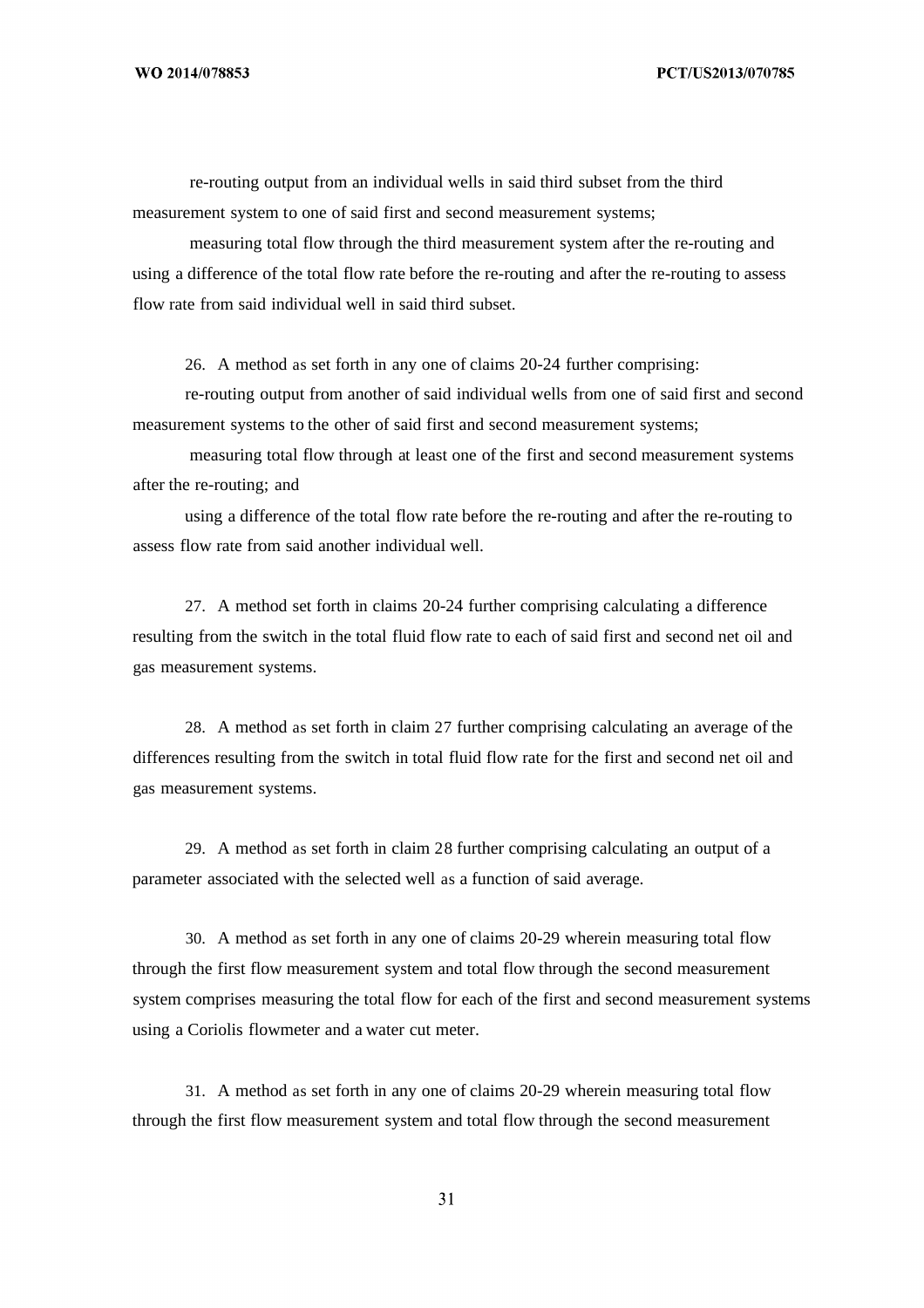system comprises measuring a multiphase flow without separating the flow into different fluid factions before measuring the multiphase flow.

32. A method as set forth in any one of claims 20-3 1 further comprising using a pressure regulating valve for each of the first and second net oil and gas measurement systems to maintain constant pressure at the inlets of the first and second net oil and gas measurement systems notwithstanding changes in the fluid flow rate to the first and second net oil and gas measurement systems resulting from the switches.

33. A method as set forth in any one of claims 20-32 wherein the flow through each of the first and second measurement systems comprises a multiphase flow including oil, water, and gas, the method further comprising determining dynamic estimates of the uncertainty of each of the oil mass flow rate, water mass flow rate, and gas mass flow rate for the first and second flow measurement systems.

34. A method as set forth in claim 31wherein determining dynamic estimates of the uncertainty of each of the oil mass flow rate, water mass flow rate, and gas mass flow rate for the first and second flow measurement systems comprises using Monte Carlo modeling.

35. A multi-phase flow metering system for measuring a multi-phase fluid including oil, water, and gas, the system comprising:

a Coriolis mass flow meter adapted to measure mass flow rate and density of the multi-phase fluid;

a water cut meter adapted to measure the water cut of the multi-phase fluid; and

a processor configured to determine the oil mass flow rate of the oil, water mass flow rate of the water, and gas mass flow rate of the gas using the mass flow rate and density from the Coriolis meter and the water cut from the water cut meter,

wherein the processor is further configured to determine dynamic estimates of the uncertainty of each of the oil mass flow rate, water mass flow rate, and gas mass flow rate.

36. A multi-phase flow metering system as set forth in claim 35 wherein the processor is further configured to determine dynamic estimates of the uncertainty of each of the oil mass flow rate, water mass flow rate, and gas mass flow rate based on Monte Carlo Modeling.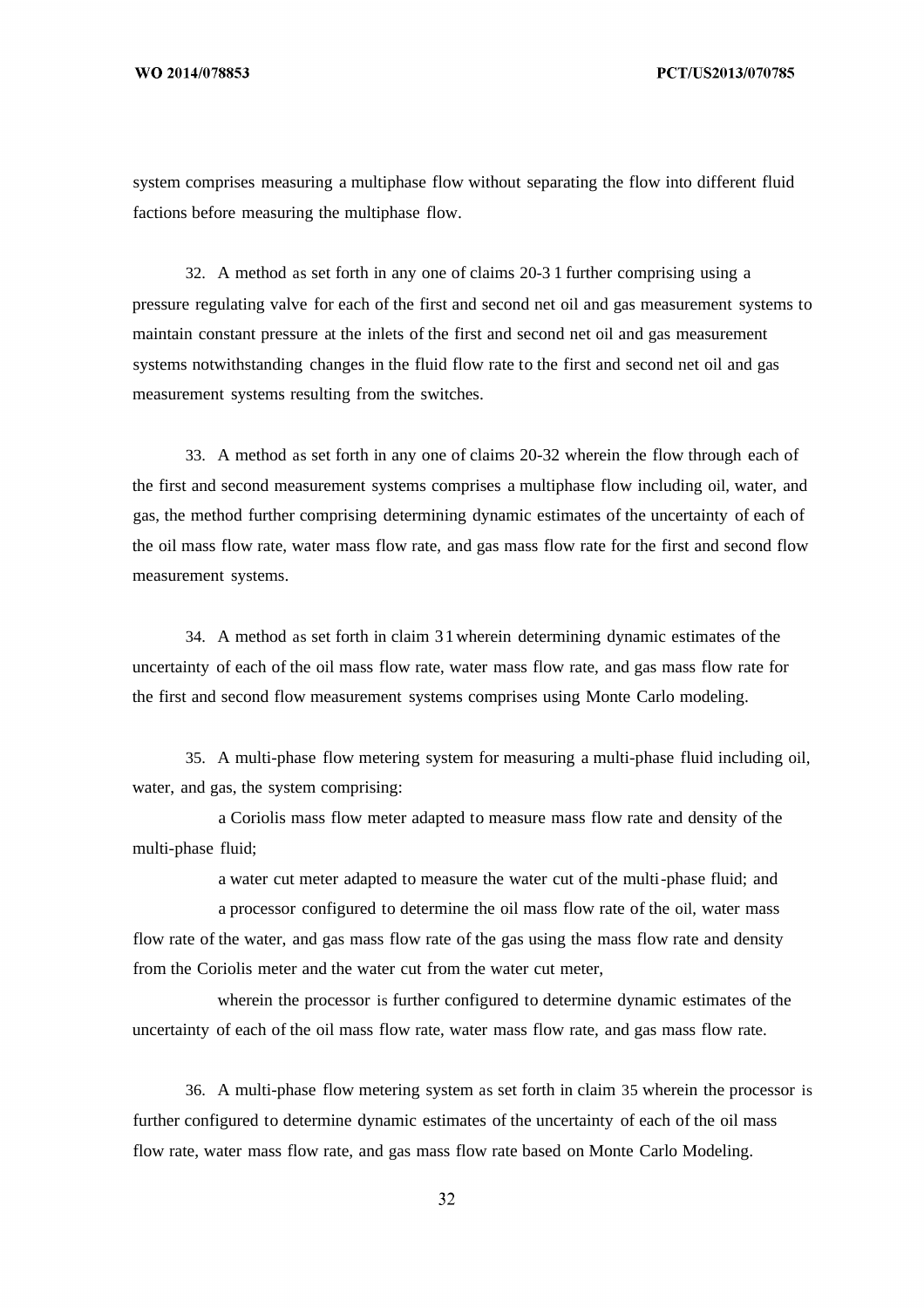37. A multi-phase flow metering system as set forth in claim 35 wherein the processor is further configured to determine dynamic estimates of the uncertainty of each of the oil mass flow rate, water mass flow rate, and gas mass flow rate by:

(a) calculating the uncertainty of the apparent mass flow, density and water cut measurements from the Coriolis mass flow meter;

(b) selecting values for the apparent mass flow, density, and water cut, where these values are selected from a probability distribution based on the calculated value and uncertainty of each parameter;

(c) performing a three phase measurement calculation using the values selected in (b) to obtain a simulated oil mass flow rate, simulated water mass flow rate, and simulated gas mass flow rate and recording the simulated mass flow rates;

(d) repeating steps (b) and (c) at least ten times to obtain a corresponding number of simulated mass flow rates for each of the oil mass flow rate, water mass flow rate, and gas mass flow rate;

(e) calculating an average value for each of the oil mass flow rate, water mass flow rate, and gas mass flow rate; and

(f) calculating an uncertainty estimate for each of the oil mass flow rate, water mass flow rate, and gas mass flow rate using the simulated mass flow rates.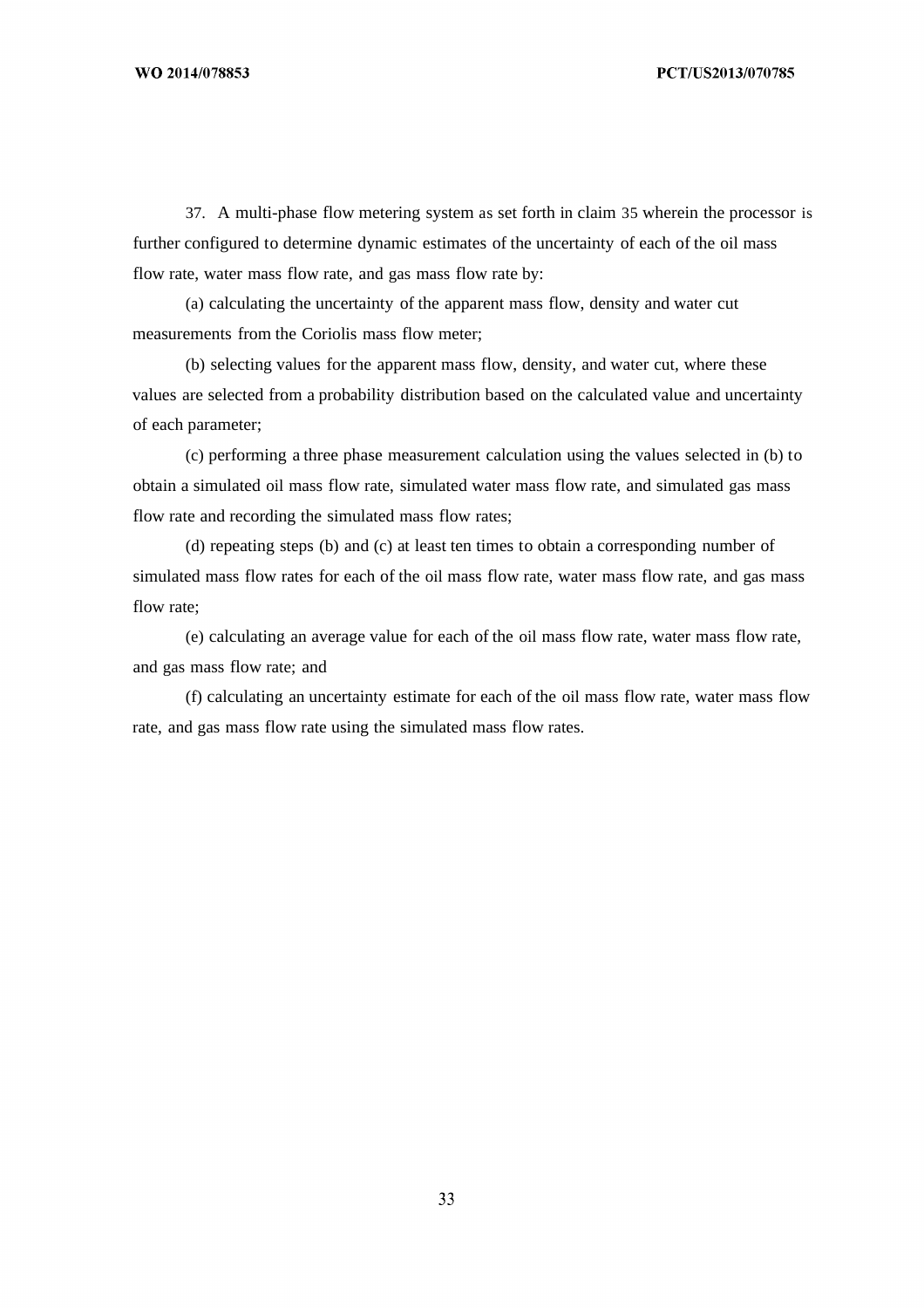$\hat{\mathcal{L}}$ 

 $1/11$ 

# **FIG. 1**

### PRIOR ART

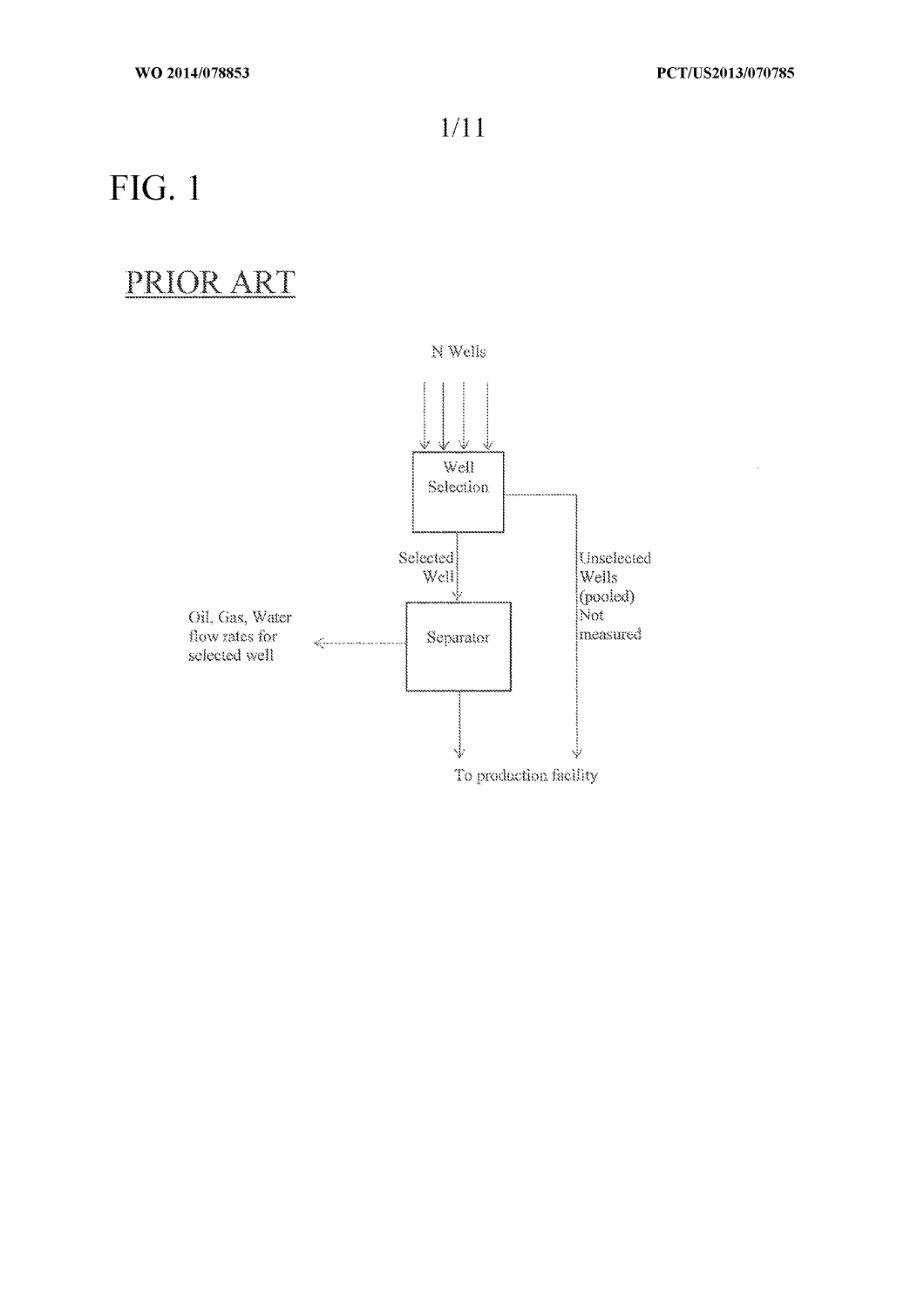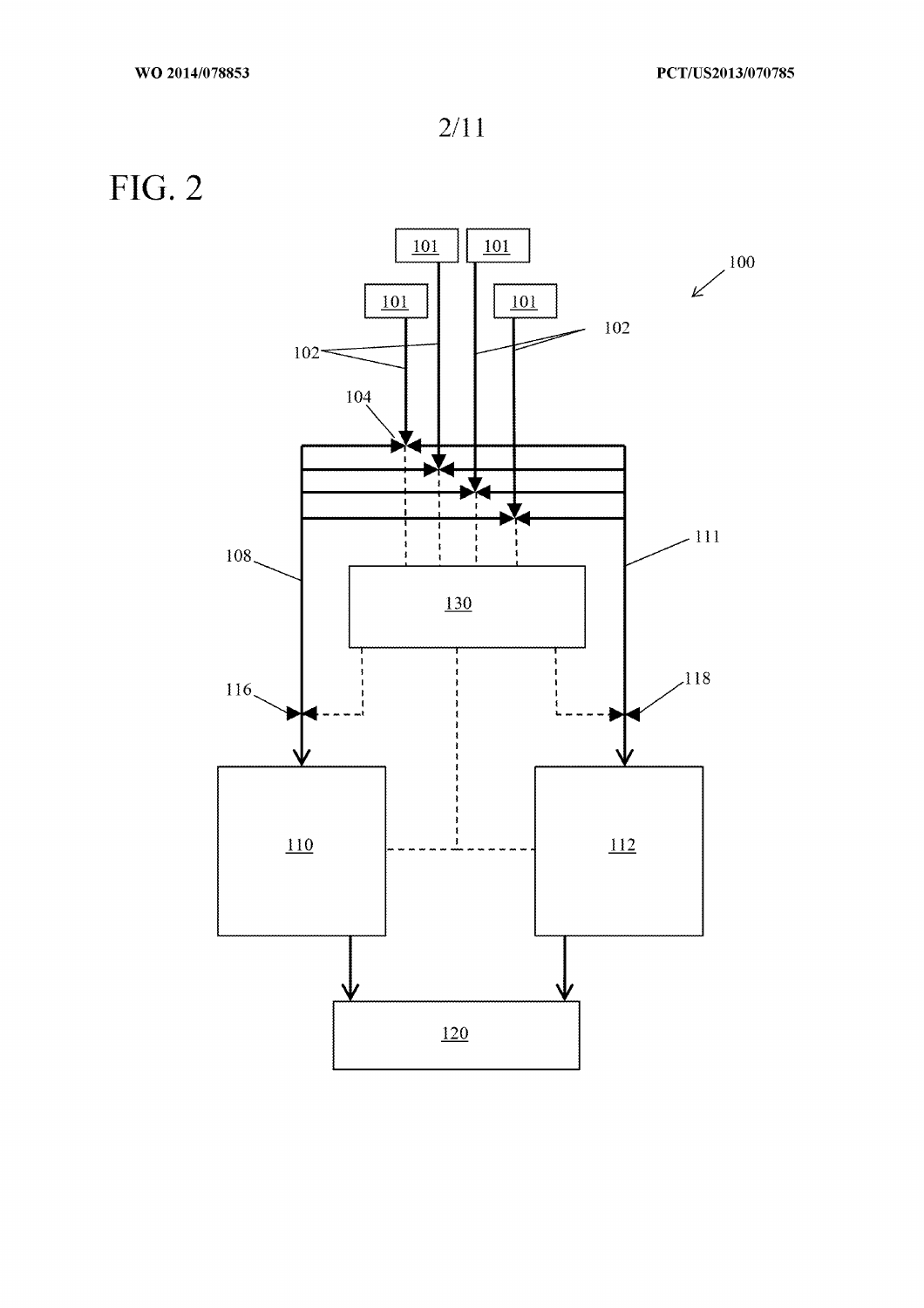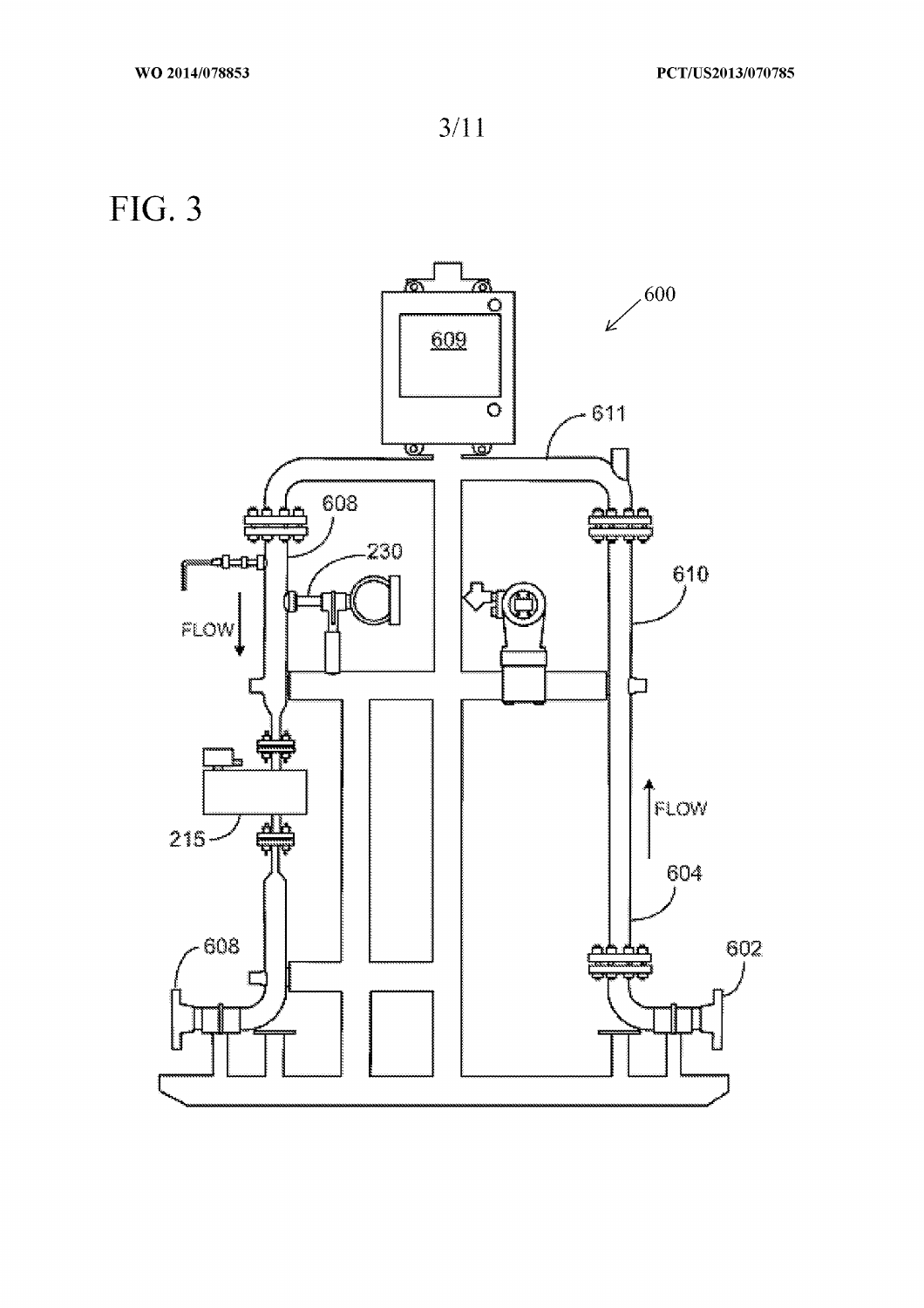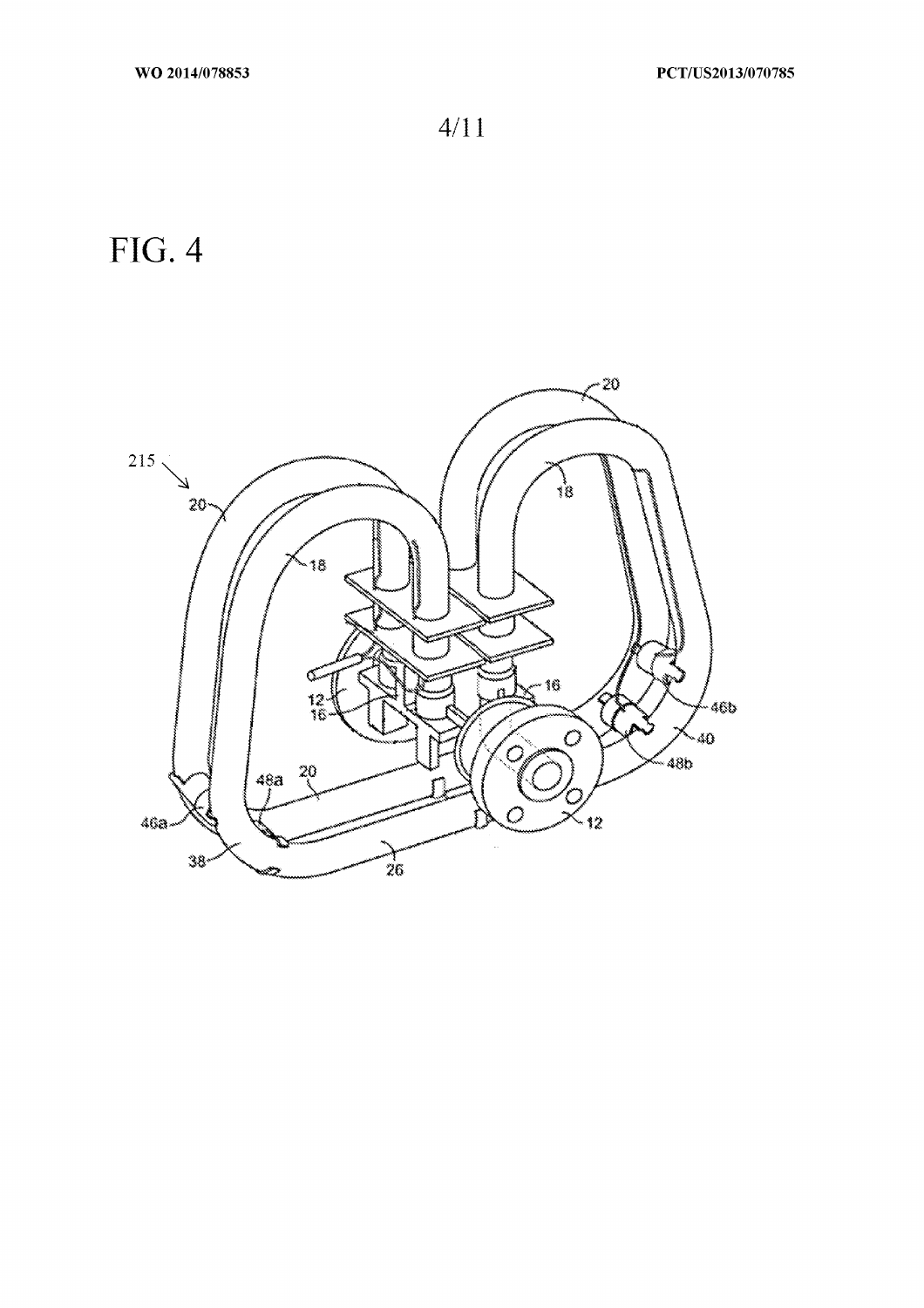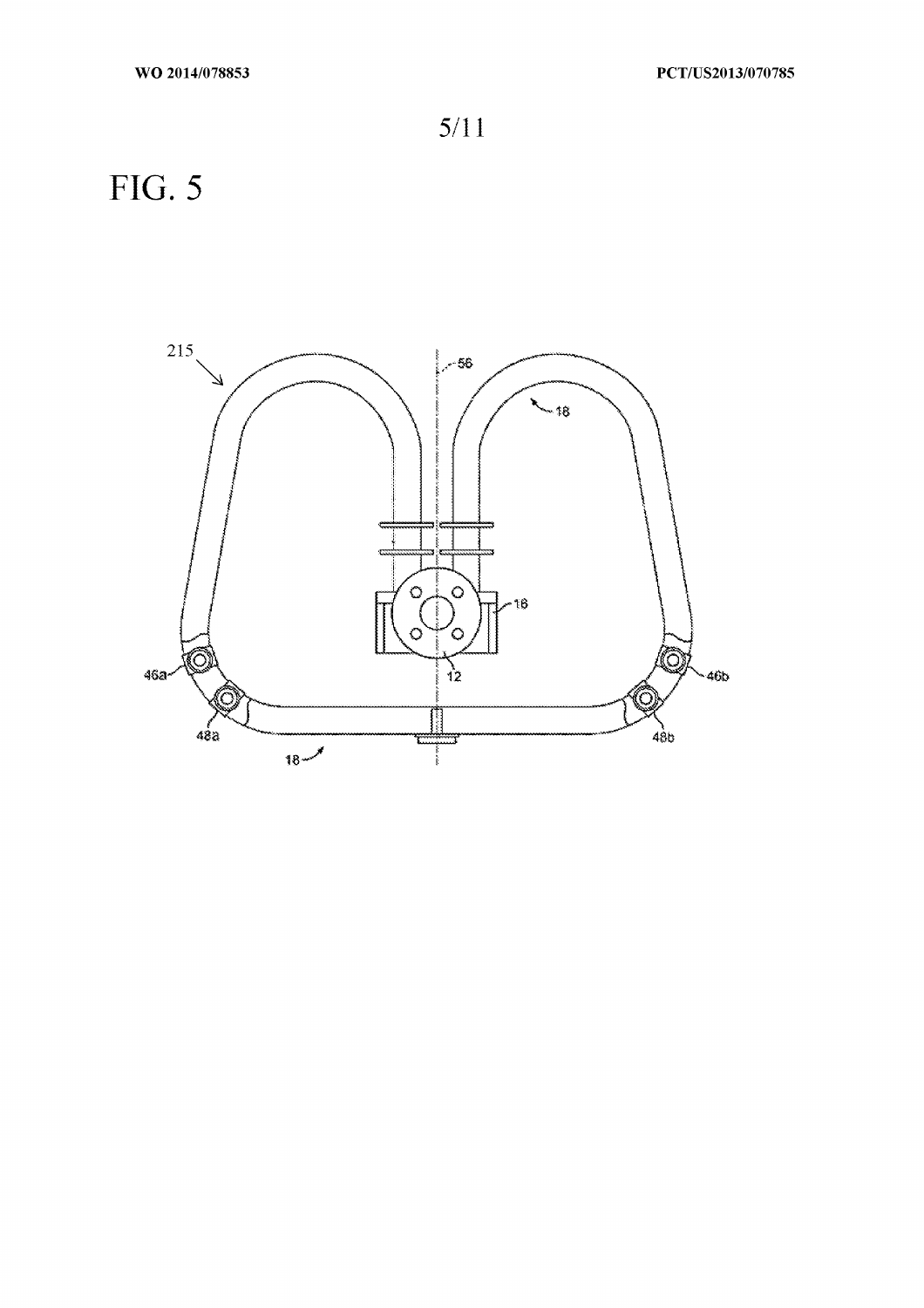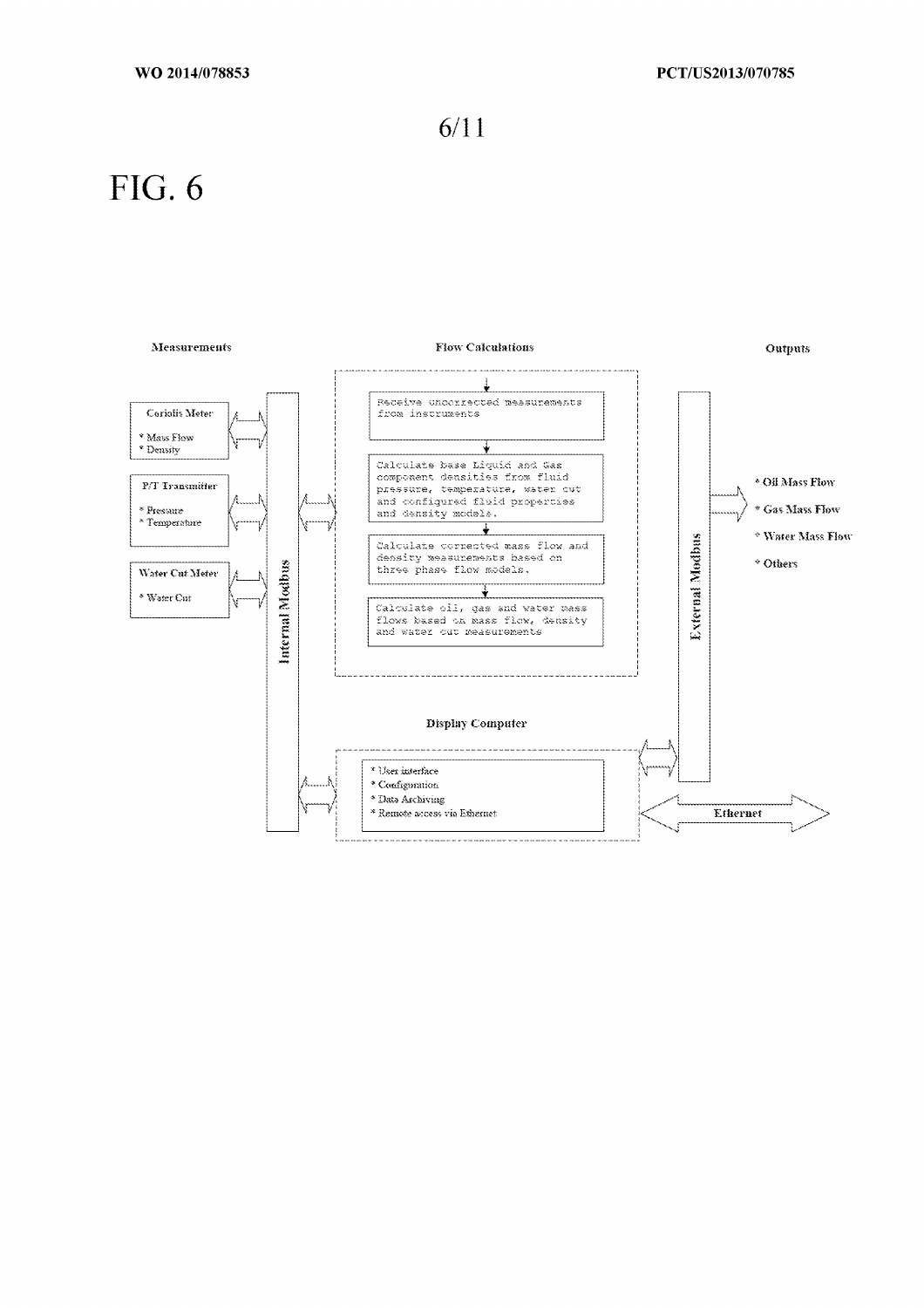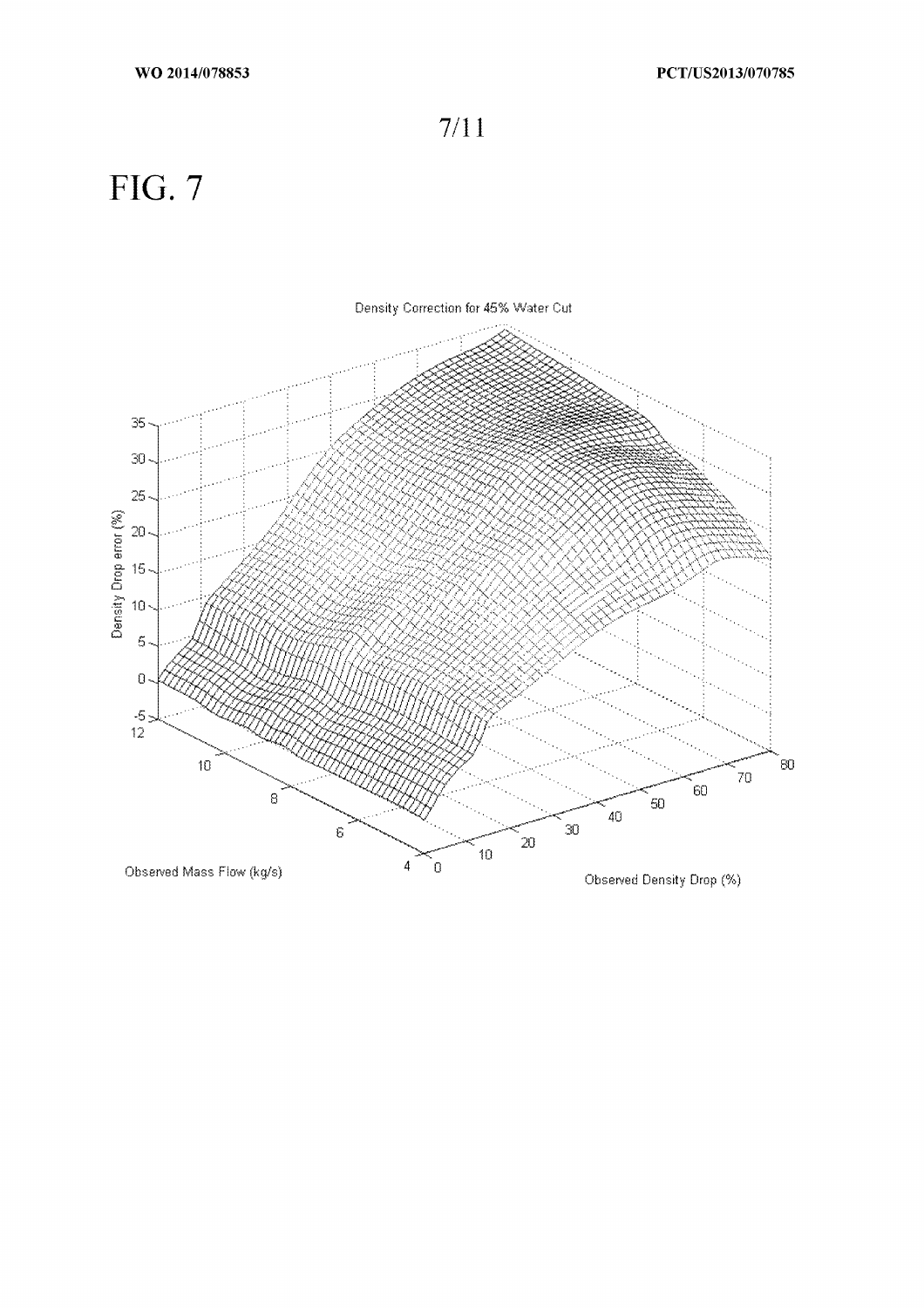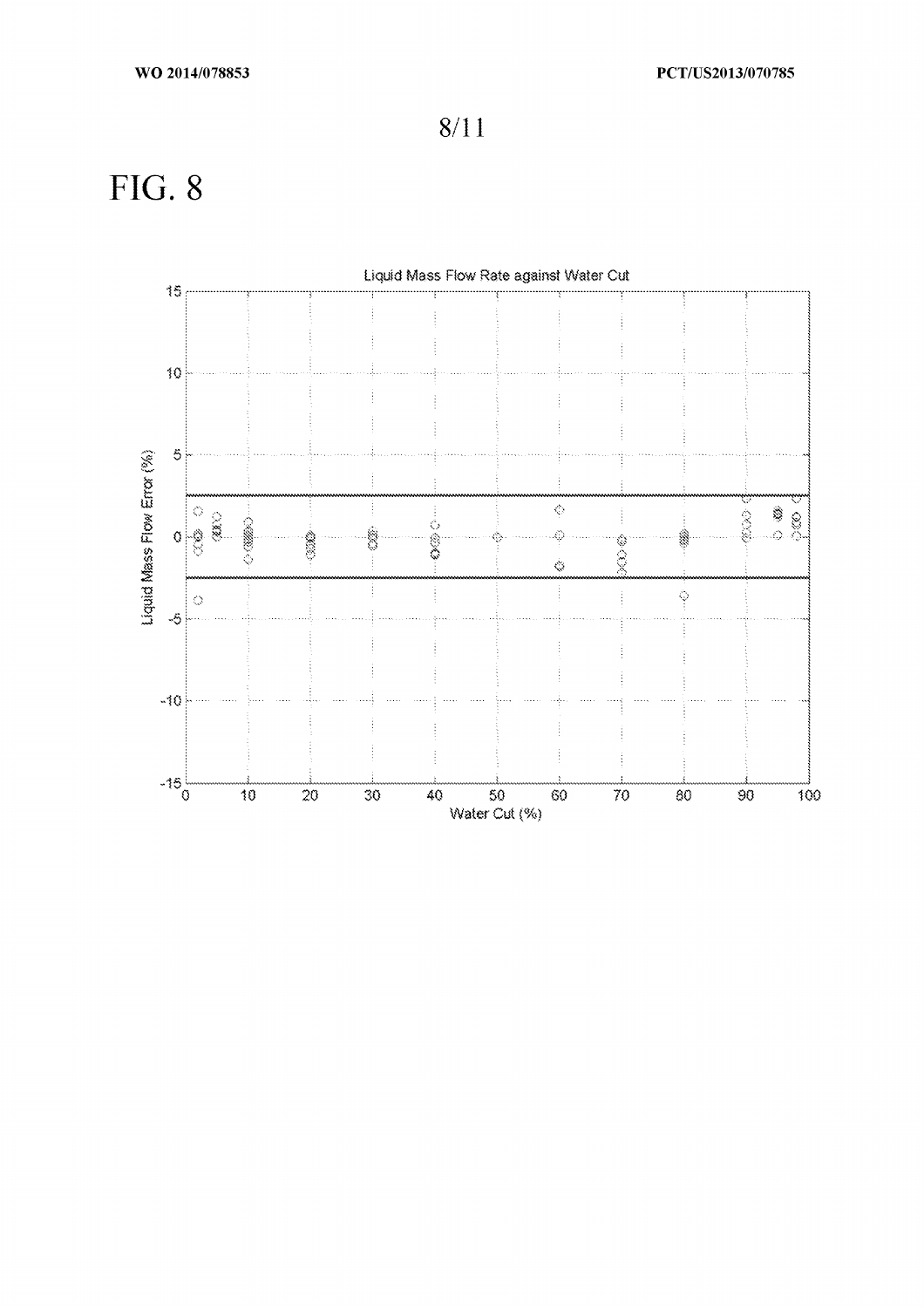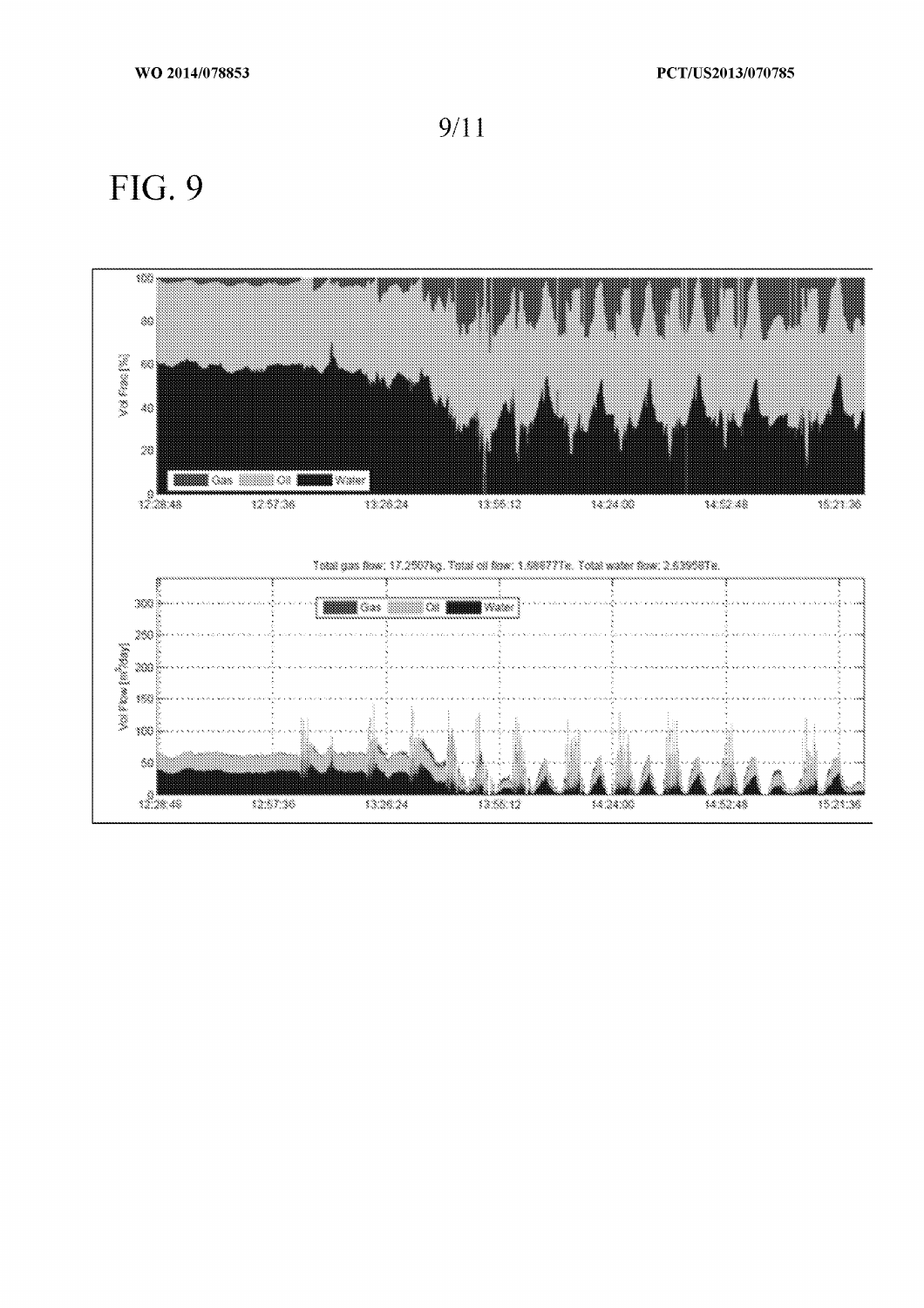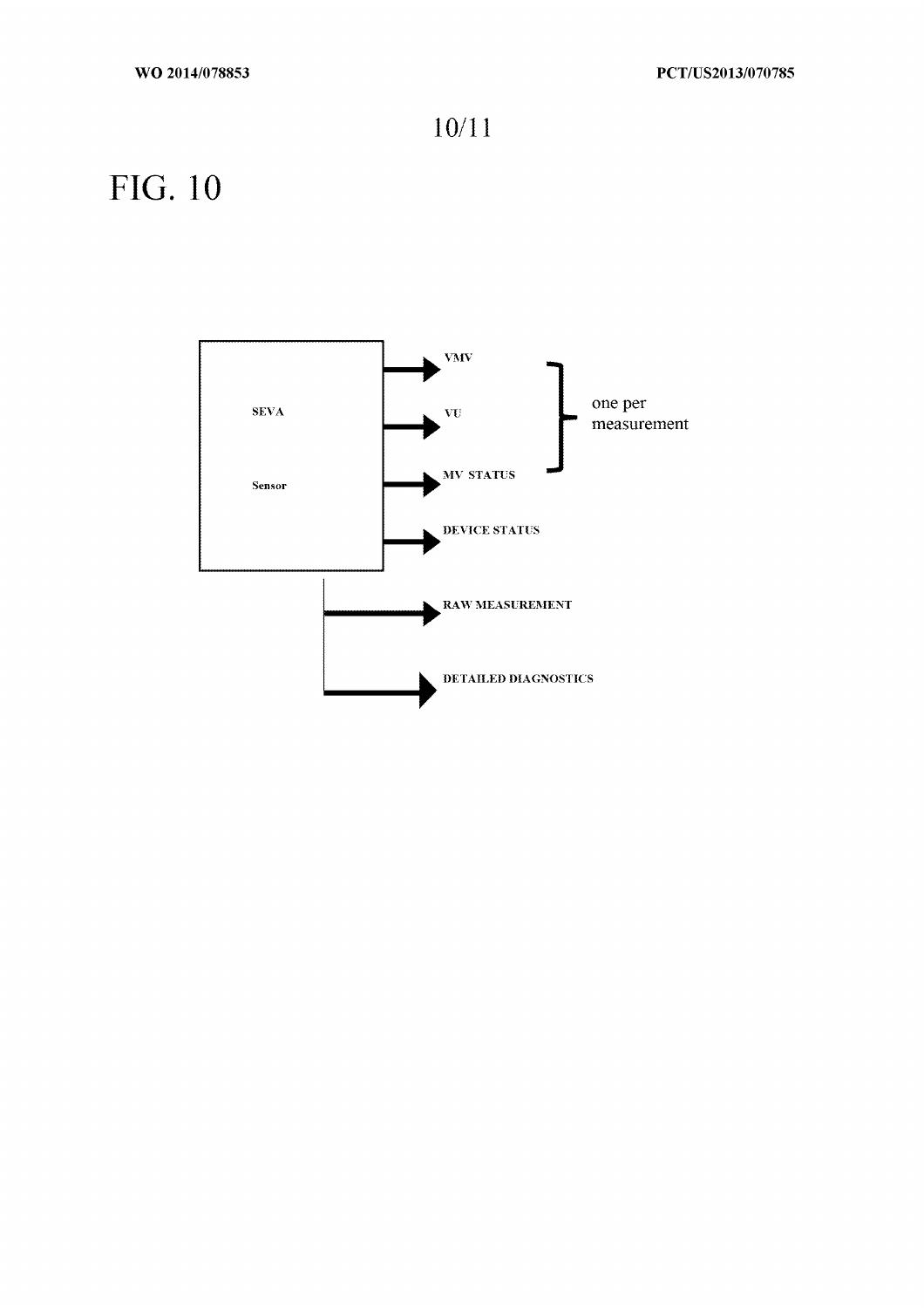